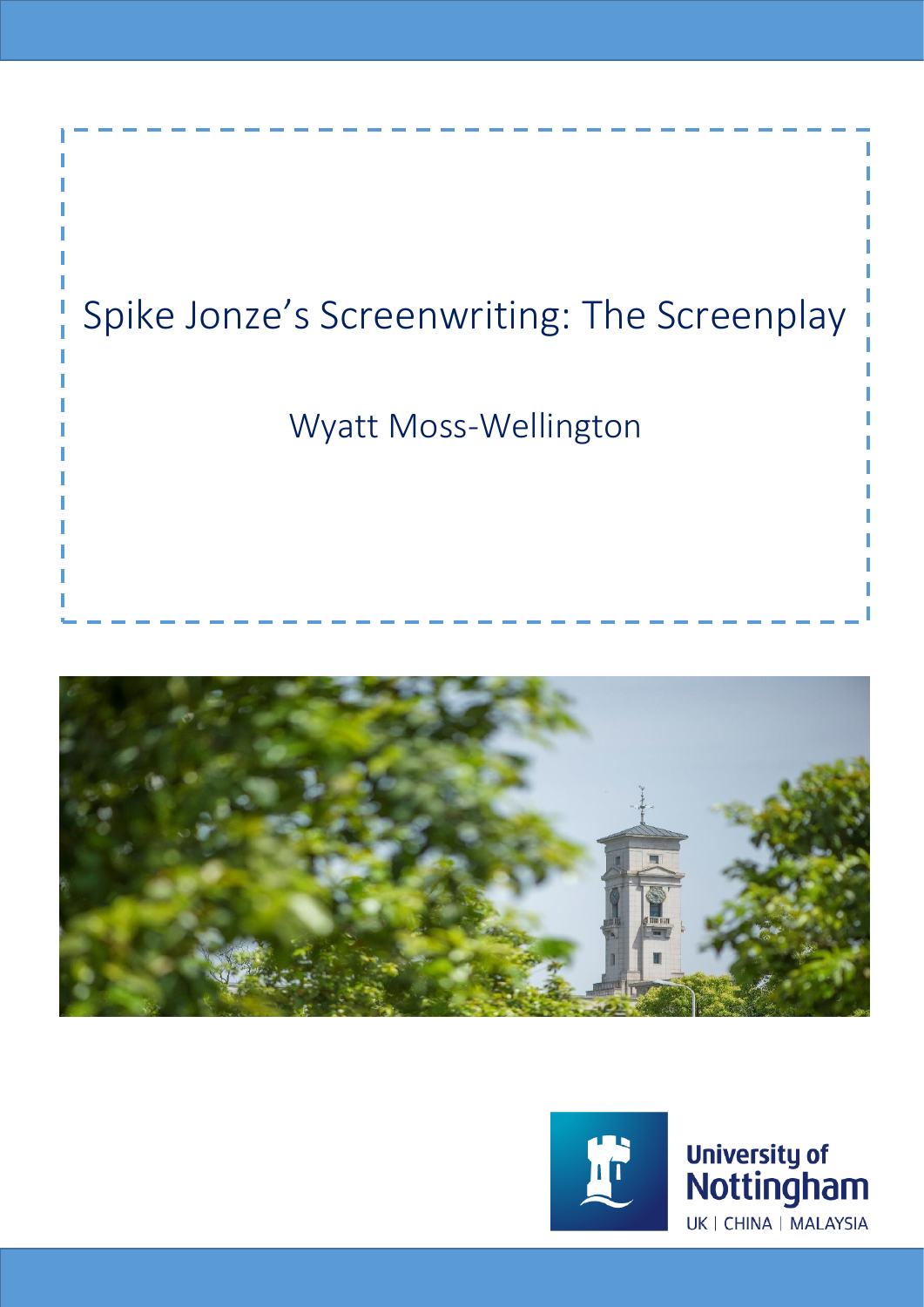Faculty of Humanities and Social Science, University of Nottingham Ningbo China, 199 Taikang East Road, Ningbo, 315100, Zhejiang, China.

First published 2019

This work is made available under the terms of the Creative Commons Attribution 4.0 International License: <http://creativecommons.org/licenses/by/4.0>

The work is licenced to the University of Nottingham Ningbo China under the Global University Publication Licence: [https://www.nottingham.edu.cn/en/library/documents/research](https://www.nottingham.edu.cn/en/library/documents/research-support/global-university-publications-licence.pdf)[support/global-university-publications-licence.pdf](https://www.nottingham.edu.cn/en/library/documents/research-support/global-university-publications-licence.pdf)

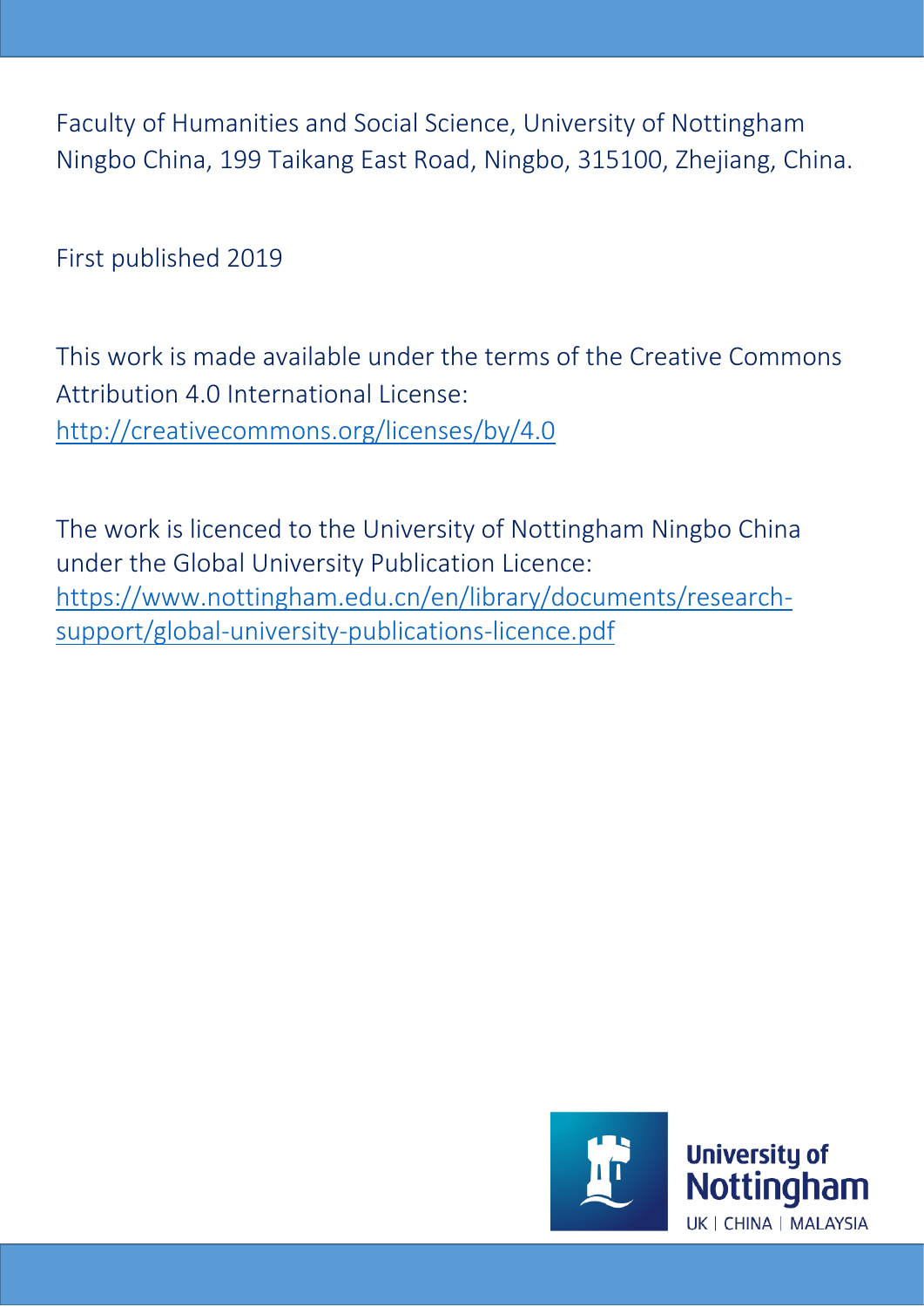## **CHAPTER 5 ½**

## *Spike Jonze's Screenwriting: The Screenplay*

Wyatt Moss-Wellington

FADE IN:

## INT. THE SET OF THEODORE TWOMBLY'S (JOAQUIN PHOENIX) OFFICE FROM *HER* – AFTERNOON

Various production personnel wander the set looking officious. Out the windows, Shanghai extends infinitely in every direction. Wyatt (30-something, sprightly, dashing) and Spike (shifty, tired, having agreed to too many publicity commitments) are walking side-by-side, mid-conversation. Spike's publicist (a woman in her early 40s) trails them wordlessly and a little disinterestedly.

## WYATT

Thanks for taking the time to talk to me.

## SPIKE

Sure. My publicist says we have… 20 minutes?

He turns to the publicist. She nods.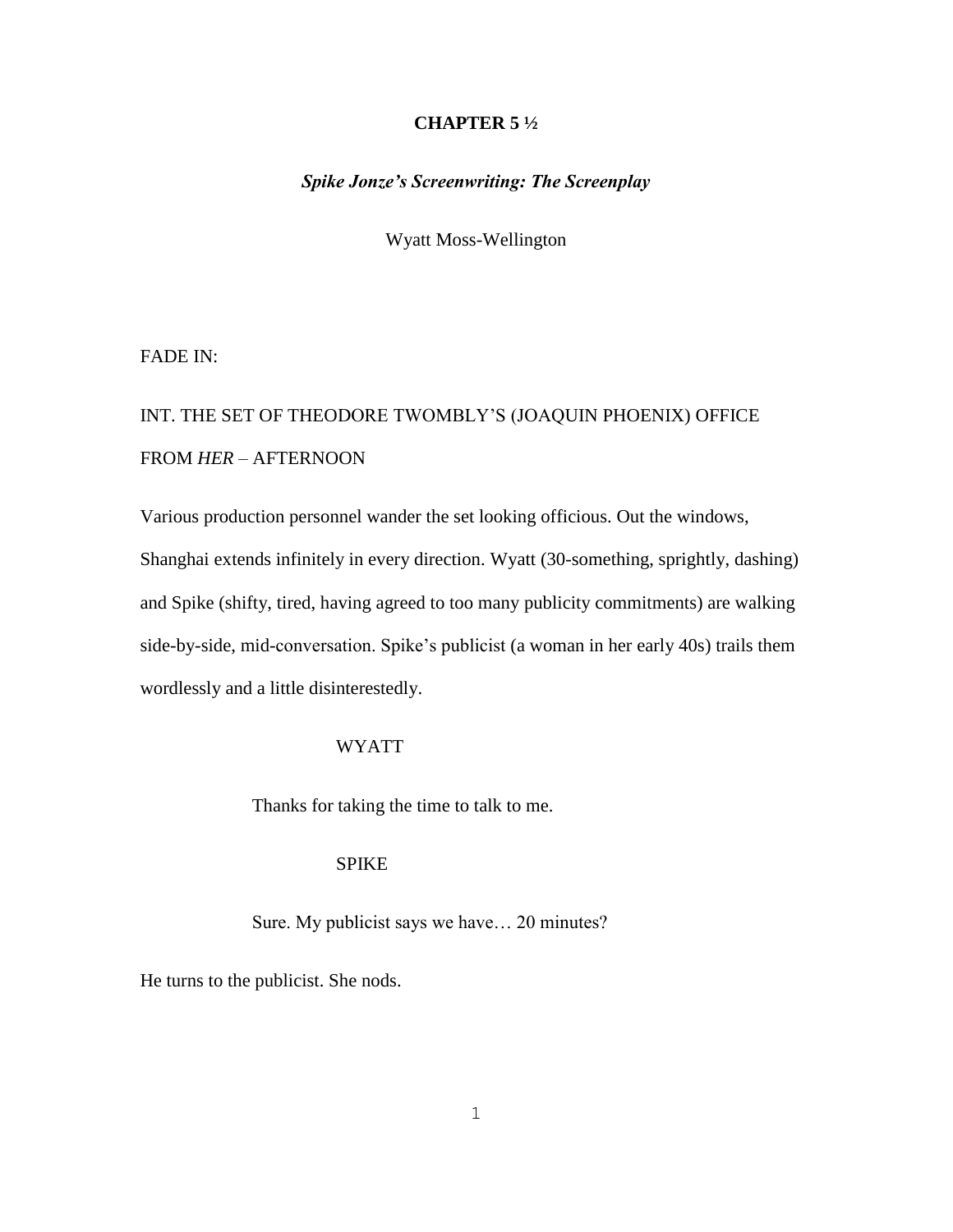All good, that's fine. So I guess first off...

## SPIKE

So which publication did you say you were from? Was it a trade magazine?

#### WYATT

Not exactly. It's, ah, it's an academic press, not really a…

## SPIKE

Right.

## WYATT

Not popular media, my sister and I, we're editing a collection of essays on your work for Edinburgh University Press.

Spike turns to look at his publicist, who shrugs. He turns back to Wyatt.

## SPIKE

What did you want to know?

## WYATT

So I mean first off, I'm just looking around at the moment and noticing how completely unfashionable everything is – the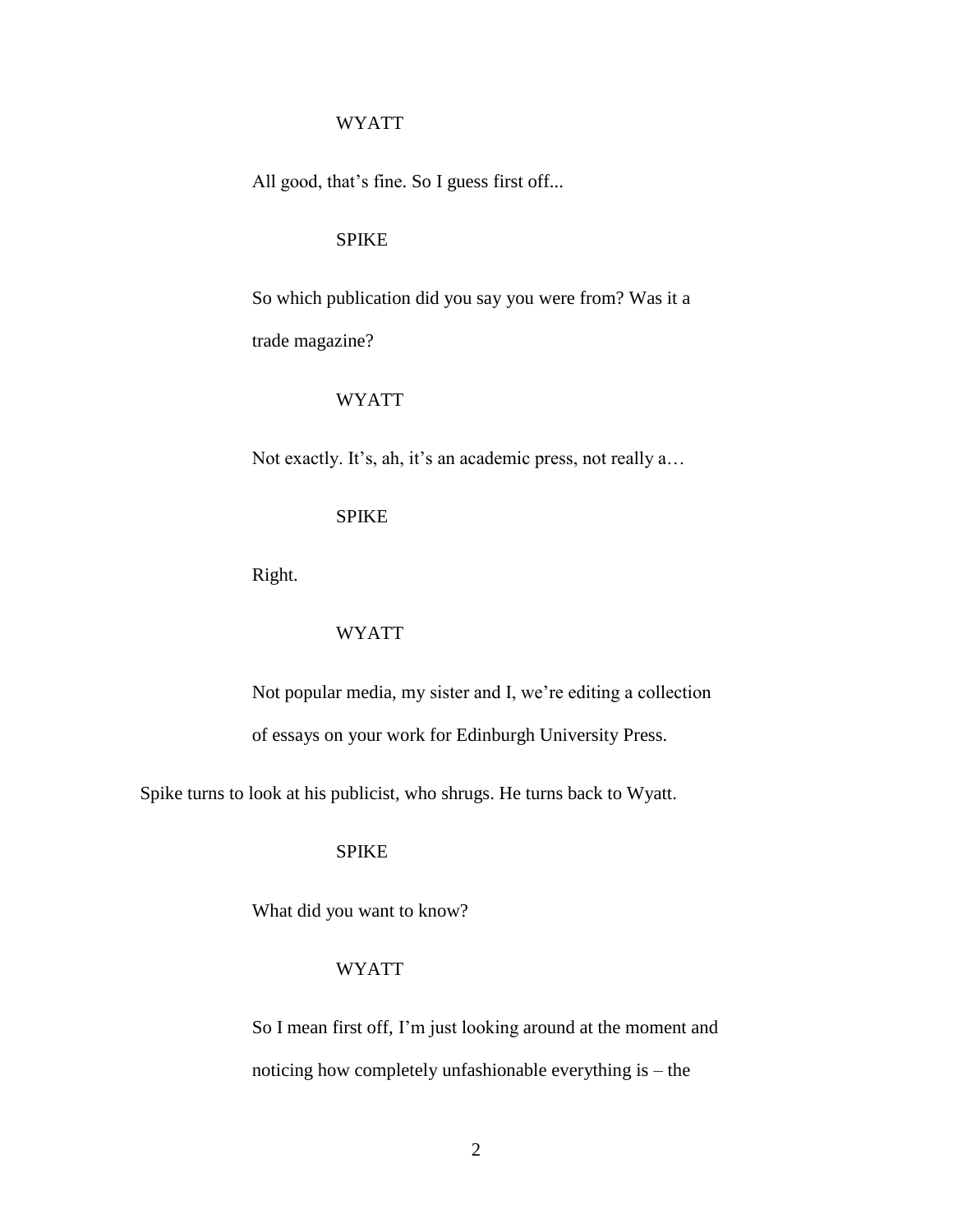clothes, the sets. It's almost like you've designed the opposite of current fashion trends… is that a comment on the ephemerality of fashion per se?

### SPIKE

I guess you could look at it like that. The moustache and the name Theodore and the pants came from the idea that oftentimes fashion and naming children and style goes in cycles, and having elements from the 1920s come back in style seemed like an interesting way to create the future. And Theodore and his moustache came from Theodore Roosevelt. Sarah Vowell loves Theodore Roosevelt and talks about him a  $lot.<sup>1</sup>$ 

Wyatt takes out a copy of the *Her* screenplay, gesturing to it as they walk.

#### WYATT

Right. So I'm actually here, mostly, to talk about your screenwriting. I was wondering too if that's the kind of thing you specified in your screenplay, those design elements, or did that came up in conversation with your people? Like your production designer, your wardrobe… to whom can we attribute these ideas?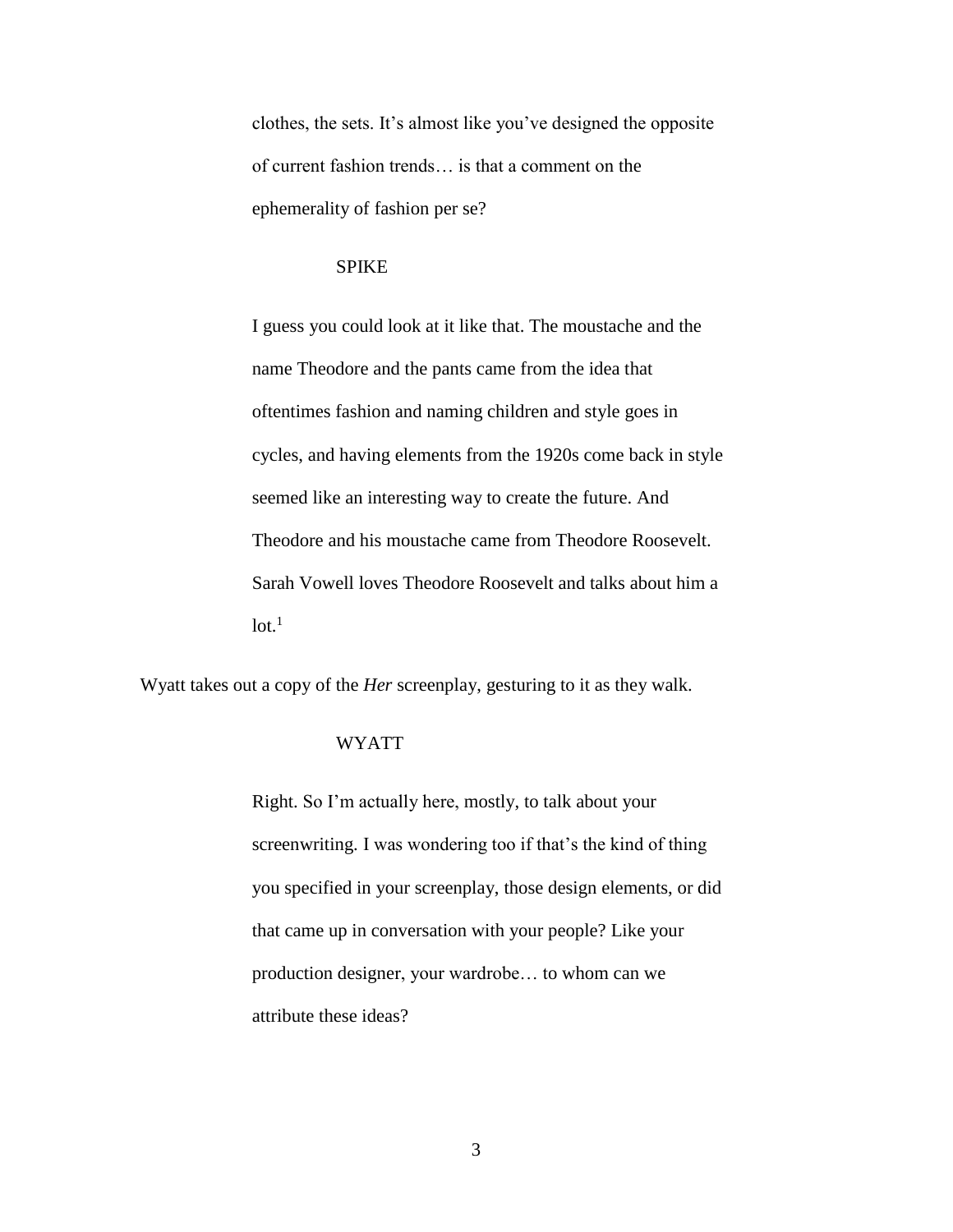#### SPIKE

I'm not sure I could… it's not that simple. We all work together. In Shanghai, too, I'm not up here alone. I'm up here with all of my friends and family who support me and help me make what we make. $2$ 

## WYATT

I guess we can dismiss auteur theory out of hand then. Good. Now we can talk about real things like issues in collaboration…

#### SPIKE

Yeah, well I work with people I love who are really smart, who are talented, and who completely make me better, whether it's the actors or Eric Zumbrunnen, our editor, or Hoyte Van Hoytema, our cinematographer, or Lance Acord, who shot all my movies up until this one, or the Beastie Boys or Charlie Kaufman. It's working with people that make me so much better. And I learn so much from having access to all of these ideas. You know, my job as a director is to encourage as many people to give their ideas as possible, and then to curate which ideas are actually right for what we're trying to  $\delta$ .<sup>3</sup> And my job as a writer – well that's an ongoing process that extends right up until we lock picture. For instance, I work very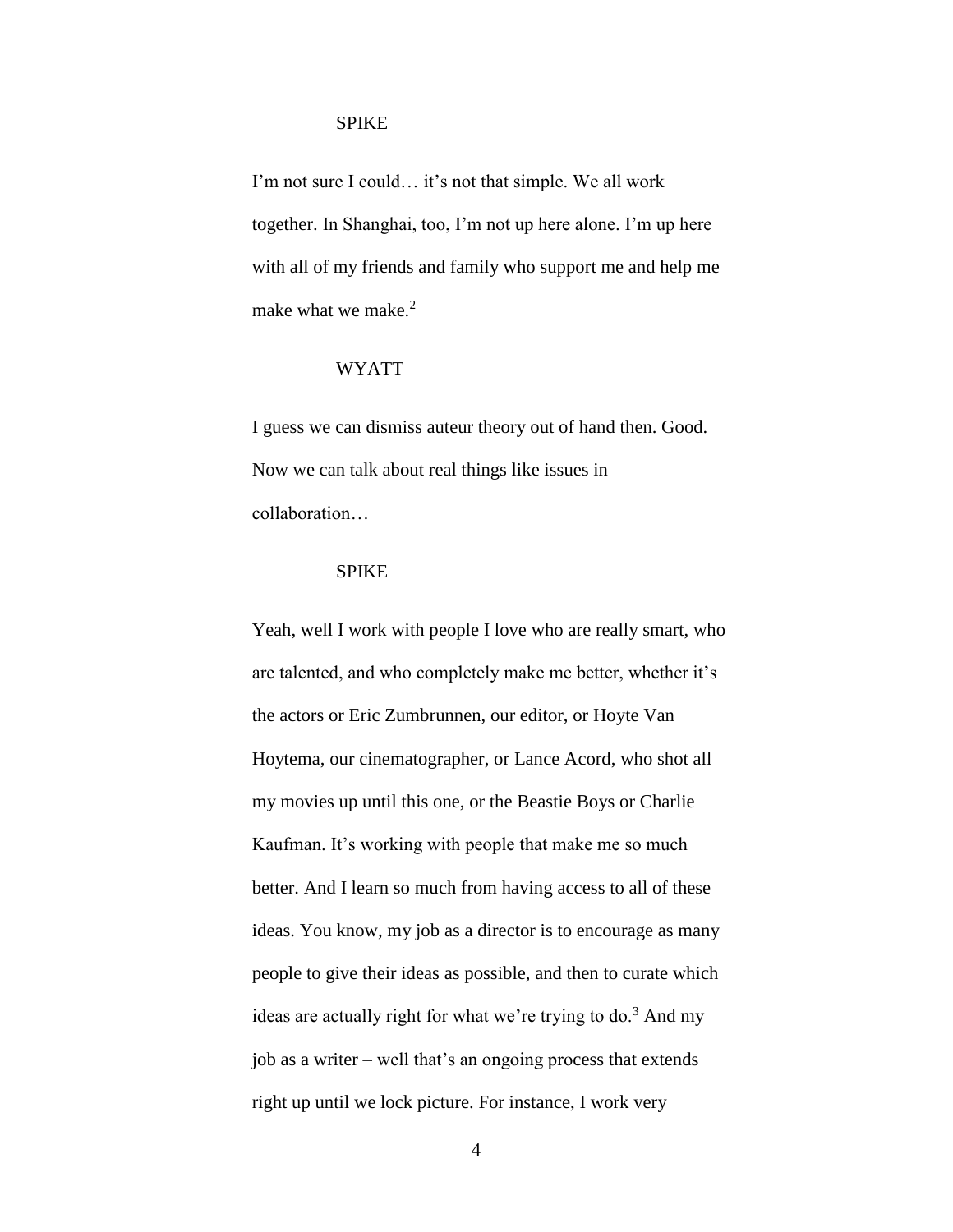intimately with my editors Jeff Buchanan and Eric. We're together 12 hours a day going through scenes and finessing and figuring out… You have to keep touching it and stepping back and touching it and stepping back. That's what we do and that's why our movies take a year to edit. We rewrite the dialogue all the time. That's become part of editing, especially if you have a character that's all voiceover.<sup>4</sup> So we're all writers, really.

#### WYATT

Right, like getting to reshoot a character in a movie as many times as you'd like – the character will evolve through the editing.<sup>5</sup> I guess that makes the distinctions between character, editor, director and writer all pretty porous. And where you've used different actors, Scarlett Johansson is reacting post hoc to the reactions Joaquin Phoenix had on set in response to Samantha Morton's initial performance, which your editors Jeff and Eric will then react to and, in some sense, rewrite together with yourself. Perhaps, as Kathryn Millard might say, you were initially just "writing with images"<sup>6</sup> in order that you may then, in concert with others, begin "writing with light."<sup>7</sup> But then with the editing, it's yet another kind of writing…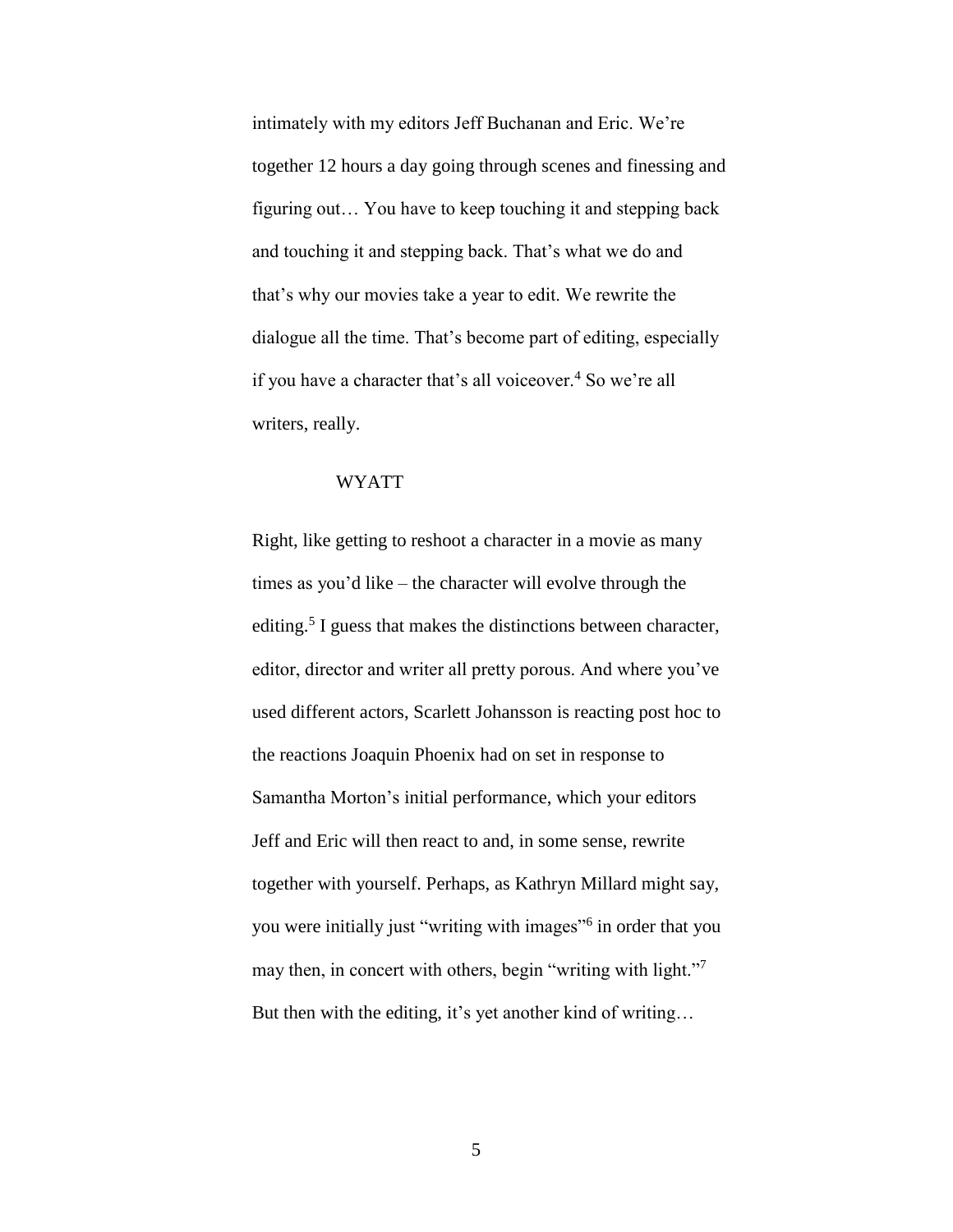#### SPIKE

All of filmmaking is a manipulation. $8$  Does it matter how we label these particular manipulations?

## WYATT

But it strikes me that your writing work on this film, I wanted to say, it's scattered with these little social commentaries, like that one about fashion, that are kind of undeveloped. In other movies those social commentaries might swell to take up the whole picture. Here you've got little leads, little observations that remain open – and it makes the whole thing feel perhaps less moralistic than other current films I can think of about machine-mediated interactions, like *Disconnect* (2012) last year, or that script for *Men, Women & Children* (2014), which is coming out next year.

#### SPIKE

I guess that's not really what I'm interested in. But I like what you're saying. I think my nature is, at least I try, to not judge, and in this movie I try to not judge the characters.<sup>9</sup> Because desire arrives wrapped in fantasy, it is always-already virtual.<sup>10</sup> There's definitely ways that technology brings us closer and ways that it makes us further apart — and that's not what this movie is about. It really was about the way we relate to each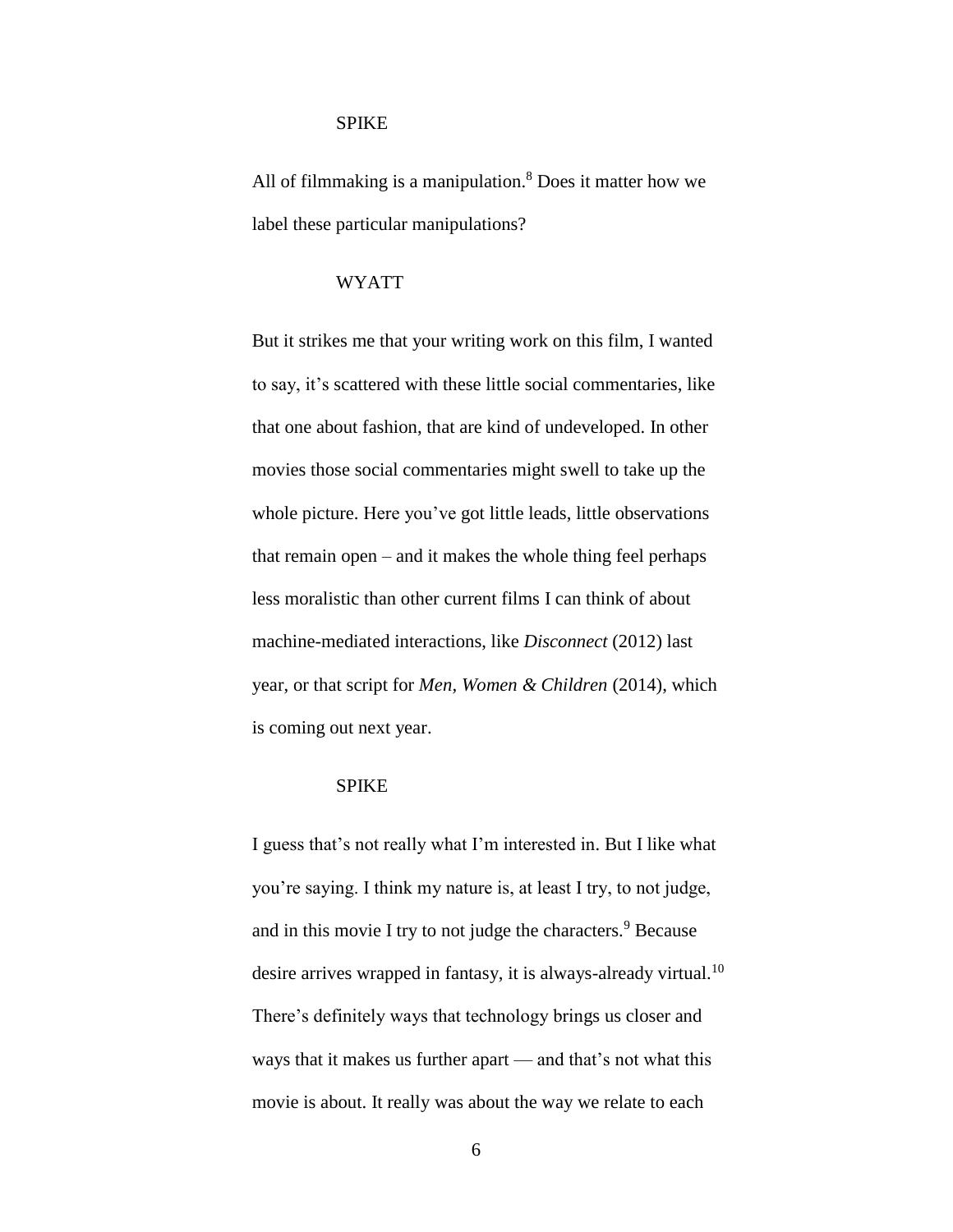other and long to connect: our inabilities to connect, fears of intimacy, all the stuff you bring up with any other human being. $^{11}$ 

#### WYATT

Or any other posthuman being.<sup>12</sup> One of the things our book addresses is the contradictions reaching across your work that I think you're referencing here – and I suppose they come about as a result of just piling lots of complex ideas on top of one another at the writing stage and just seeing what happens. I like that as a working method – and it seems to be true of all the screenplays you've worked on.

#### SPIKE

Well Charlie said he wanted to try to write everything he was thinking about in that moment, all the ideas and feelings at that time, and put it into the script. I was very inspired by that, and tried to do that with *Her*. A lot of the feelings you have about relationships or about technology are often contradictory. The movie's about different things I've been thinking about and been confused about in terms of the way we live now and in terms of relationships and how we try to connect and fail to connect. What we are saying is that love and relationships take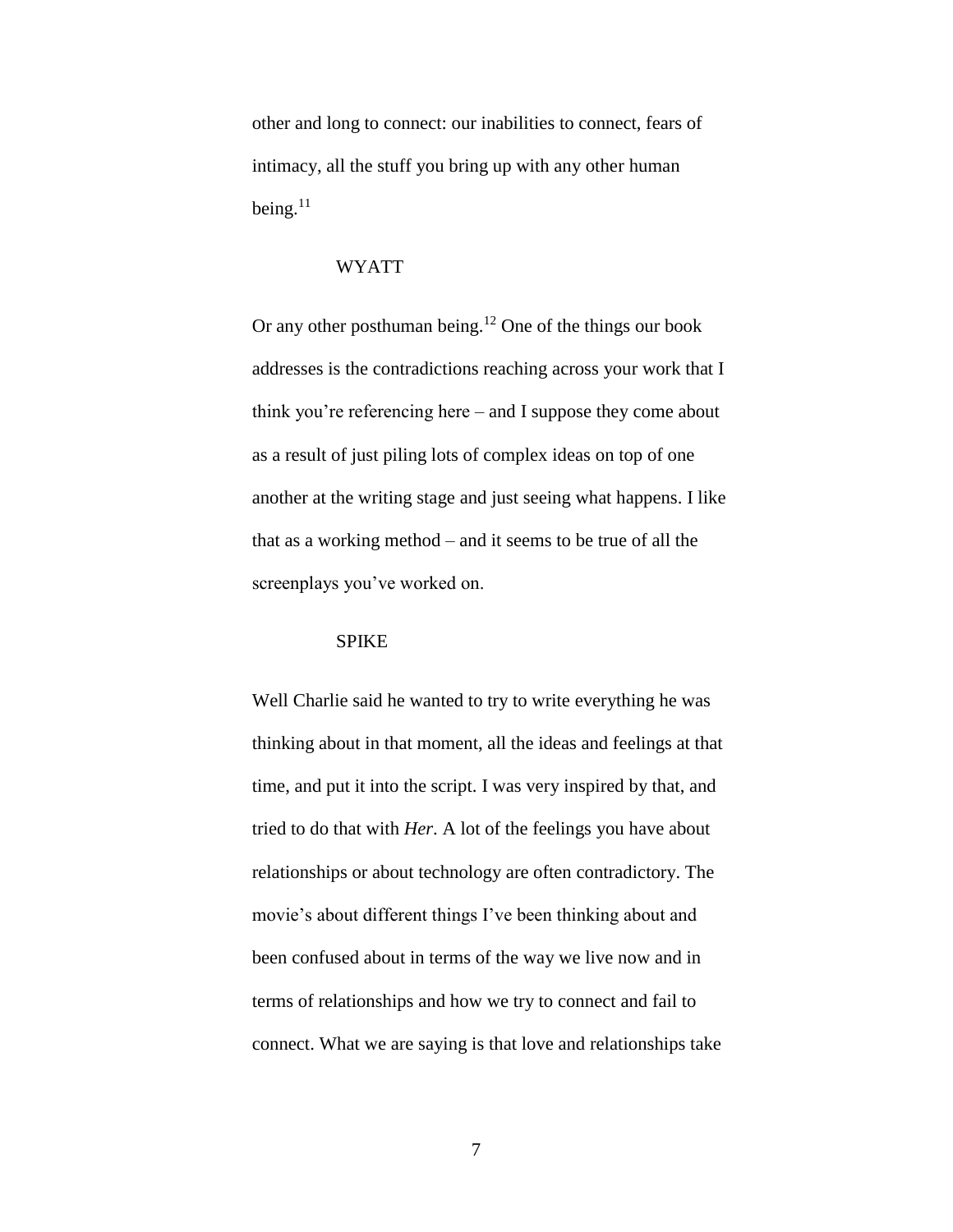place a lot in your head already and that's part of the battle of being in the world and being in your head.<sup>13</sup>

#### WYATT

I can see how a lot of your work looks at both the need to make that distinction – of being in the world *or* being in your head – and ultimately its unfeasibility. But there are some concrete experiences we should not dismiss so philosophically, like genuine hardship. For example, one thing I do wonder about the future you've created is if everyone gets to live in luxury like this Theodore – and where are the interests of the company marketing the operating system, and whose labor pays for this technology? Is there poverty?

#### SPIKE

It's all there if you read between the lines. I mean one thing is that everything is nice and comfortable and yet he's still lonely and longing for connection. It seemed like it would hurt more, in this beautiful pop world, to have that deep melancholy.<sup>14</sup> You know, the ideas behind the design were that we were trying to create a world where everything felt warm, and comfortable, easy, accessible, but even in a world where you seemingly have everything you'd want, there's still loneliness and longing and the need to connect. That seems like a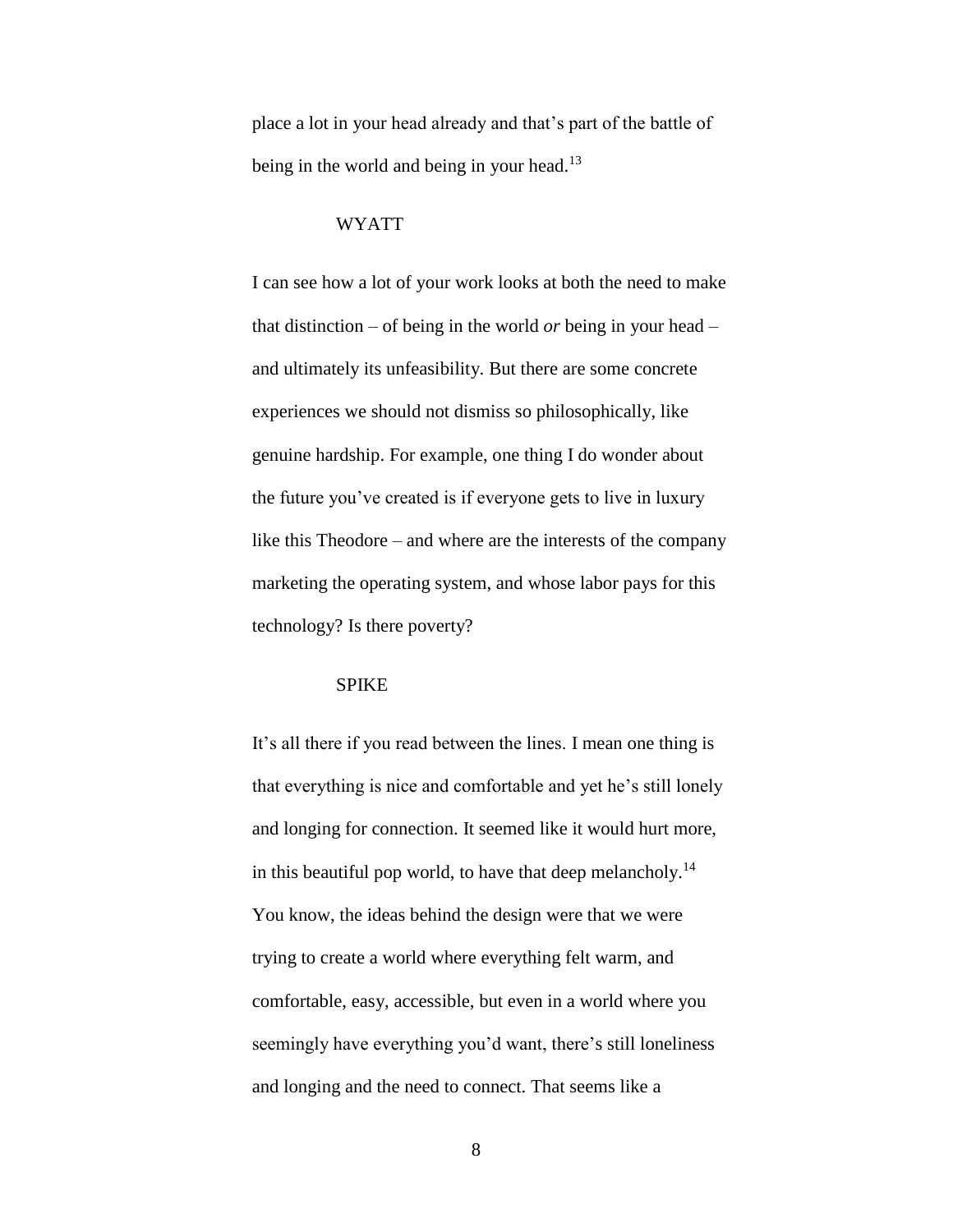particularly contemporary form of melancholy. So early on in design, KK Barrett (our production designer) and I decided that we weren't going to worry about being futurists in any way in terms of technology and design, and let ourselves create a future design aesthetic that excited us and pleased us.<sup>15</sup>

#### WYATT

It's interesting that you say that about reading between the lines. This forfeiting of authorial control when I'm supposed to respond in some self-guided fashion to your subtext, but then I ask you about what a particular thing means and you tell me yes or no, it's what you did or didn't intend. This is actually what I want to get at: it seems there's a kind of jostling of control between writer and editor here. You as the writer, and the critic or the scholar that extends your work to other questions in the world is performing editorial work with ideas enacted through your own. But before we get into that – and we will get into it – can you tell me more about writing *yourself* into that very personal melancholy?

## SPIKE

Writing is hard. As you obviously know, sitting there with nothing on the page and having to create something out of nothing is hard. But I loved it. I feel like I'm ready now. *Where*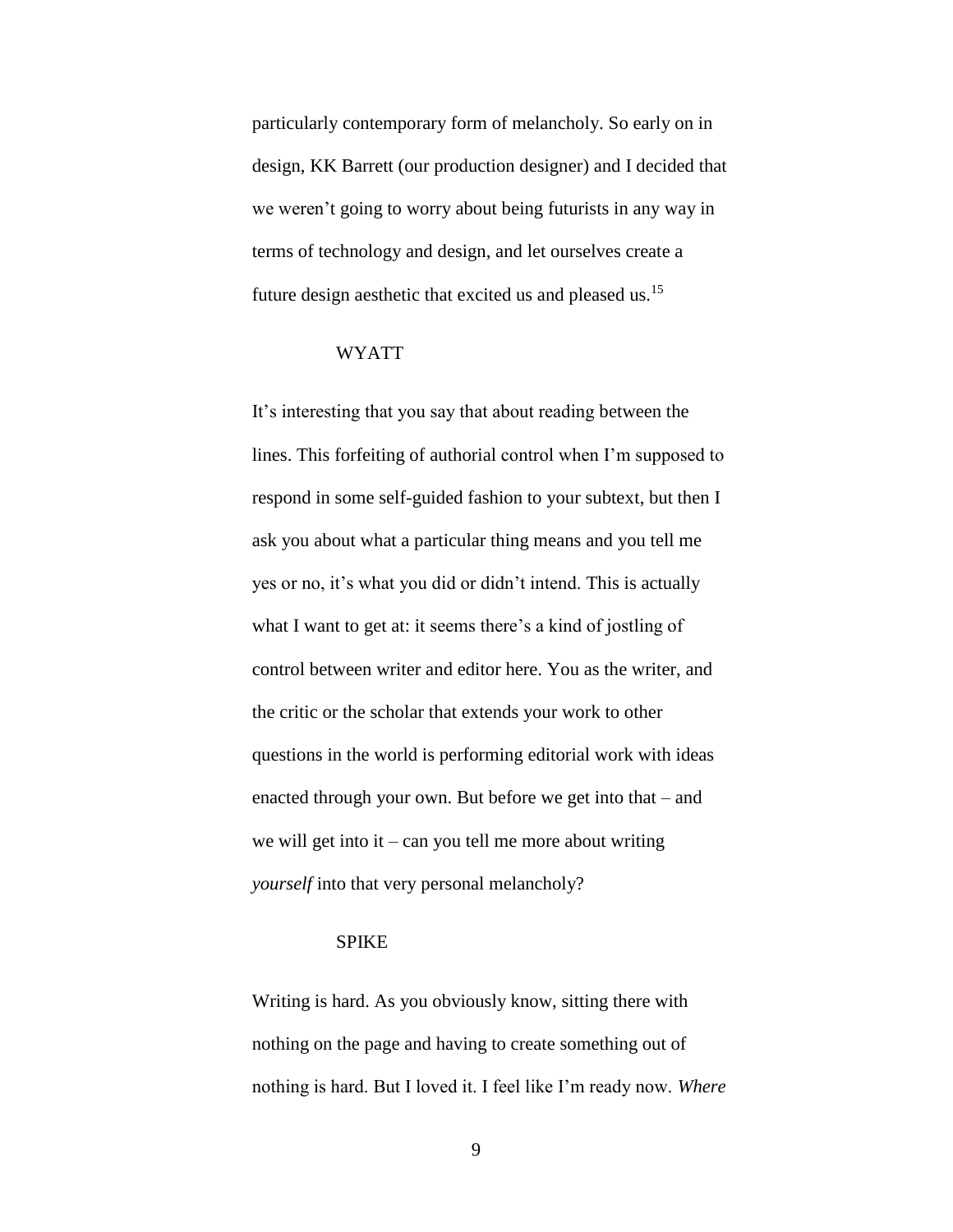*The Wild Things Are* (2009), I think I could have written on my own. When I brought Dave Eggers on I already had 60 pages of notes. I technically could have, but I don't think I was ready to. I needed him to be there and help me.<sup>16</sup>

## WYATT

We'll talk about *Wild Things* in a bit, but first, just to clarify the timeline here – aren't you, or weren't you, moonlighting as writer-producer on *Bad Grandpa* (2013) at the same time as this film?

## SPIKE

Ideally it wasn't, it was, ideally it wasn't, it wouldn't have been at the exact same time. That actually made it hard.<sup>17</sup>

#### WYATT

Time is confusing. But we'll get to that too. There was one thing in particular I wanted to talk to you about regarding this script. The screenplay is called *Her*, and we're primed too with that line, "you're part man and part woman, like an inner part woman," which I guess makes me think we should be paying attention to the gender issues it raises.<sup>18</sup> Maybe they're all in the subtext here, but some of it comes through stronger in the screenplay – like all this pivotal stuff about Theodore's ex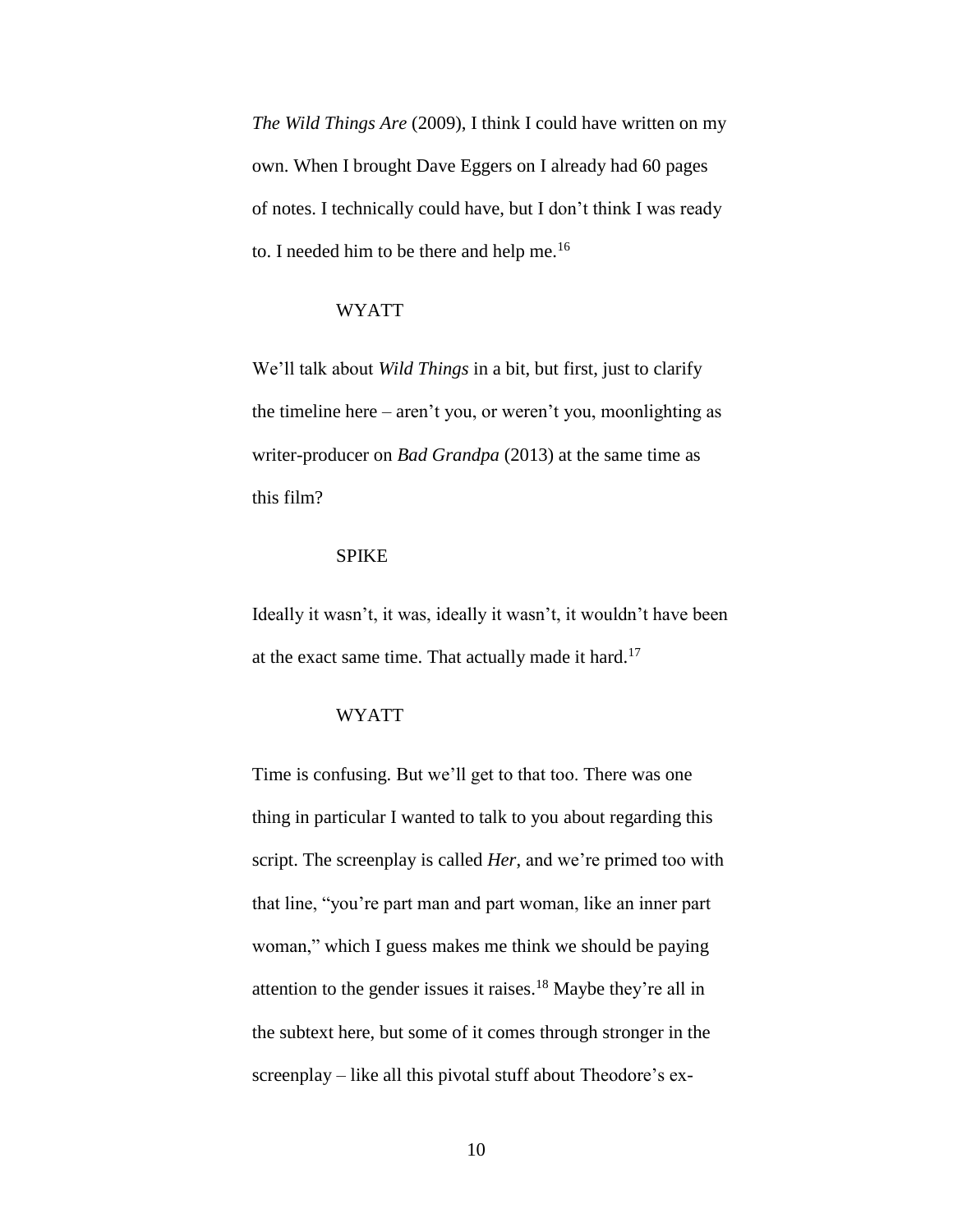wife, which seems so important but less remarked upon… Can you tell us about writing that?

#### SPIKE

Well, Joaquin's character is going through a divorce, so there are a number of flashbacks to his relationship with his ex-wife, Catherine, who is played by Rooney Mara. So I wrote about 20 scenes that sort of depicted very different and very specific small moments in a relationship. I wrote out what the scenes were about, what the characters were talking about. I didn't write specific dialogue, though. It kind of was inspired by the way Terrence Malick works, or at least the stories we've heard about how he works. So it was sort of about showing up on set and giving a scene—an intention of what a moment is about and letting the actors go and find it.<sup>19</sup>

## WYATT

That's interesting, I like the idea of giving actors the space to do their work… I've heard that apparently you found the scene where Samantha explains the song she's composed for Theodore the hardest to write?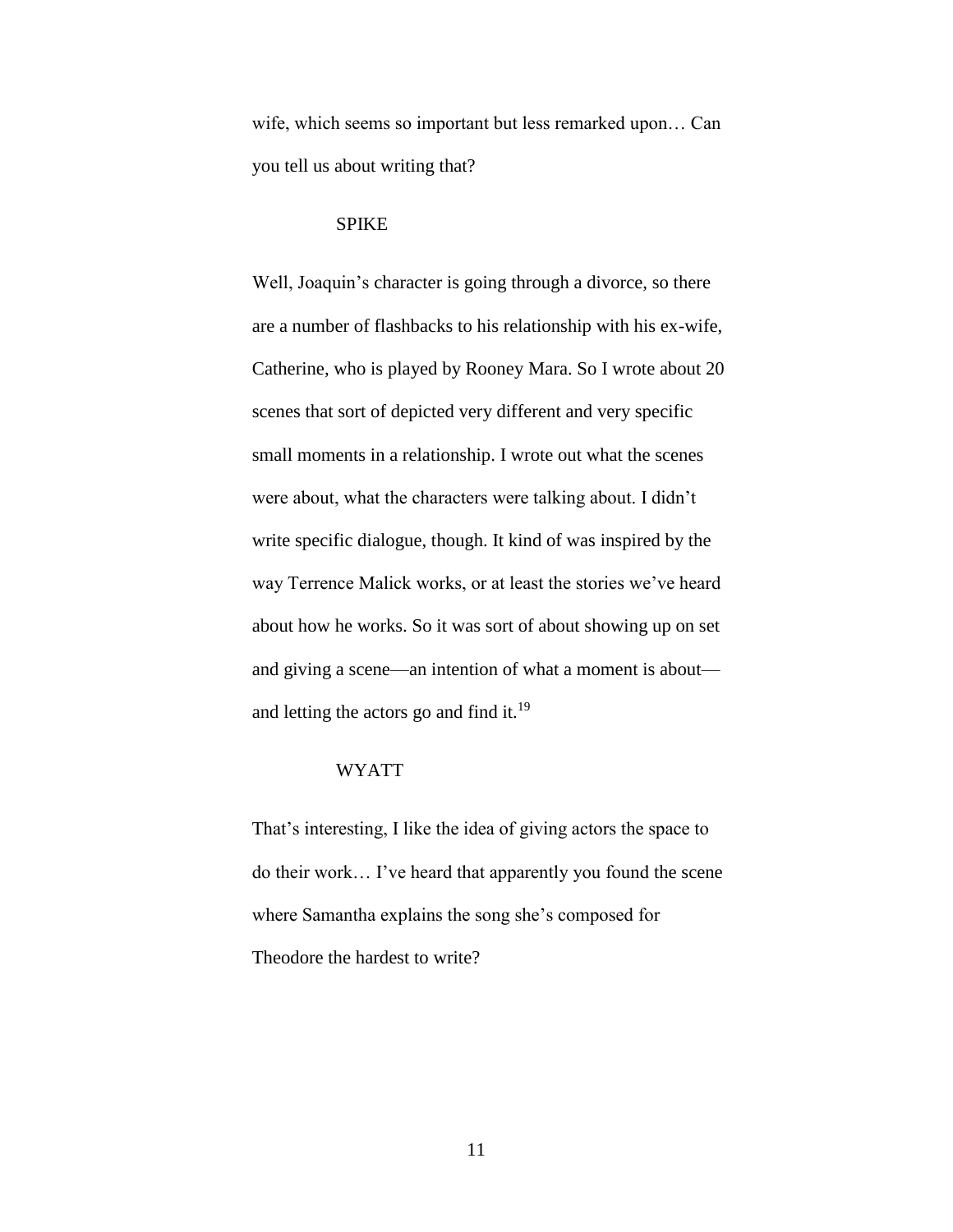#### SPIKE

There were two things I was trying to do in this scene: I had to show their connection, but I also wanted to plant the tension of her aspirations and intellectual growth, which makes her pull away. Ultimately, we decided to split those ideas in half and put the second part in the next scene, which became the double date to Catalina where she talks about not having a body, about the freedom of not having a physical form. I realized I had been trying to do too many things in one scene, to show their connection and their disconnection all at once.<sup>20</sup>

#### WYATT

OK, so Samantha's intellectual growth, now I wanted to ask you something…

#### SPIKE

That's what we're here for.

#### WYATT

Well this looks like a near future sci-fi film, but it seems like it's mostly a study of long-term romantic relationships, and you keep saying it's about impediments to intimacy, and the clearest social indictment in the film seems to be… some kind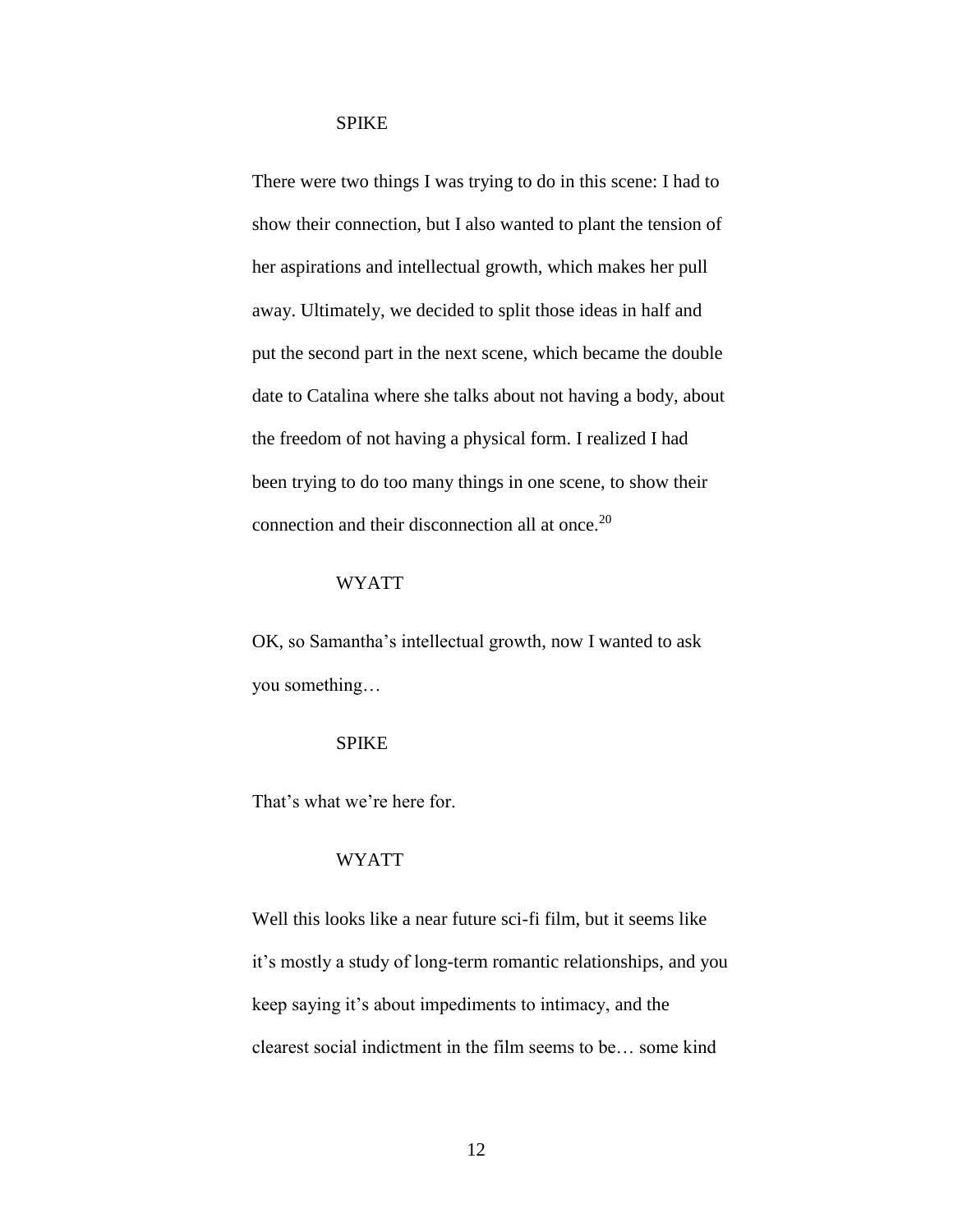of acknowledgement of the way heterosexual couples tend to find ourselves in unsustainable teacher-pupil relationships.

#### SPIKE

Right, ok…

#### WYATT

I reckon the film's three primary relationships establish different manifestations of this phenomenon. First, you introduce us to the marriage of Amy (Amy Adams) and Charles (Matt Letscher). Charles is overtly domineering. He offers unsolicited advice as though Amy should be the recipient of all his wisdom, a kind of mansplaining; his selfrighteousness comes laden with an expectation that she should fit in with his superior priorities, it's a relationship norm and some kind of control mechanism. Later in the film we learn more about Theodore's separated wife Catherine when Theodore finally gives a potted history of their relationship. When he describes the good times, he speaks of helping her with her university theses. It's clear he also wanted to help with her anxiety issues. So these teacher-pupil relationships can also be motivated by genuine care, and can be understandable – no one is to blame. Finally, Theodore's relationship with the OS Samantha (Scarlett Johansson) begins with him teaching her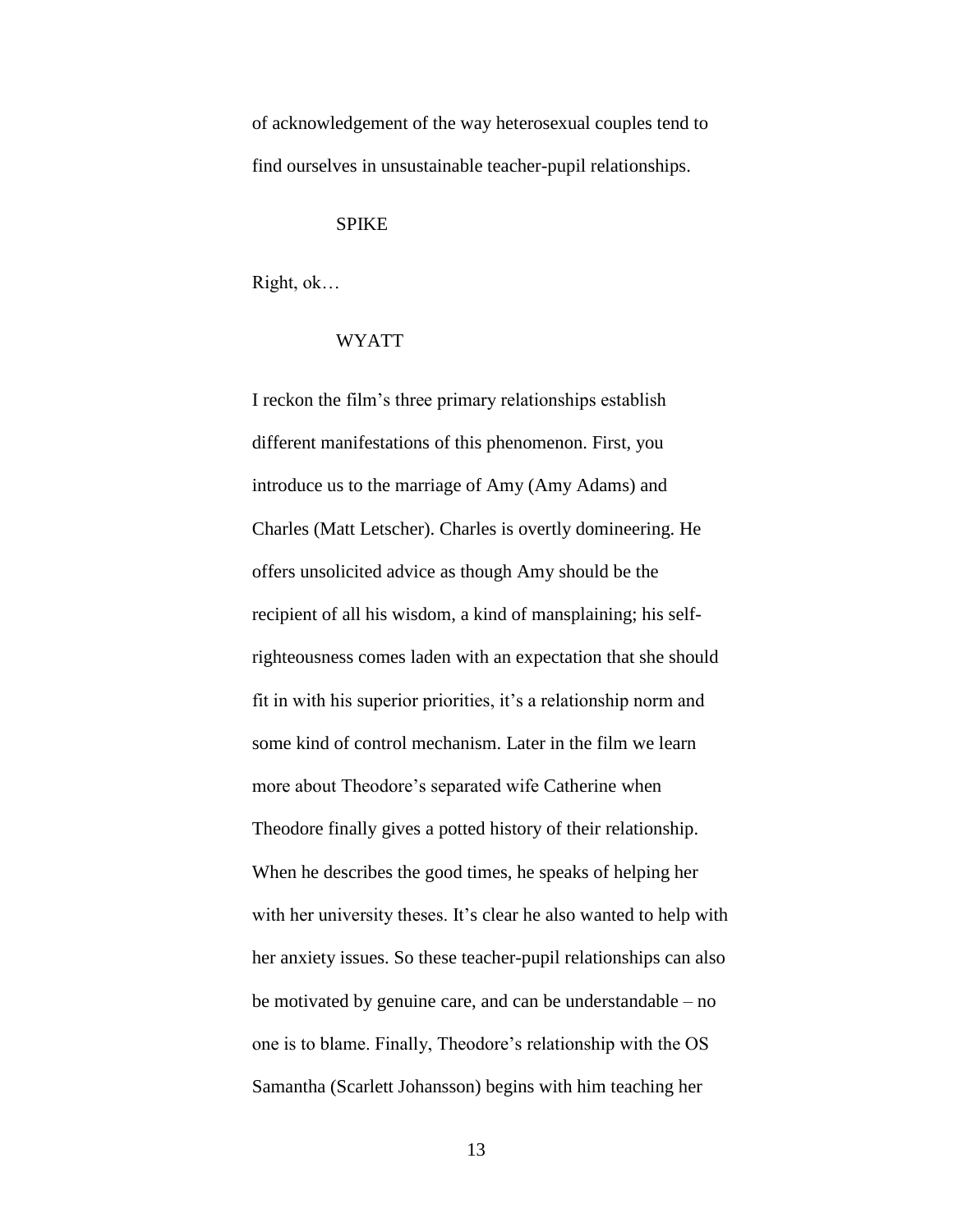about the world, and ends with her exponential artificial intelligence far surpassing his meat-world computational capacity. Samantha still loves Theodore presumably as she has been programmed to fulfill his needs, and those needs include romantic intimacy – which is screwed up, it's a performative women's servitude as the basis for genuine emotional connection, but for this reason it is stacked and it will eventually break, like the other relationships. And yet extreme intelligence is also here correlated with liberalized love, rather than contempt, which plays out nicely in the film's final act, when the selflessness of the final OS sacrifice makes for a fitting thematic conclusion. By the end of their relationship, they both still love each other, but the imbalanced romance they initially relied on is subverted, then is gone. She now has much more to teach him, and the model breaks. These are different examples of the same presumption that we can start from in relationships, that men provide worldly knowledge and women receive it. It doesn't work primarily because all humans (and potentially posthuman AIs) aren't static: they are dynamic and change. Gender imbalance therefore works like any other imbalance in that it will eventually destabilize.

## PUBLICIST

That's true! I don't need to be listening to either of you!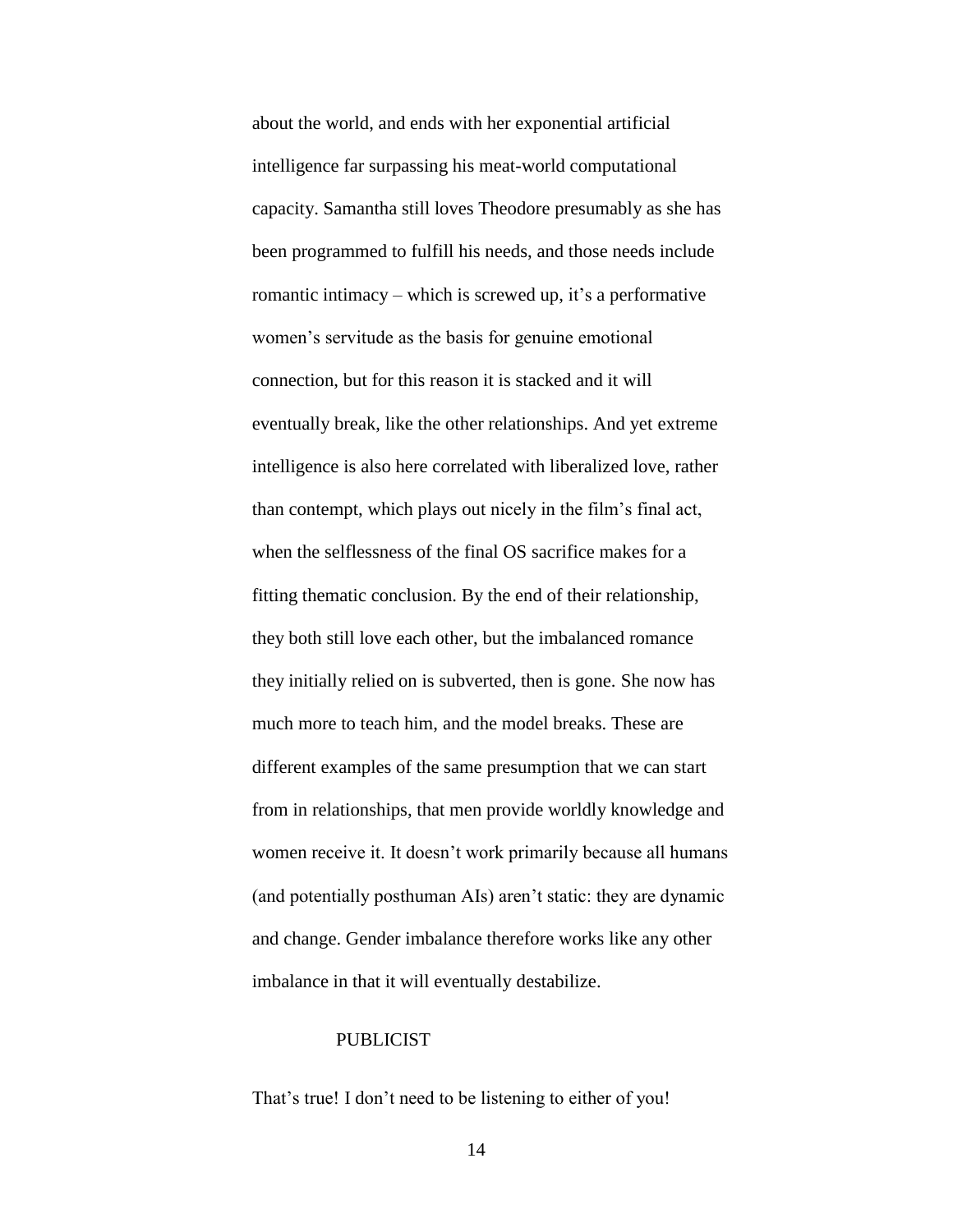She turns and leaves.

## WYATT

What begins in spoken performance culminates in lived experience: the collapse of gendered subjecthood.<sup>21</sup>

## SPIKE

*(disoriented)*

Wait a second…

He hesitates.

## WYATT

And another thing…

## SPIKE

## *(distracted)*

If that's how you read it, then sure, but maybe… maybe you're reading a bit much into it? I mean, Samantha isn't really a woman, it's just because he wanted her to be.

*(beat)*

I think I should go after her…

She is gone.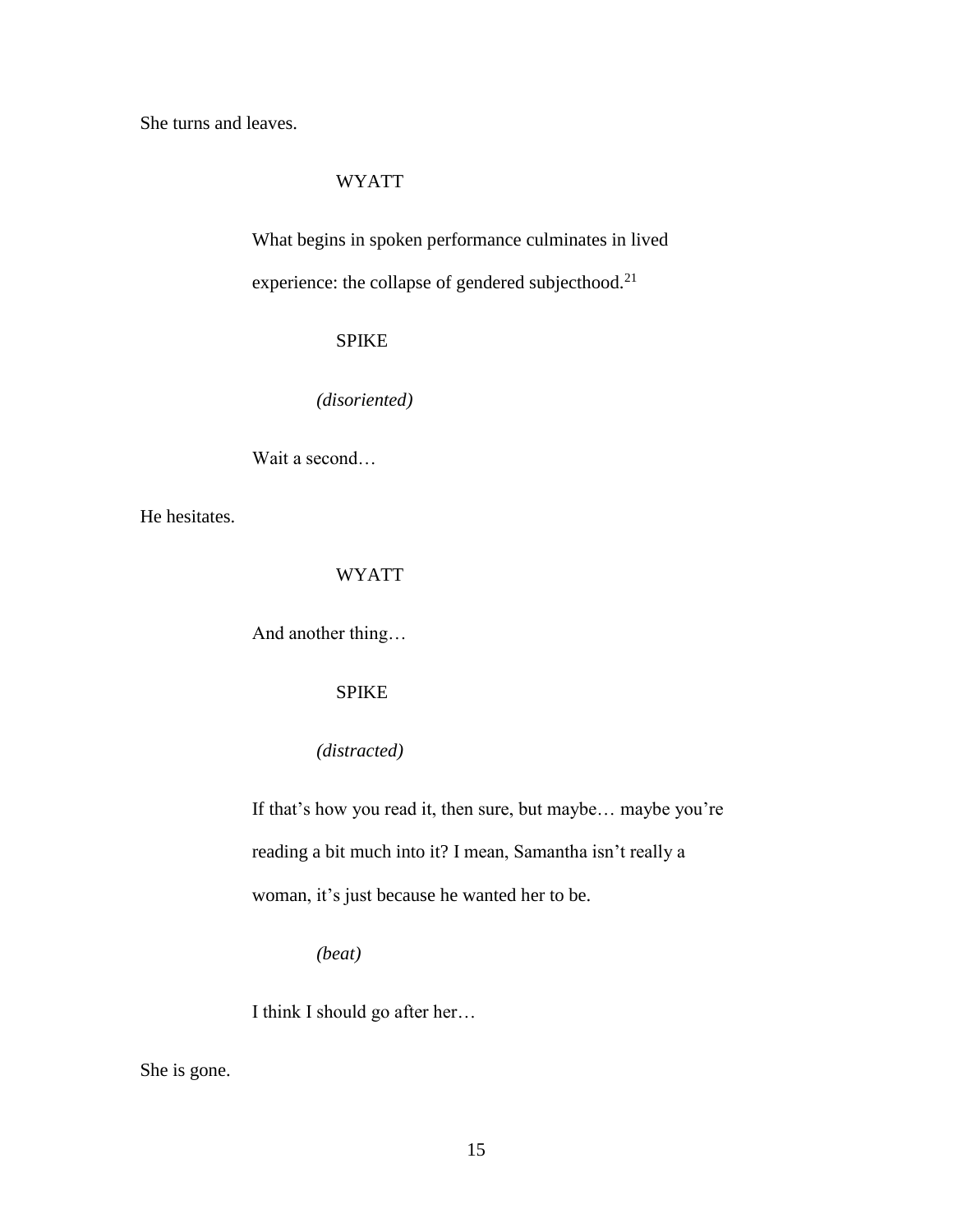In fact, maybe my favorite thing about this movie is that the AI is motivated from genuine care. We're so used to models of extreme intelligence being synonymous with models of cruelty and self-interest, human or nonhuman. Effectively what we are told is that measures of intelligence can be equated with measures of immorality. Here, the opposite is true. You can have more intelligence leading to more love – and I guess that extends to programmers who are trying to solve human problems with code, with machine learning, to build more care into the world.

Spike is still distracted, glancing at the space where his publicist was.

#### SPIKE

I think… I think the way we approached in writing it and working on it with Joaquin and Scarlett was to not differentiate her feelings from our feelings. We tried to approach her as her own fully sentient and conscious being with her own sets of needs and insecurities and doubts as you were saying… We don't fully ever know how anyone exactly sees the world from their own subjective view, and the people we're closest to have their own experience of the world that we'll never truly know. 22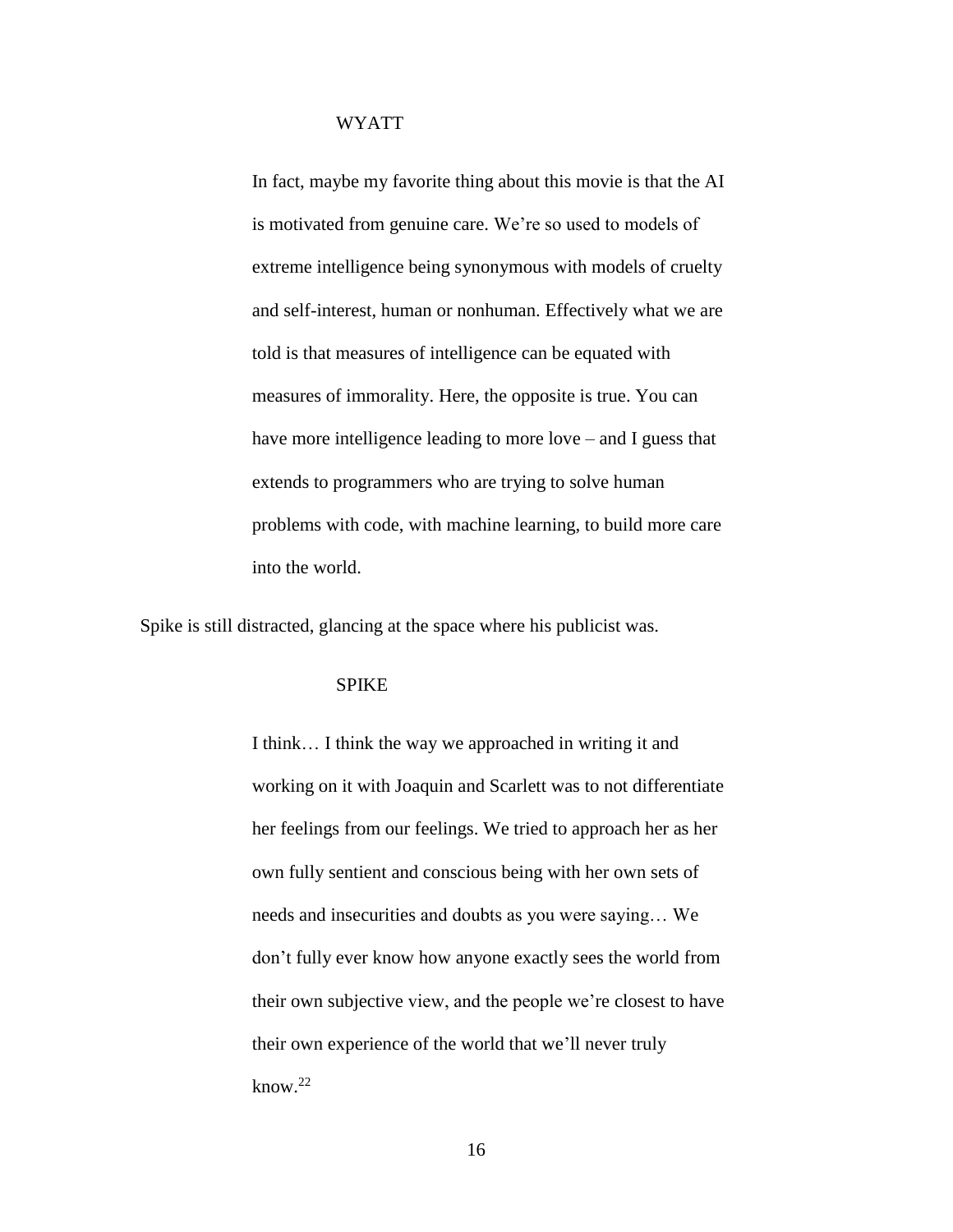That realization, that loss, that insufficiency of intersubjectivity is what's saddest about this breakup movie you're making. Breakups are harrowing because your emotional worlds will grow irretrievably apart, and you will no longer be a part of one another's vicissitudes of feeling, they will become unknown. Fusing emotional worlds is impossible, but the coauthored project of romantic intimacy is the closest we come. Then it is gone.

## *(beat)*

Hey, was any of this stuff on your mind because of previous relationships, I've wondered? It seems like such a personal film. Like with Sofia, with Karen, Drew, Michelle, Rinko… gosh, there's a lot of them isn't there?<sup>23</sup>

#### SPIKE

#### *(annoyed)*

What? No. The film arose from questions, and anxieties, I had about relationships. What makes a relationship succeed or fail? I'm really just taking a break now. I'm tired.<sup>24</sup>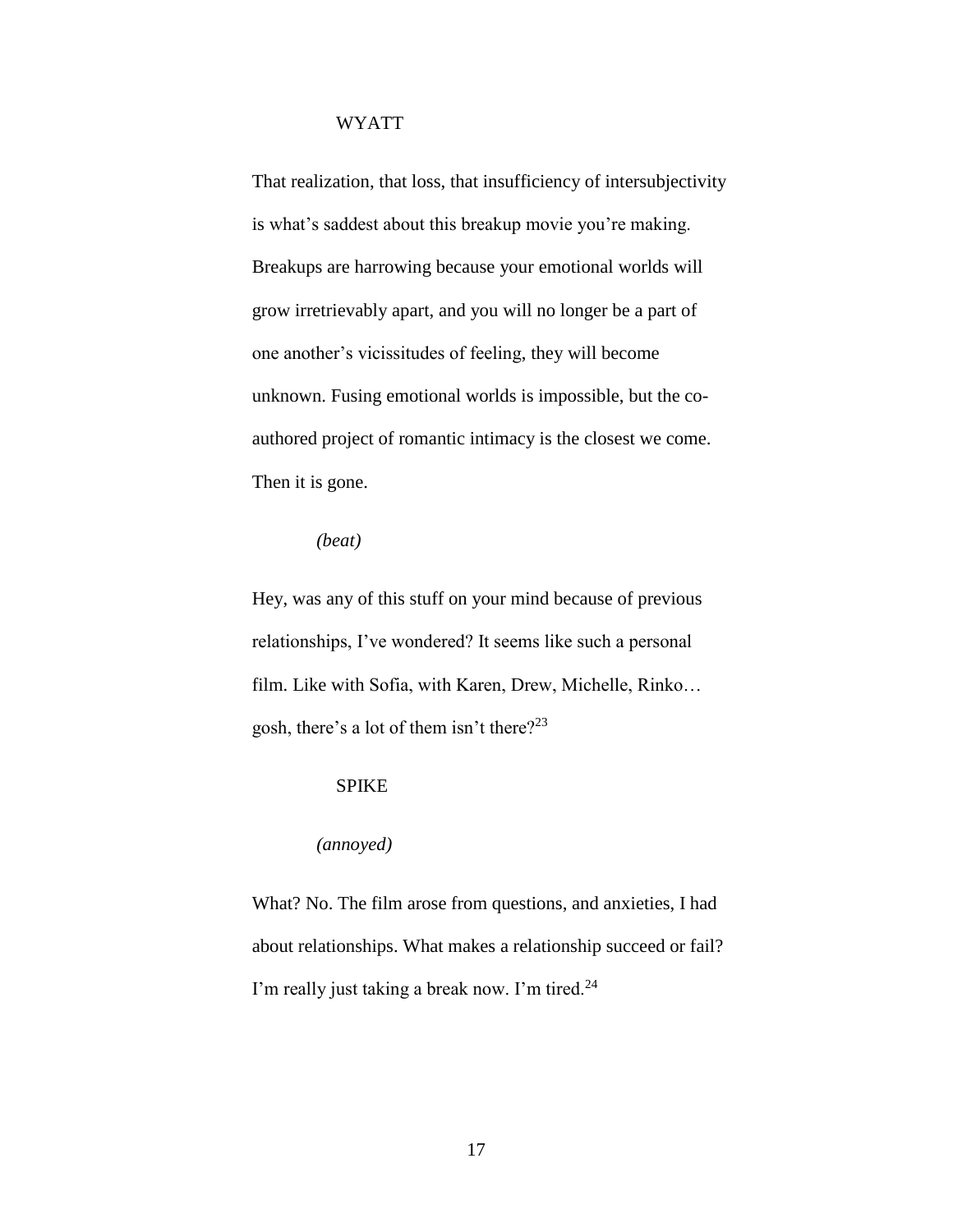So tired that the trickster gimmicks fade away and one becomes... earnest?<sup>25</sup> OK, come through.

They have arrived at a door with an exit sign above it. Wyatt opens the door – light floods in – and ushers Spike outside. Wyatt steps through.

## SPIKE

I…

EXT. THE SET OF *WHERE THE WILD THINGS ARE* IN VICTORIA, AUSTRALIA – LATE AFTERNOON – CONTINUOUS

Despite Spike not having voluntarily walked through the door, they are now in the southeastern Australian wilderness. Lance Acord's naturalist lighting contrasts with the fantastical nature of the setting. $26$ 

## WYATT

Perhaps look at this more as a gameplay, like one of your earlier puzzle films, Spike, like *BJM* or *Adaptation*. Maybe a kind of thinkering.<sup>27</sup>

## SPIKE

What, how did we get here?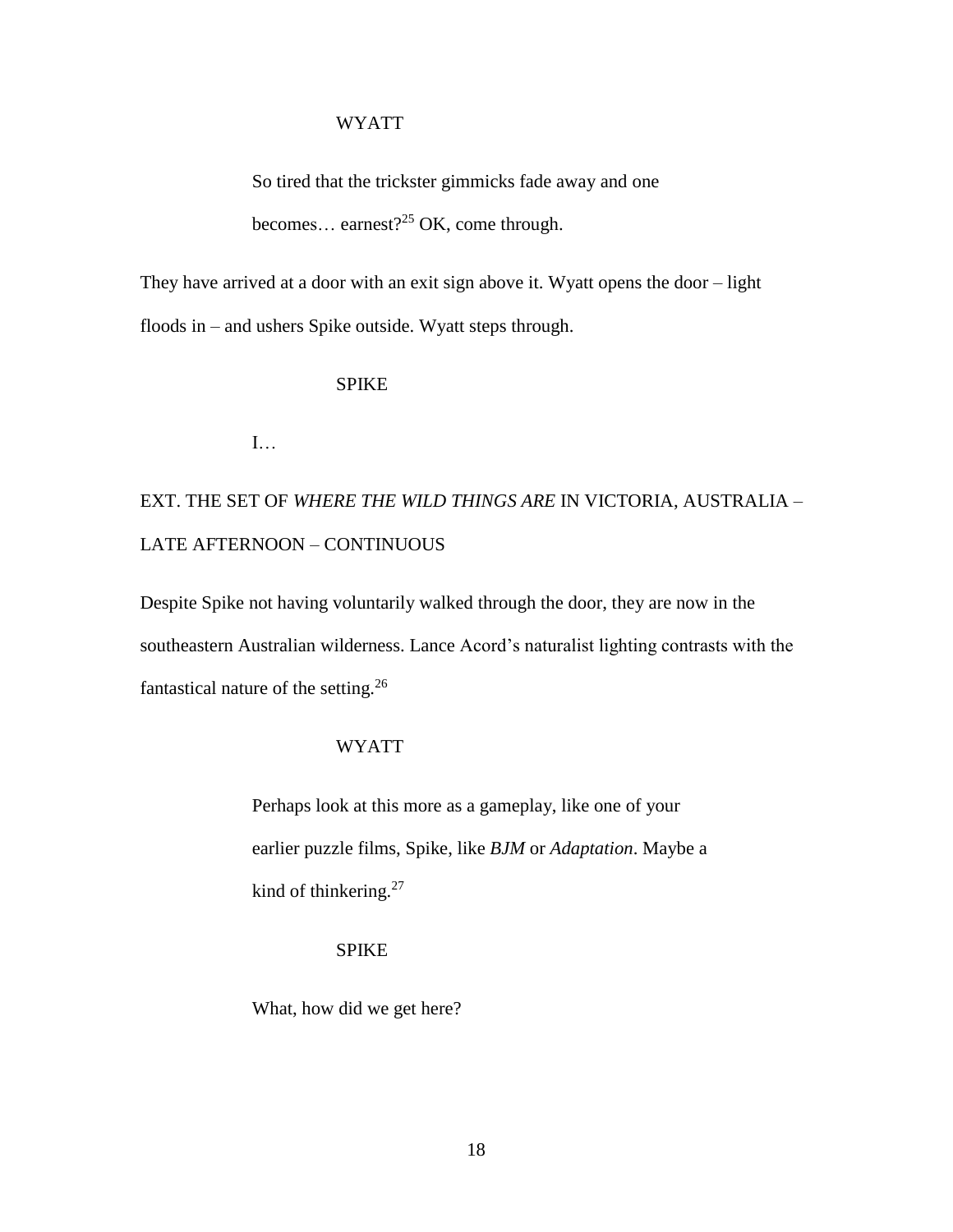I need to tell you something. I've seen the movie *Her*. I'm writing this in 2018. So… I know what your movie looks like. I can hear it and feel it. I can compare the movie to the screenplay, and to the subsequent works of criticism it inspired. So now we've moved backwards to the production of *Where the Wild Things Are*. And also southwards to Australia, which is where I live.

## SPIKE

I thought you said you were living here in China?

#### WYATT

We're not in Shanghai anymore, and I'm not from Victoria, where you're about to start filming. I'm from Sydney.

Spike looks terrified. Wyatt starts walking through the bush. Spike looks around, then follows. Wyatt repeats himself, as if a little broken.

## WYATT (CONT'D)

And I'm not from Victoria, where you're about to start filming. I'm from Sydney. Also, you've now filmed neither of these scripts.

He takes out another screenplay – this one for *Where the Wild Things Are*.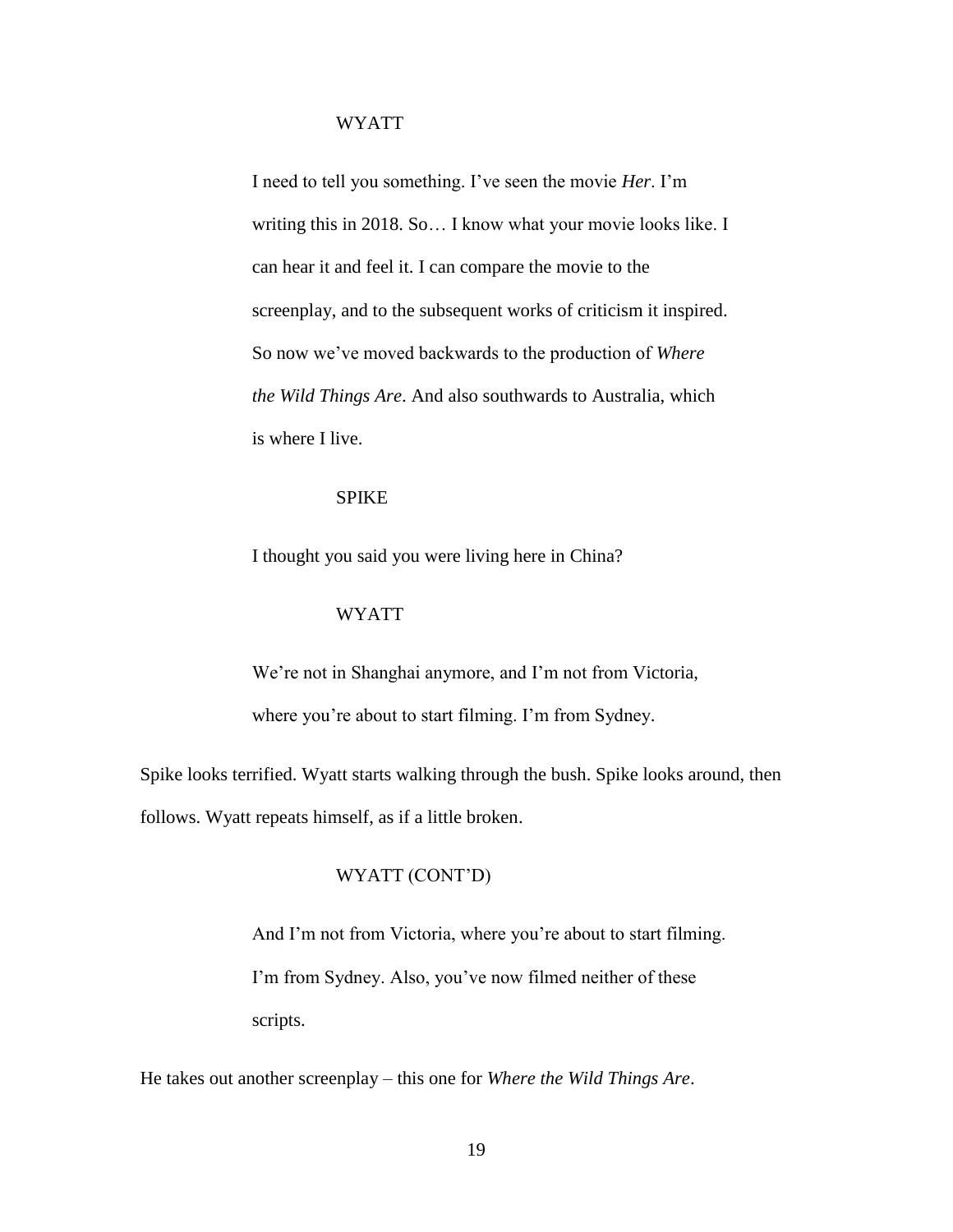#### WYATT (CONT'D)

So they're technically both now, here in 2006, "unproduced screenplays" which means most people will probably be looking at these two screenplays as artworks of themselves, with no linked cinema to compare them to – but I've already seen these movies. So are they art for me?

#### SPIKE

I don't know what's going on.

#### WYATT

There's this whole debate, in the ontology of art, about whether or not the screenplay is literature or art, or "simply" a blueprint for another work of art.<sup>28</sup> But if art exists in the mind, and it's also something we perform as communication, it belongs to people mutually as a social construct, and it is what we say it is, then right now we can agree that this screenplay is art…

He shakes the script for *Where the Wild Things Are* in front of Spike.

## WYATT (CONT'D)

…but then later on, before 2013, when we just were, it won't be, but this will be.

He shakes the script for *Her*.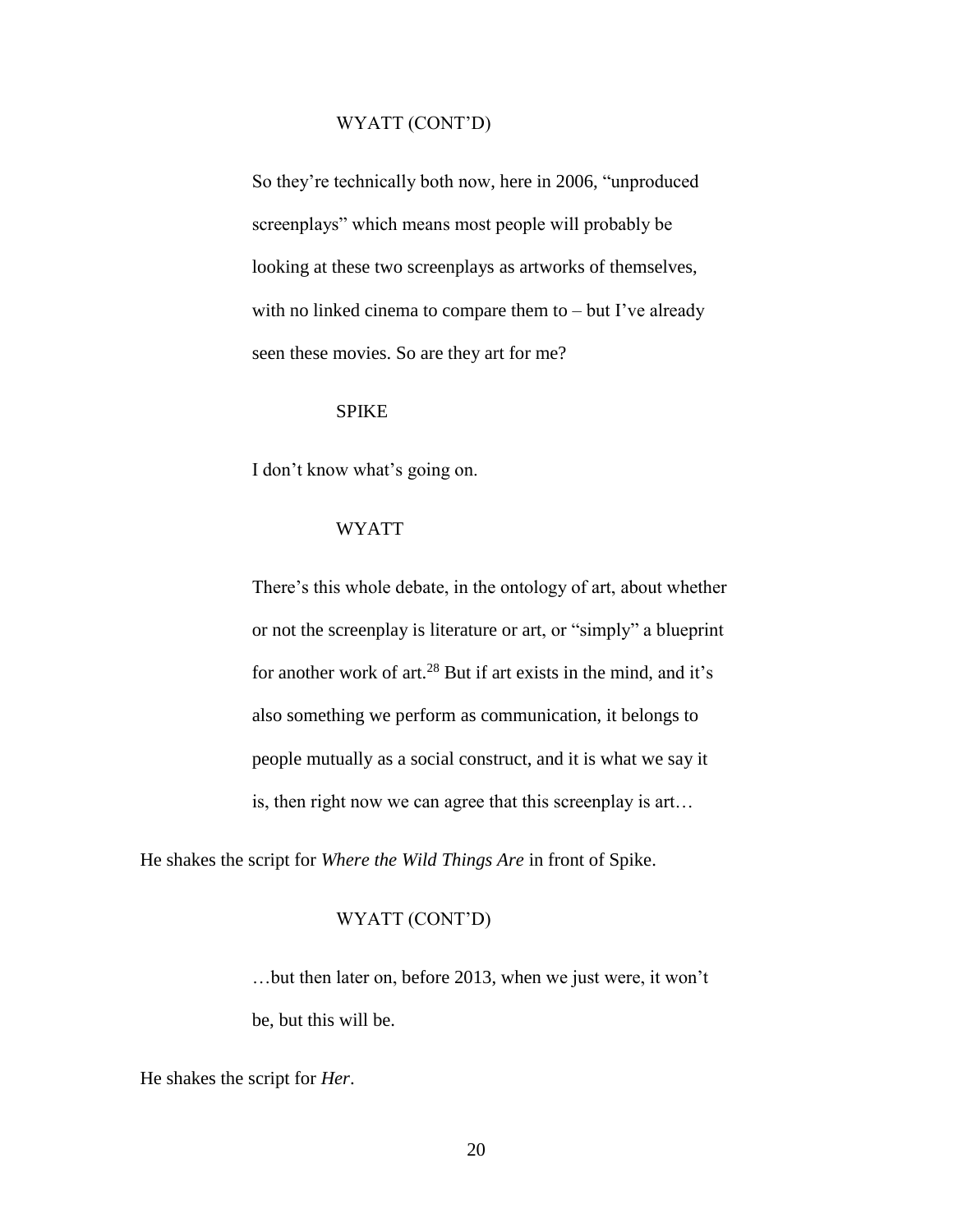#### SPIKE

*(confused)*

I didn't agree to anything.

#### WYATT

O, they're just pieces of dead tree, they're 1s and 0s, they can be whatever we want them to be. Also, some screenplays aren't intended to be produced anyway, they *are* the end product. I mean, are you even allowed to use Times New Roman in a screenplay?<sup>29</sup>

They stop walking and rest by a dead tree, and Wyatt turns to face Spike.

#### WYATT (CONT'D)

Don't worry about it. I don't even know if that's interesting or not. Ontology presumes surmountable intersubjectivity, and it eats itself, and maybe with what we were saying before about living in your mind or living in the world – your films are already pointing to a kind of ontic inhibition anyway. Sometimes scholars will talk about putting your films "in dialogue with" another discourse, too. This is what we do, Spike, we use your works to say things that *we* want to say, and maybe that's about the ontology of writing or art, and maybe that makes the world a little more blurry rather than a little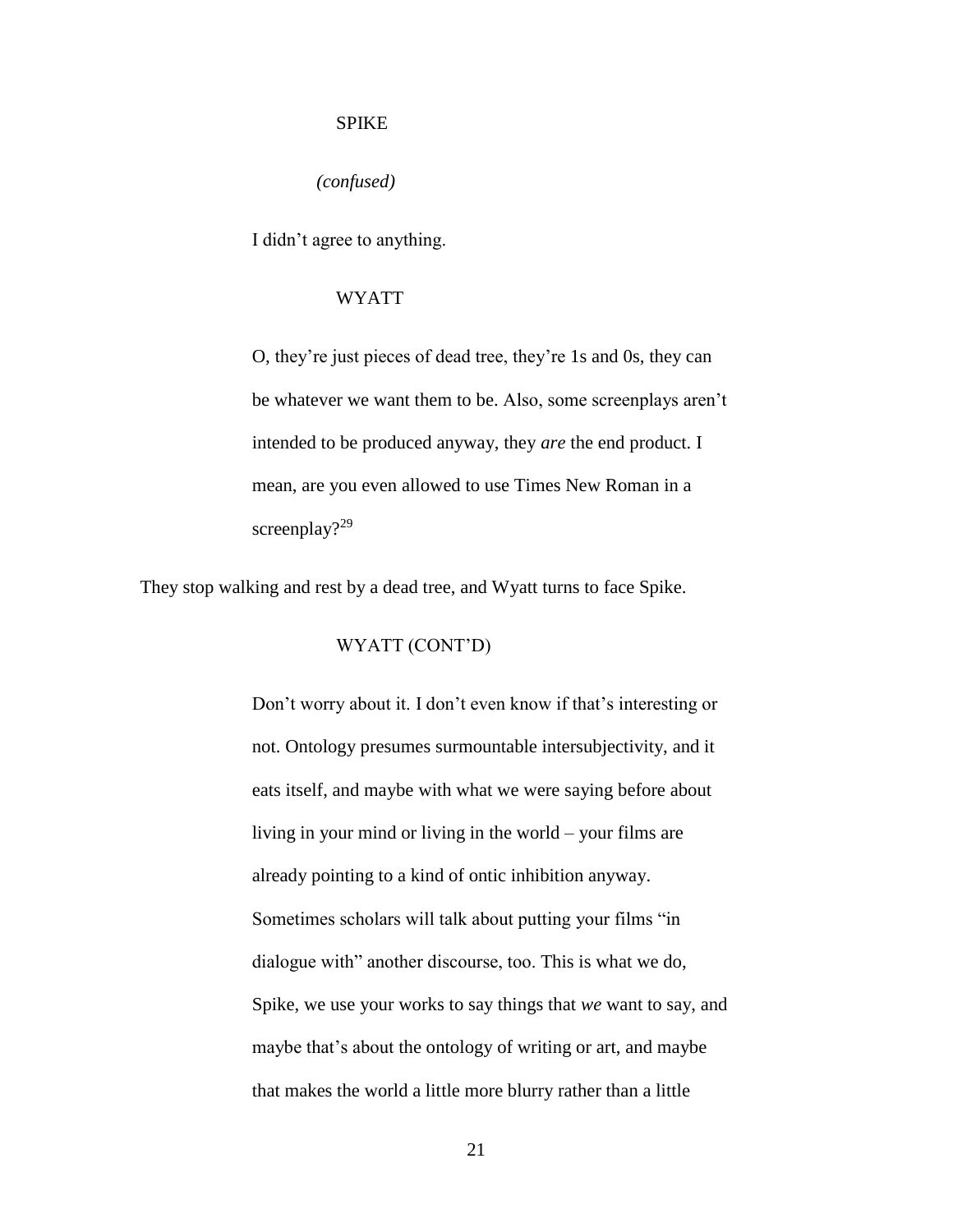more clear, and maybe it's a bit poetically outlandish. Maybe, too, you think this is a little bit lazy, the way we might overwhelm other people's quotidian problems with the definitional issues we've raised. There *is* that old maxim: if you try to separate some concepts that can't be separated, a philosopher will come and kill you in the night.

Beat.

#### SPIKE

That doesn't sound like a maxim to me…

#### WYATT

Or they'll just replace your vocabulary with a new, more specific vocabulary that has more subcategories. And so let us now extend the movie, bend it to our purposes, and conduct another thought experiment on top of the one that we are given.<sup>30</sup>

Spike is barely listening; he is looking around and trying to determine if this is real life.

#### WYATT (CONT'D)

So what I was saying earlier about intelligence goes for nonhuman intelligence, too, right, and both of your screenplays deal with nonhuman intelligence in some way – machines, monsters, puppets. You have a thing for puppets moving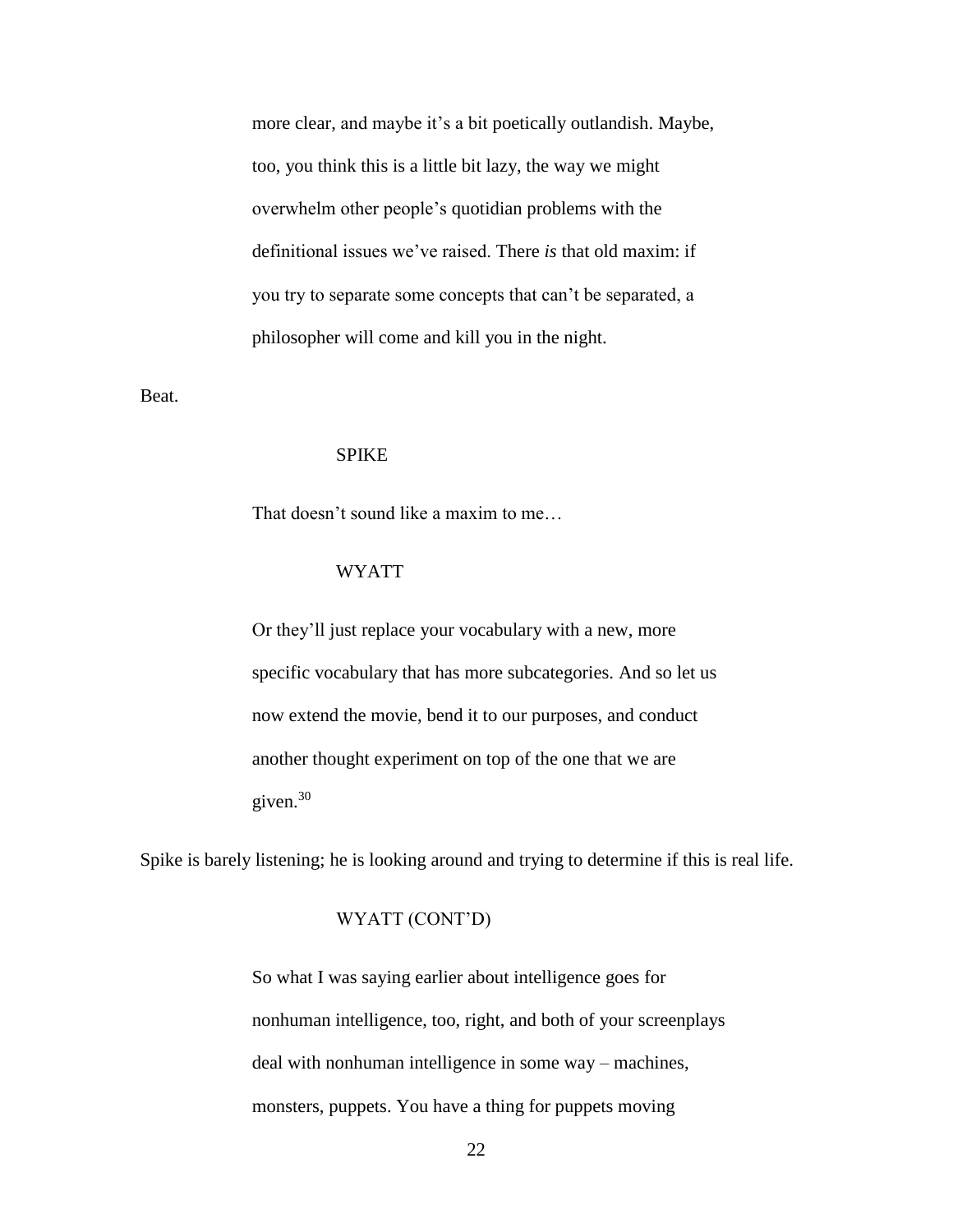through your whole career, don't you? From *Being John Malkovich* (1999) to that Kanye West video, *We Were Once a Fairytale* in 2009, you use puppets to say a lot of different things… and there's Samantha and Her surrogate, Isabella (Portia Doubleday).

Spike hesitates.

#### WYATT (CONT'D)

When we finish this interview you can go home. Talk about puppets.

#### SPIKE

*(when he speaks, Samantha Morton's voice comes out)*

I have to tell you I'm somewhat of a magician, and a magician never gives her tricks away. So you'll understand if I don't go into it. $31$ 

There's a silence.<sup>32</sup>

They begin walking again.

## WYATT

Let's try again. Puppets seem to mean a lot of different things in your works, but there are connections between them, and you wanted the Wild Things to be Max's wild emotions, true?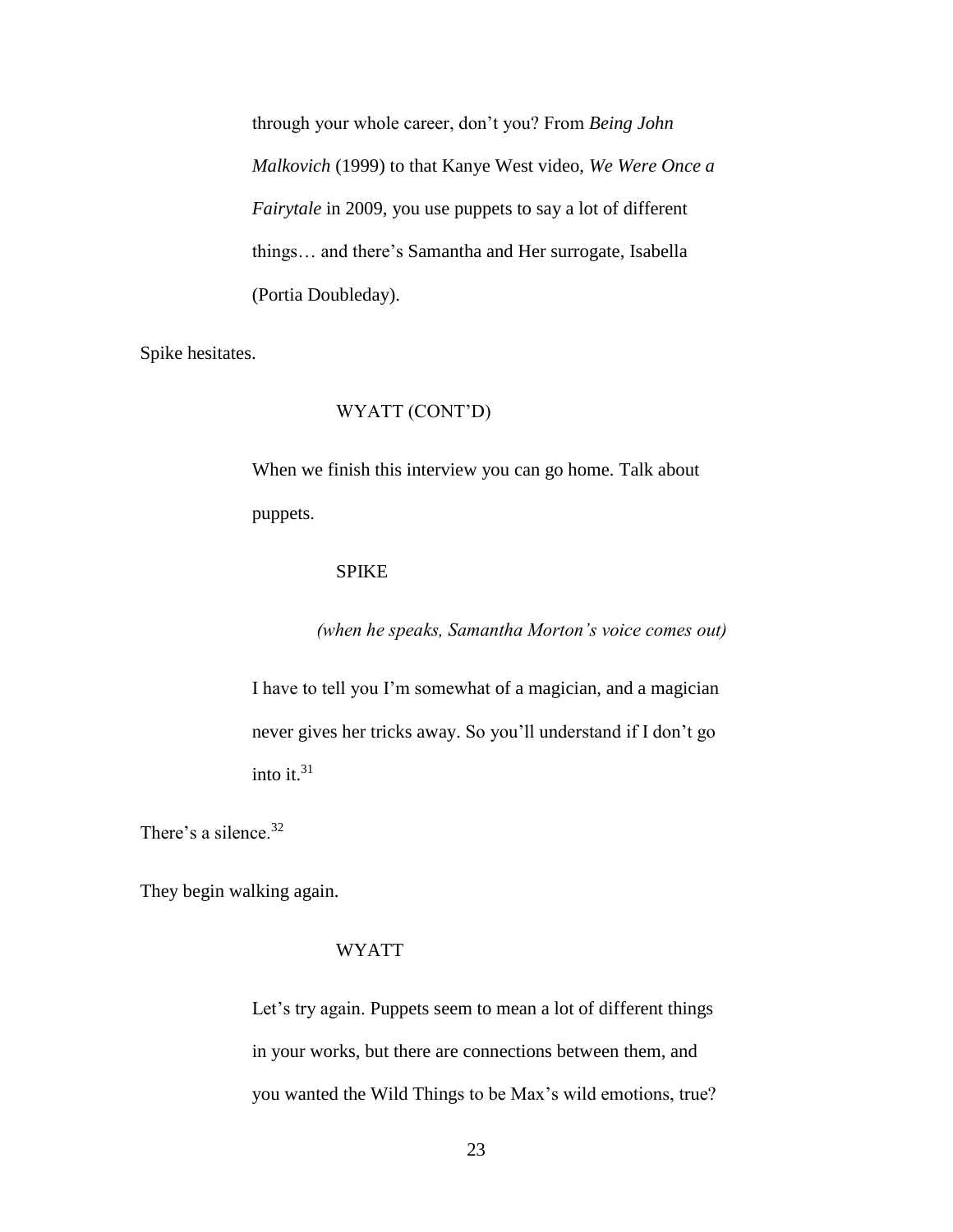So in that case you could say a number of things about these puppets: that you, the storyteller, are akin to a puppeteer of our emotions, or that people are puppeteered by affect, maybe especially in stories and movies, that intuitionist model of our emotions guiding our more reasoned responses. What other thoughts and feelings could be housed in these Jim Henson representatives?

Charlie Kaufman appears suddenly walking next to them, startling Spike.

## **CHARLIE**

But the tendency to impart fantastical elements to inanimate forms such as puppets is a common activity in childhood… This connection of the puppet with superior beings – God, or his opposite the Devil – was already evident in the nineteenthcentury children shows and in the puppet theaters of the European avant-garde. The fantasy of the puppet/God was further advanced by the industrial age, when the machine, already hailed for its capacity to support capitalism and identified with the future, was touted as the thing that would be able to "conquer space and time" … Increasingly, the line between human and robot was blurred in images of androids in such films as *Blade Runner* (1982), the *Terminator* (1984), and most recently *Artificial Intelligence: A.I.* (2001), that were both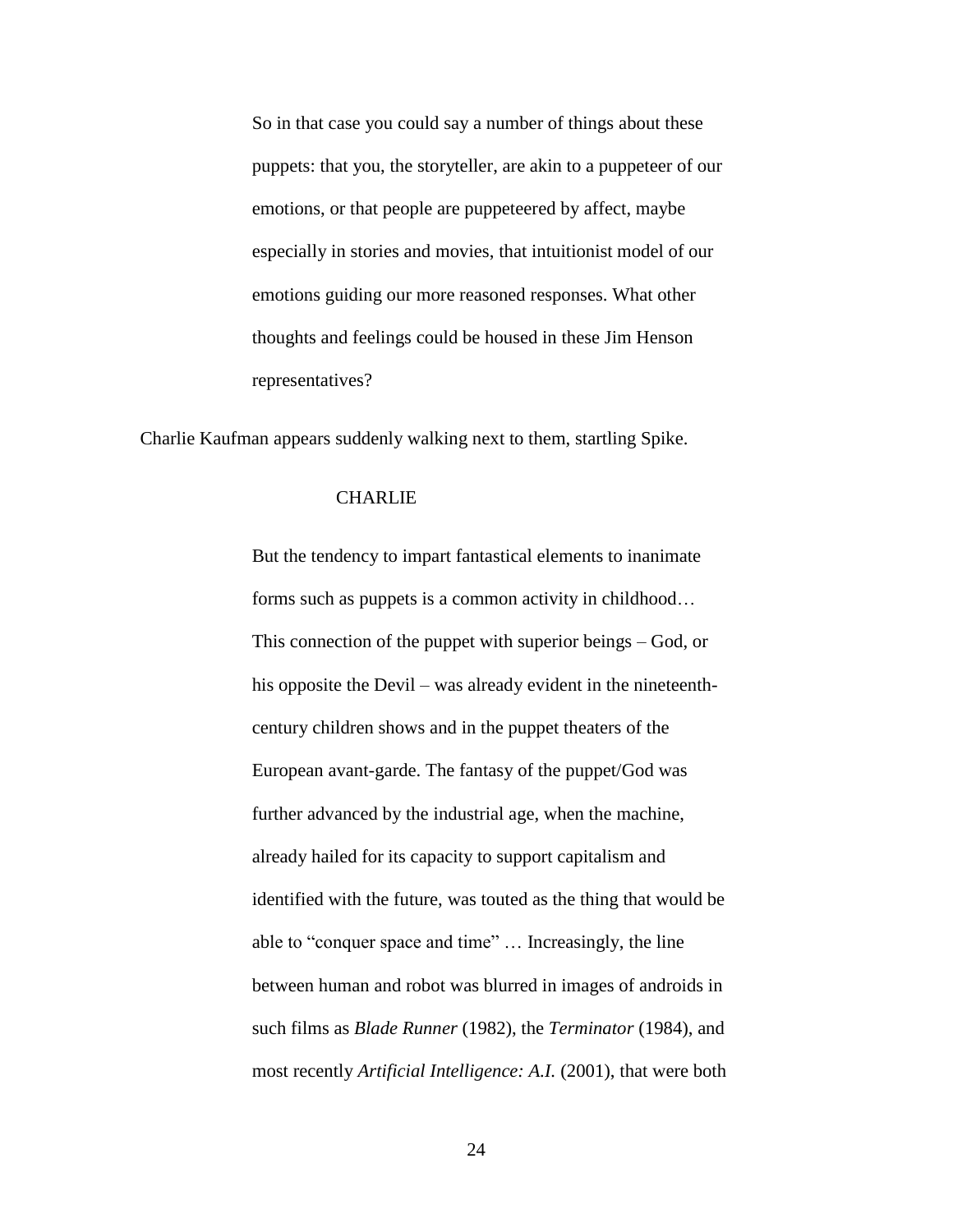more powerful and more "humanlike" in terms of their capacity for feeling. Unlike Pinocchio, who could only become human when he acknowledged love and loss, these idealized simulacra had no such limitations. More appealing than the real item, the robots became a storehouse for the idealized attributions of their creators.<sup>33</sup>

## SPIKE

#### *(still in Samantha Morton's voice)*

Add to this already powerful draught, the ability to change the channel, or to have the object perpetually available on the Internet, and it becomes easy to imagine that, like Craig, we control these celebrity "vessel" puppets. Because of their depersonified presentation in the media, celebrities become both less and more than fully human, and are the inheritors of a long line of supernatural and quasi-religious attributions made to non-living figures… Translated into the terms of our discussion, it might refer to the consequences that follow from the societal and technological developments that make it possible to fulfill wishes for omnipotence through imagined fusion with celebrity puppets.<sup>34</sup> In a way, putting words into the mouths of screen characters, I am the puppet master.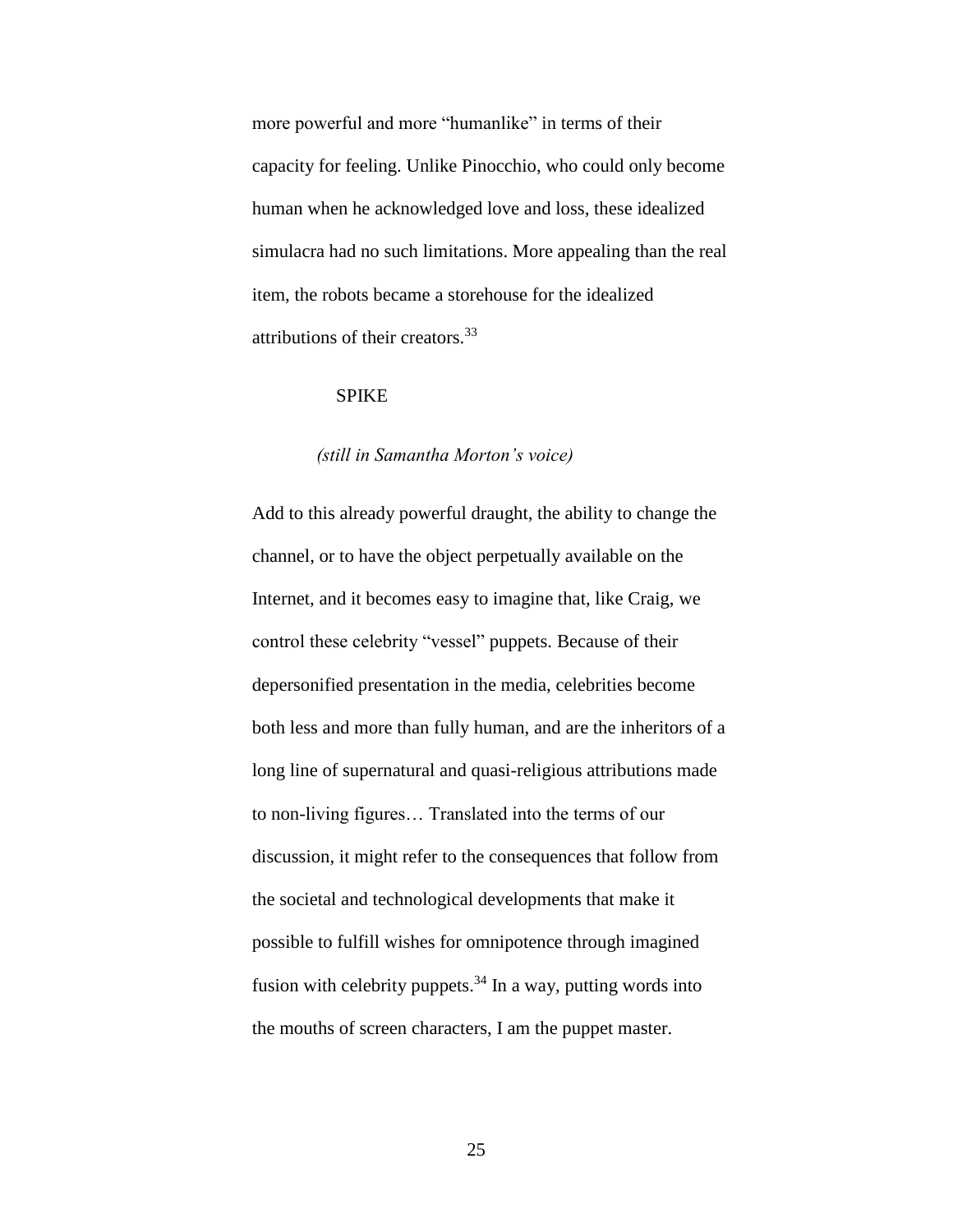Thanks Spike, that's interesting, and I guess all of your puppets have celebrities inside them, you know, or recognizable celebrity voices. We now have puppets as emotion, as deities, as fantasies of celebrities, as fantasies of machine intelligence, and as the glue of all these things. They've become a little cumbersome… But what I wanted to know about was the puppets in *Where the Wild Things Are*. And not just their voices, but what you imagine you will do with their faces. You don't know this yet, but I know that you're going to do all the faces and talking puppets computer generated, because maybe you think now you – ideologically speaking – you want to do all your effects in camera, but you'll think it looks better in CGI. So that perfectionist striving that's so much a part of your works with Charlie Kaufman is continued here, and then obviously all of the elements of puppetry and perfection and striving and divinity come out in the *Her* AI too. So, tell us about that decision that you will at some point make.

## SPIKE

#### *(now in Lauren Ambrose's voice)*

They were just very articulate and we were just trying to get real, subtle, complex, nuanced performances out of these giant,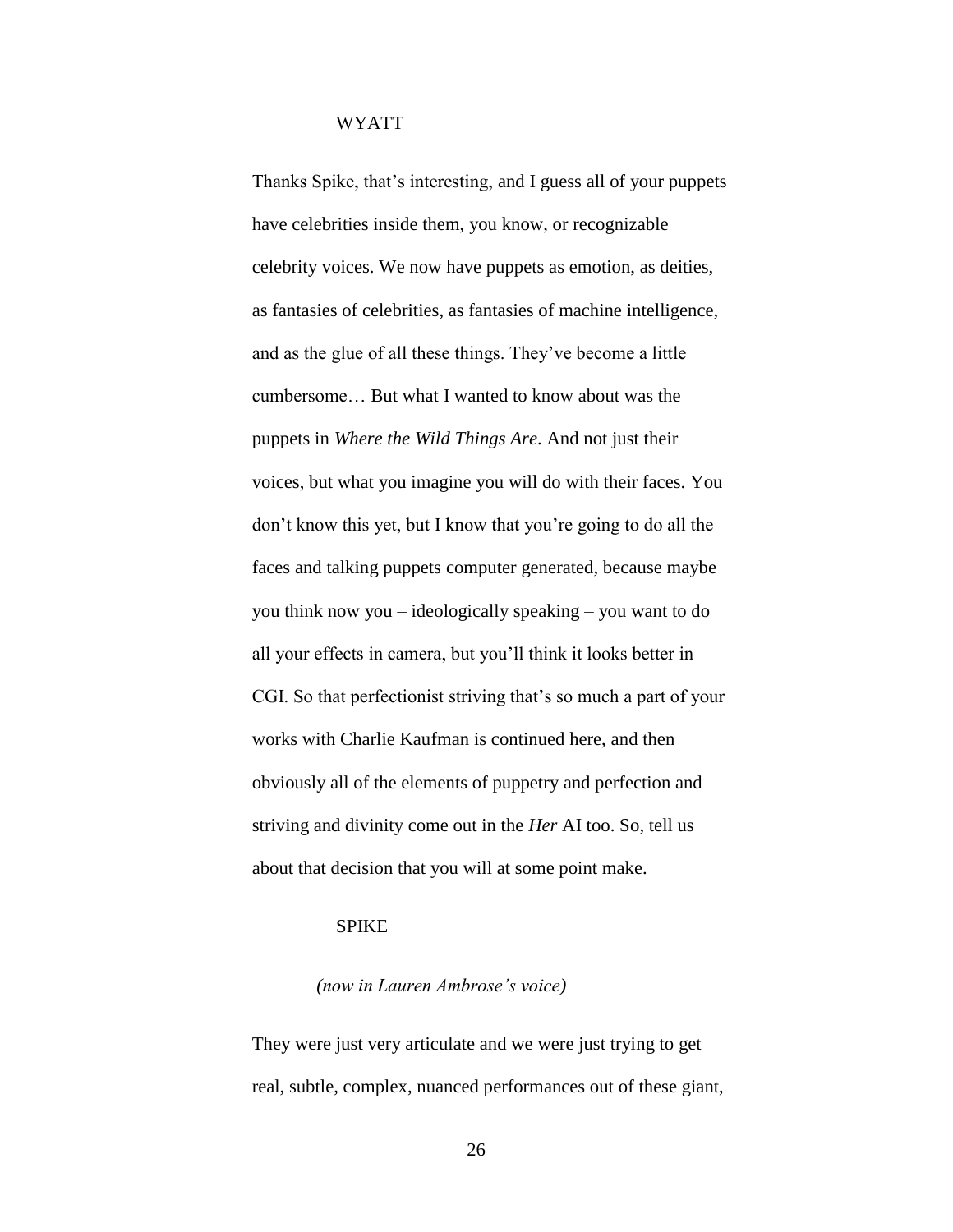wild, furry, huge-headed beasts… we basically abandoned animatronics. At a certain point we were trying to hold onto just a little bit of it, thinking maybe we could get stuff that's going on in the background so we didn't have to animate every face that shows up in every shot, but before we shot we ended up just ripping out all the motors, just trying to get the costumes as light as possible.<sup>35</sup>

## WYATT

Did you know I met your cinematographer Wyatt Troll at the premiere – so to speak – of *We Were Once A Fairytale*? I think Wyatt Troll is a better name than Wyatt Moss-Wellington. Anyway, most of the characters here in *Wild Things* are puppets. You also worked on the script with these people, who have been waiting here for you.

They round a corner whereupon Maurice Sendak (at his current age) and Dave Eggers (as a lad) are revealed sitting on a rock together having a good old chat.

## WYATT (CONT'D)

So now I really want to get into talking about writing and collaboration again, in this very different context. Look, they're already at it.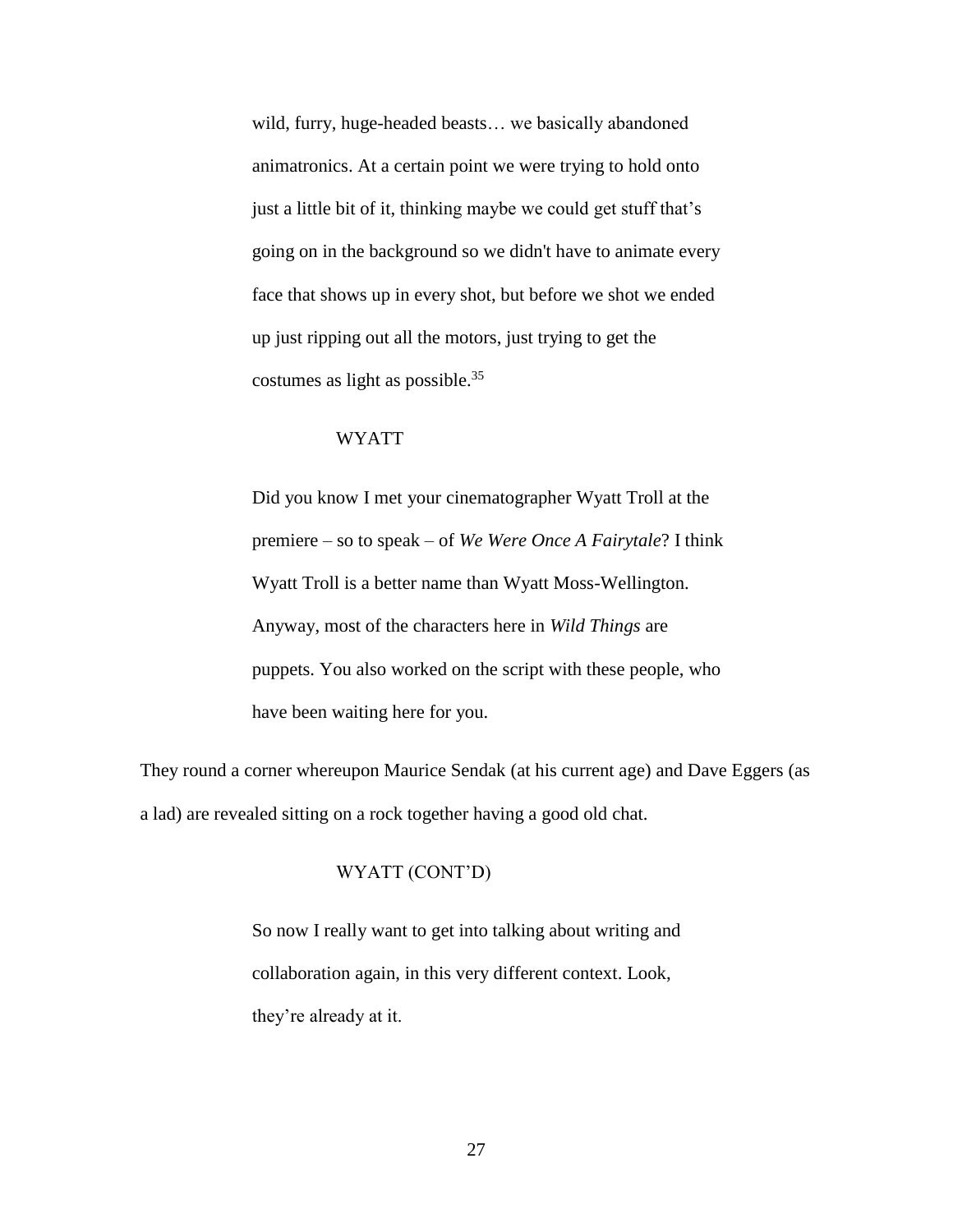#### MAURICE

*(to Dave)*

It's mostly an isolationist form of life, doing books, doing pictures… just go into another room and make pictures, it's magic time, where all your weaknesses of character and all blemishes of personality, and whatever else torments you, fades away, just doesn't matter.<sup>36</sup> But at the same time, there are all these people who have gone into it, who affected what I put on the page. My brother, my sister, what they have taught me is all in there, through my pen, through a published page. And not just people – my dog Jennie, say, who is in each of my books.

## DAVE

## *(to Maurice)*

Absolutely. But writing this script couldn't be more different than sitting alone and writing a novel. With Spike and I, we were really in the room together for eight hours a day, and writing for at least 20 minutes of that. We really examined and fought over every word as we went along. Before we put any dialogue down, we had talked for weeks about who each character was and what they were motivated by, and what did Douglas want, what was his relationship with Carol, what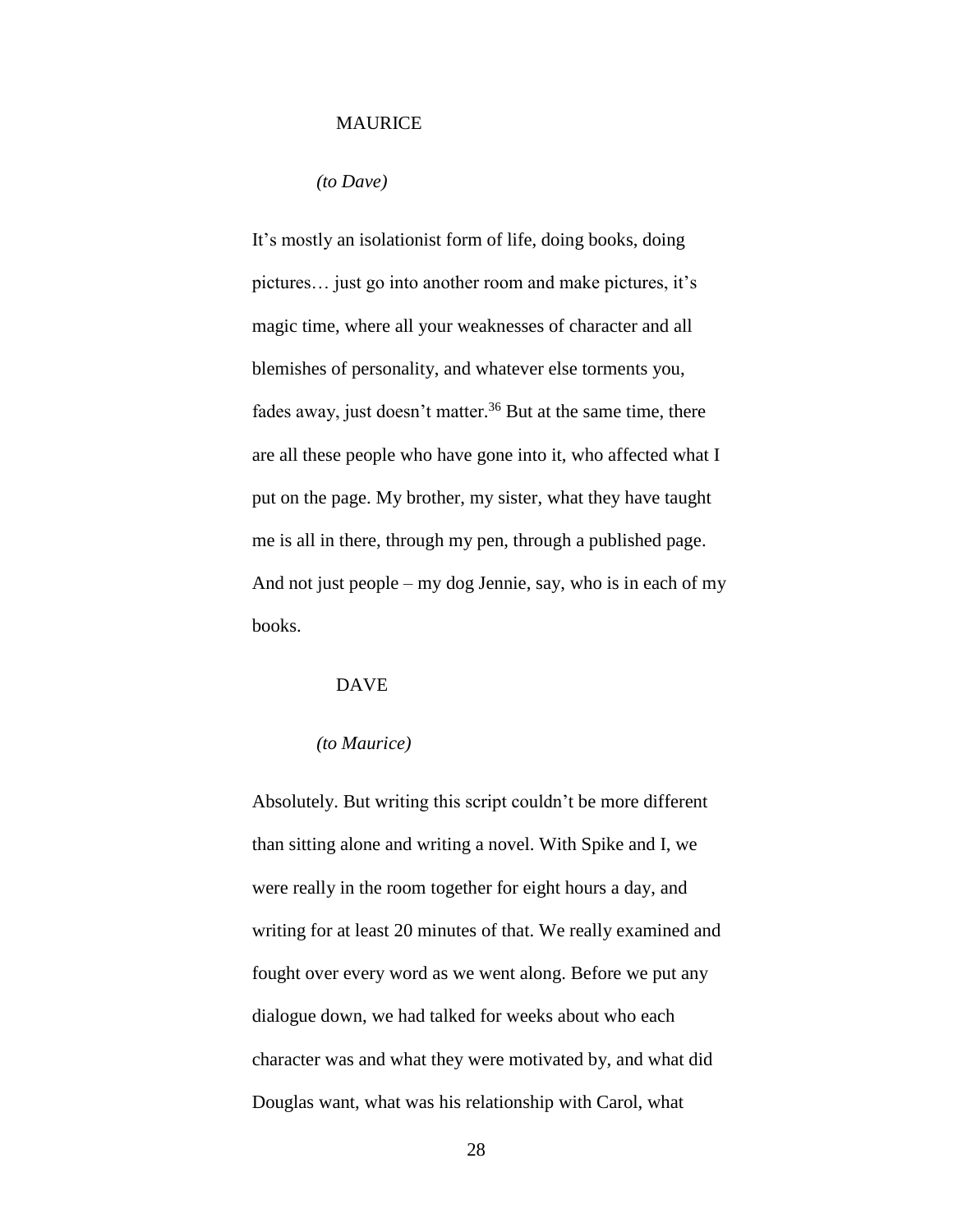would they do in this situation together. Spike had to make sure these characters were as deep and real as possible. We had whole backstories for each one of them.<sup>37</sup>

### SPIKE

*(to Wyatt, now in his own voice)*

We're making a movie about childhood, not necessarily just a movie for children.

Maurice and Dave turn around to face them.

## SPIKE (CONT'D)

I interviewed a lot of kids when I was writing it, just to get inspiration and an idea. I talked to them about things that made them angry, fights they had with their parents, how it makes them feel when their parents get mad at them. And you know, it's dramatic when you're that age.<sup>38</sup>

## **MAURICE**

Europeans have done films about children, like *The 400 Blows* (François Truffaut, 1959) or *My Life as a Dog* (Lasse Hallström, 1985), which is one of the most wonderful movies ever. It's tough to watch his suffering when his mother is dying and he scoots under the bed… We don't want children to suffer. But what do we do about the fact that they do? The trick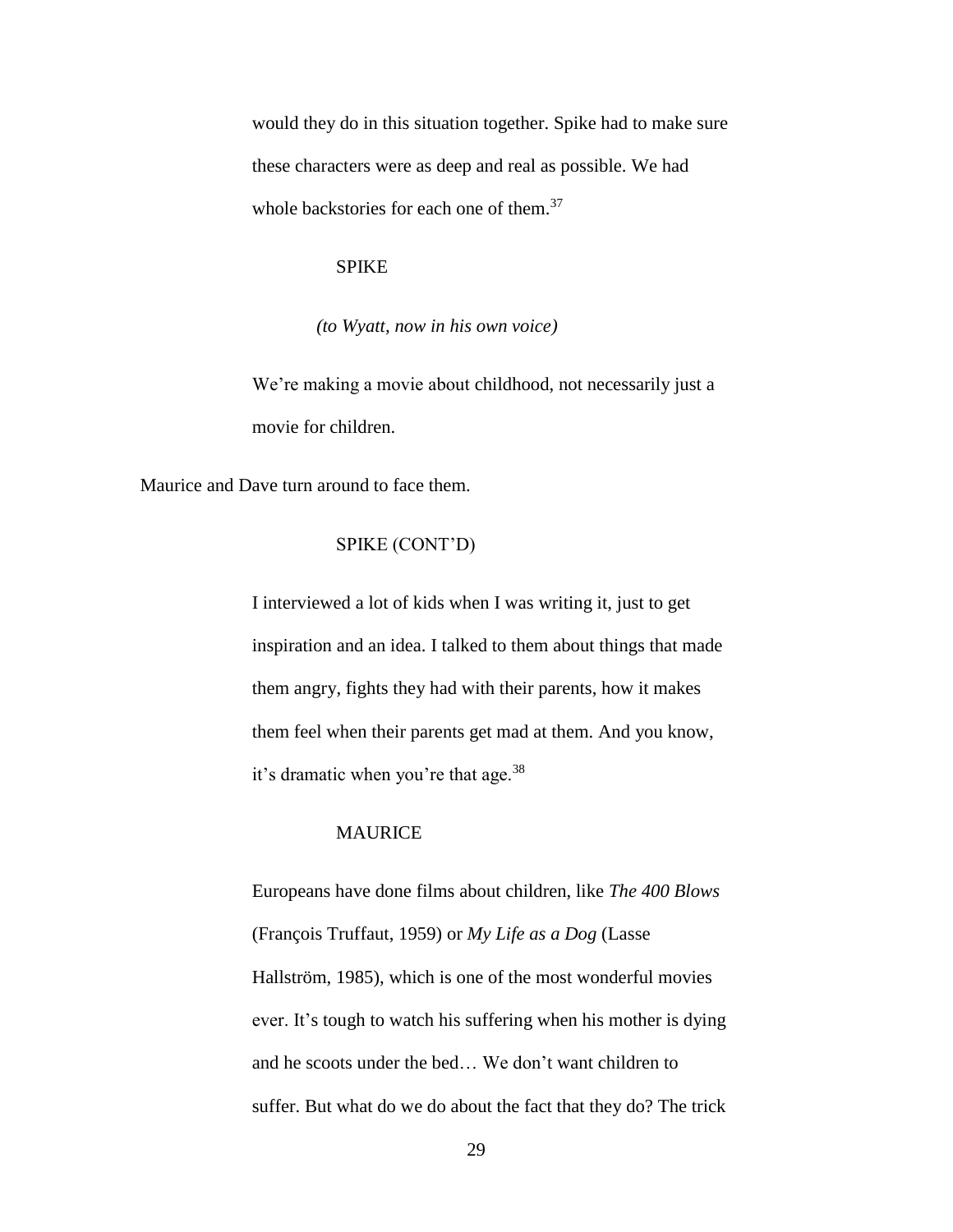is to turn that into art. Not scare children, that's never our intention.<sup>39</sup>

### WYATT

*My Life as a Dog* always makes me cry.

## DAVE

But back to our own movie. By the by, every kid I've ever talked to says the same thing, which is that the book was better—no offense, Spike.<sup>40</sup>

Spike is starting to enjoy himself again now that he is with his friends.

#### SPIKE

Oh, shit!

Everyone laughs.

## SPIKE (CONT'D)

Kids are so fiercely opinionated, that if they love the Harry Potter books and they go see the movie, they'll be the first to say, "That was wrong! They didn't get that right!" They're storytellers themselves. They're critics. They're going to have the critical opinion.<sup>41</sup>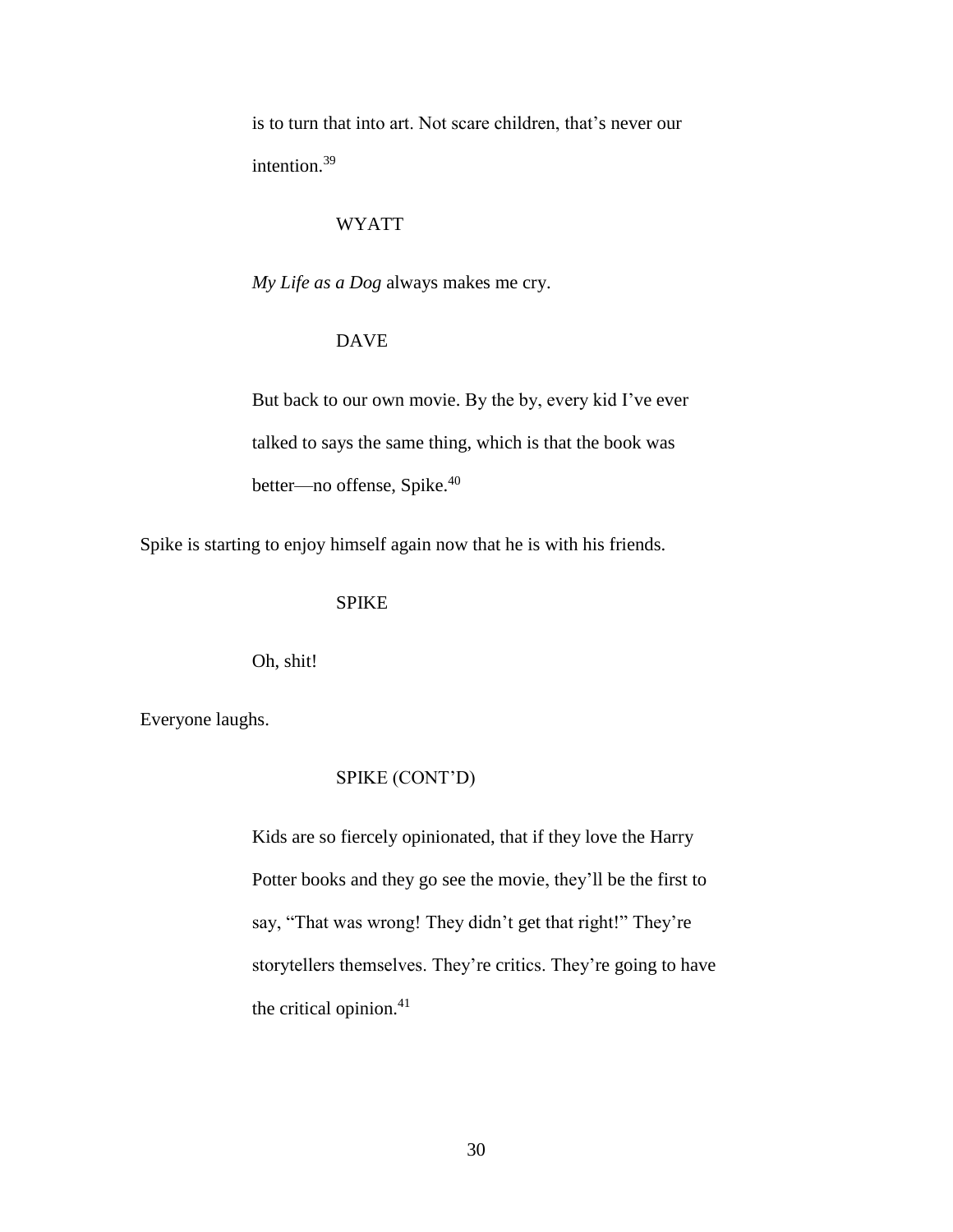#### MAURICE

I mean, fair enough. I make up a lot of shit. I can't tell the real story, partly because I can't remember it anymore.<sup>42</sup>

Catherine Keener is now revealed sitting on the other side of Maurice and Dave, again startling Spike.

## CATHERINE

Plus, what's a real story?<sup>43</sup>

#### SPIKE

Wait… Catherine… what?

## MAURICE

You wonder what children see. I mean, the life of a child, what they see and what they hear and what they don't discuss with you. Or what they choose not to discuss.<sup>44</sup>

## DAVE

If you don't have something grand for men like us to be part of, we will take apart all the little things. Neighborhood by neighborhood. Building by building. Family by family.<sup>45</sup>

Everyone looks at Dave.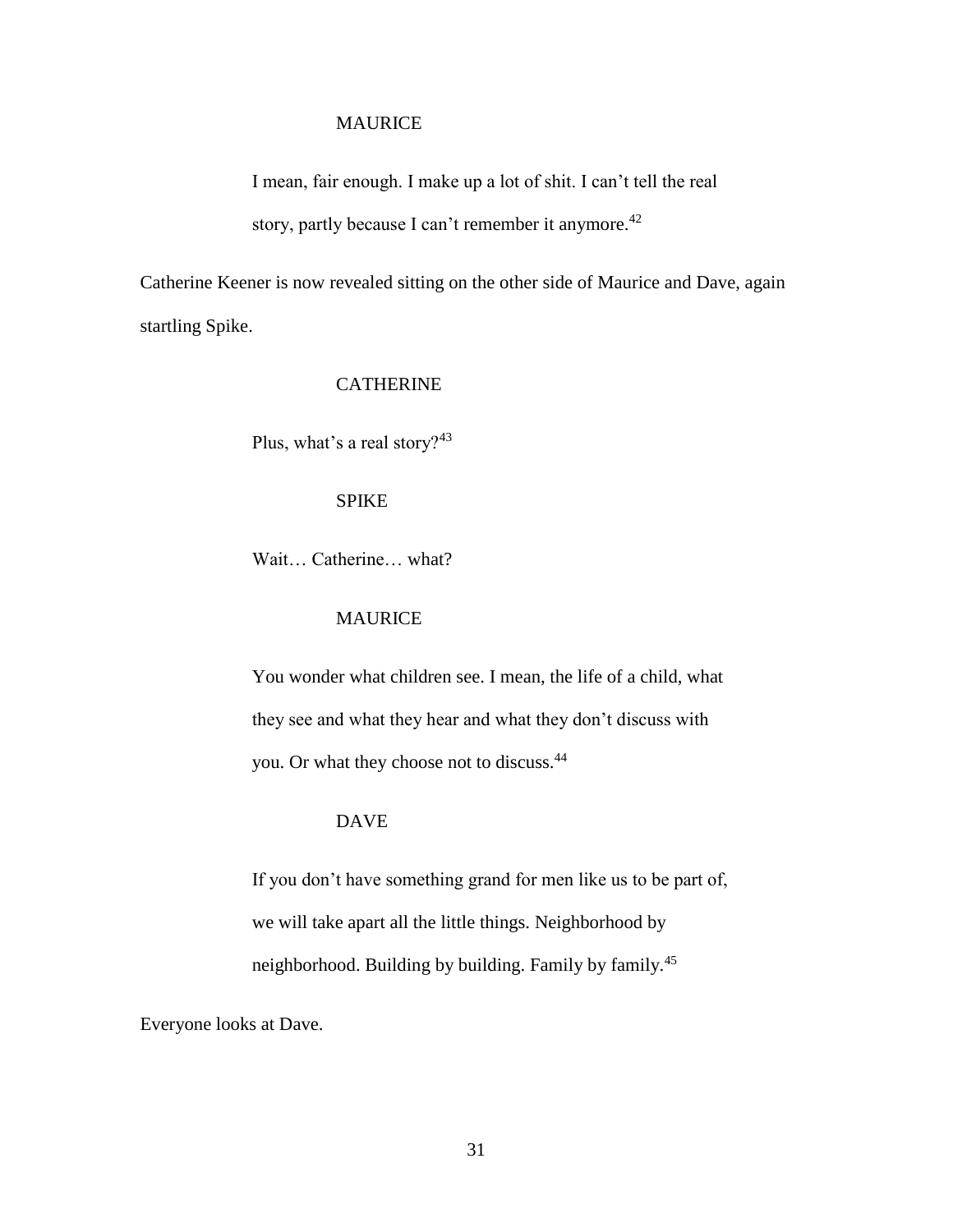#### SPIKE

That's not cool, man.

## **CATHERINE**

You all talk a lot of shit.

#### WYATT

So um, back to screenwriting. Spike, why don't you tell us more about the way you arrive at a mutual final draft together?

## SPIKE

The way we do things is that we don't have a final draft of the script until we lock picture — for better or for worse, that's our process, and that's the way we've done it since our first movie. Like, I'm in awe of directors like the Coen brothers who can shoot their script and edit it, and that's the movie. They're not discovering the movie in postproduction. They're editing the script they shot.<sup>46</sup> But you know my process. It's not simple. It's never like, "Okay, great, we got it." It's more like, "Hmmm … Maybe we should go back and try that again," or "Maybe we should rewrite that again." Ren [Klyce], who does all of our sound design and music editing, always refers to "my process." I'm not sure that he means that in a positive way. $47$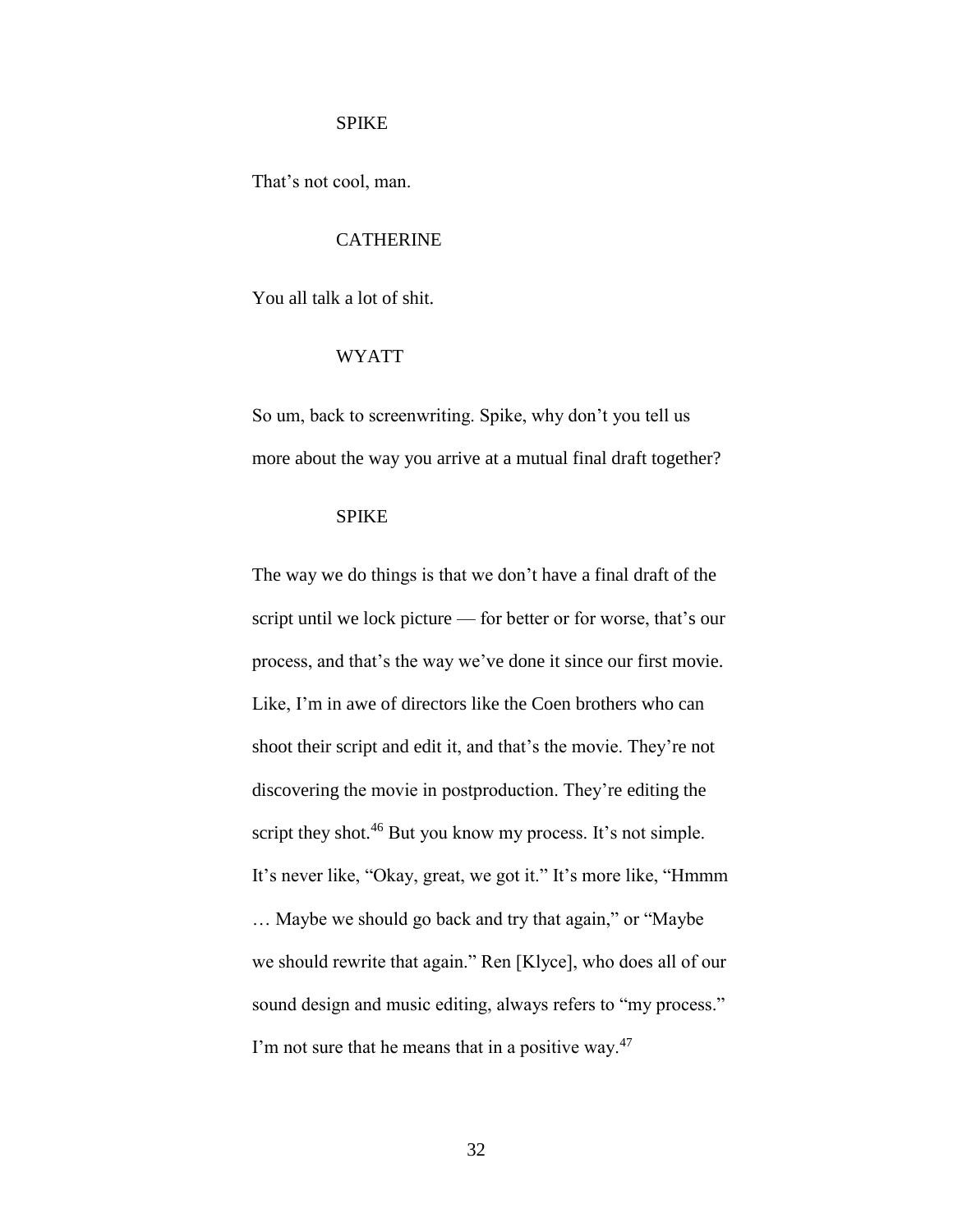So Dave, we're talking about the way editorial activities kind of bleed through the whole writing and filming process and across many individuals involved in a film, what was it like working with Spike on the script editing process?

## DAVE

Maybe he hadn't thought the war through. It had seemed like simple fun when he had first pictured it, with a glorious beginning, a difficult but valor-filled middle, and a victorious end. He hadn't accounted for the fact that there might not be much of a resolution to the battle, and he hadn't imagined what it would feel like when the war just sort of ended, without anyone admitting defeat and congratulating him for his bravery.<sup>48</sup>

#### WYATT

So editing is like a battle?

## SPIKE

Not really. I don't know what he's talking about. Maybe like a negotiation.<sup>49</sup> Even when editing, when finalizing the story, I'm still turning to colleagues who I trust for their input.<sup>50</sup> It's still the relationships you have with others *through* art that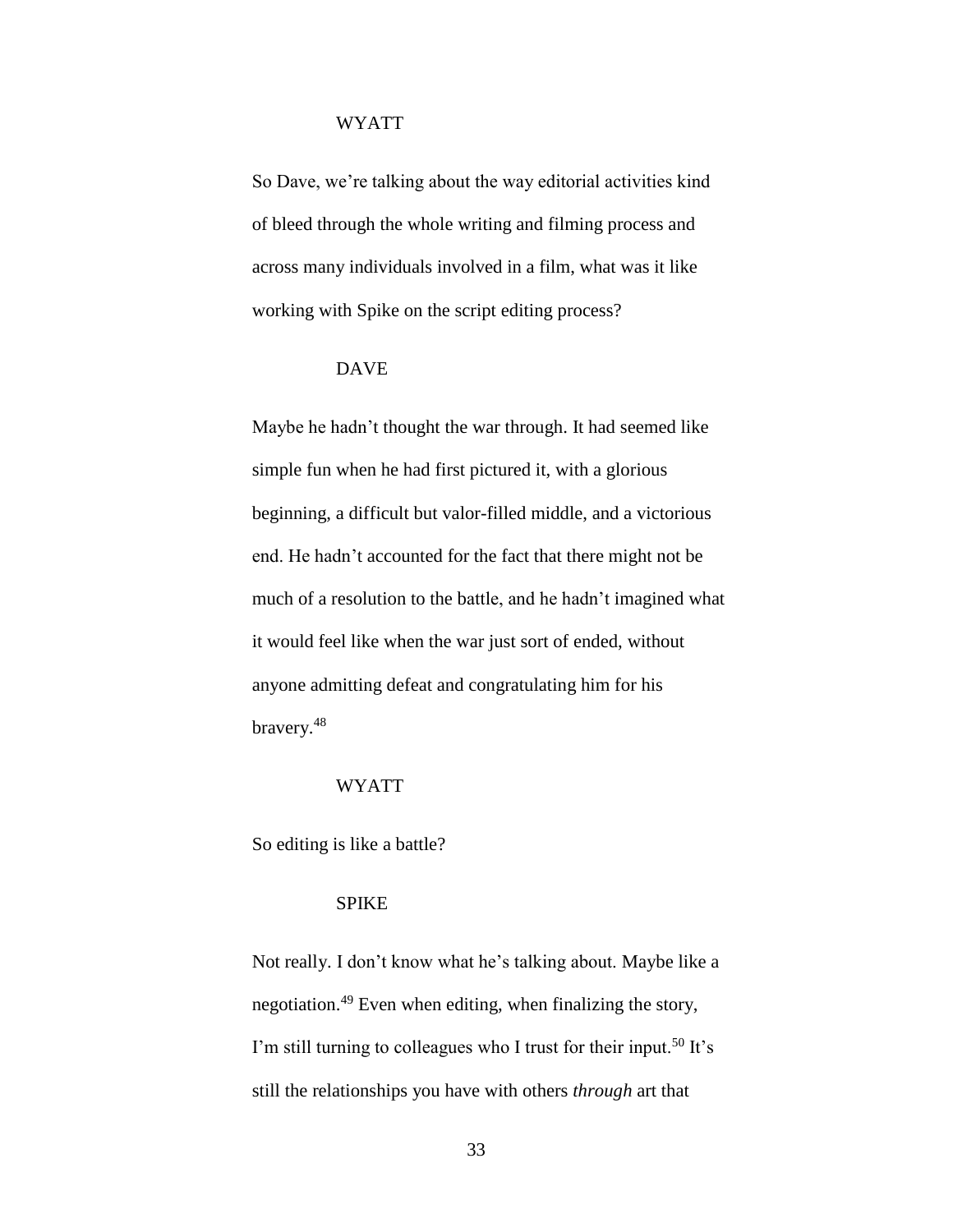matter, the process more than the product. I remember on the other movies, there was a point where we finished the film and I went to dinner with Eric, the editor, and Charlie, the screenwriter. We'd locked picture, and I remember thinking: we worked really hard on that and I'm really proud of what we made. I remember trying to take a snapshot of that feeling, and that's the feeling to hold onto. Amidst all the other stuff, that's really the thing that matters.<sup>51</sup>

## WYATT

But then surely the product matters at some point too? This is Hollywood, it's going to be seen by a lot of people. It's media, it's our system for coming into contact with the ideas of people we'll never meet – it's not just you hanging out with your friends.

## SPIKE

Yeah. I'm sure you, too, as a filmmaker, hope that everyone has their own personal relationship with what you made, right? I think that the exciting thing so far has been that there have been many reactions to the film that are all contradictory. But if they hate it, then is that not good?<sup>52</sup>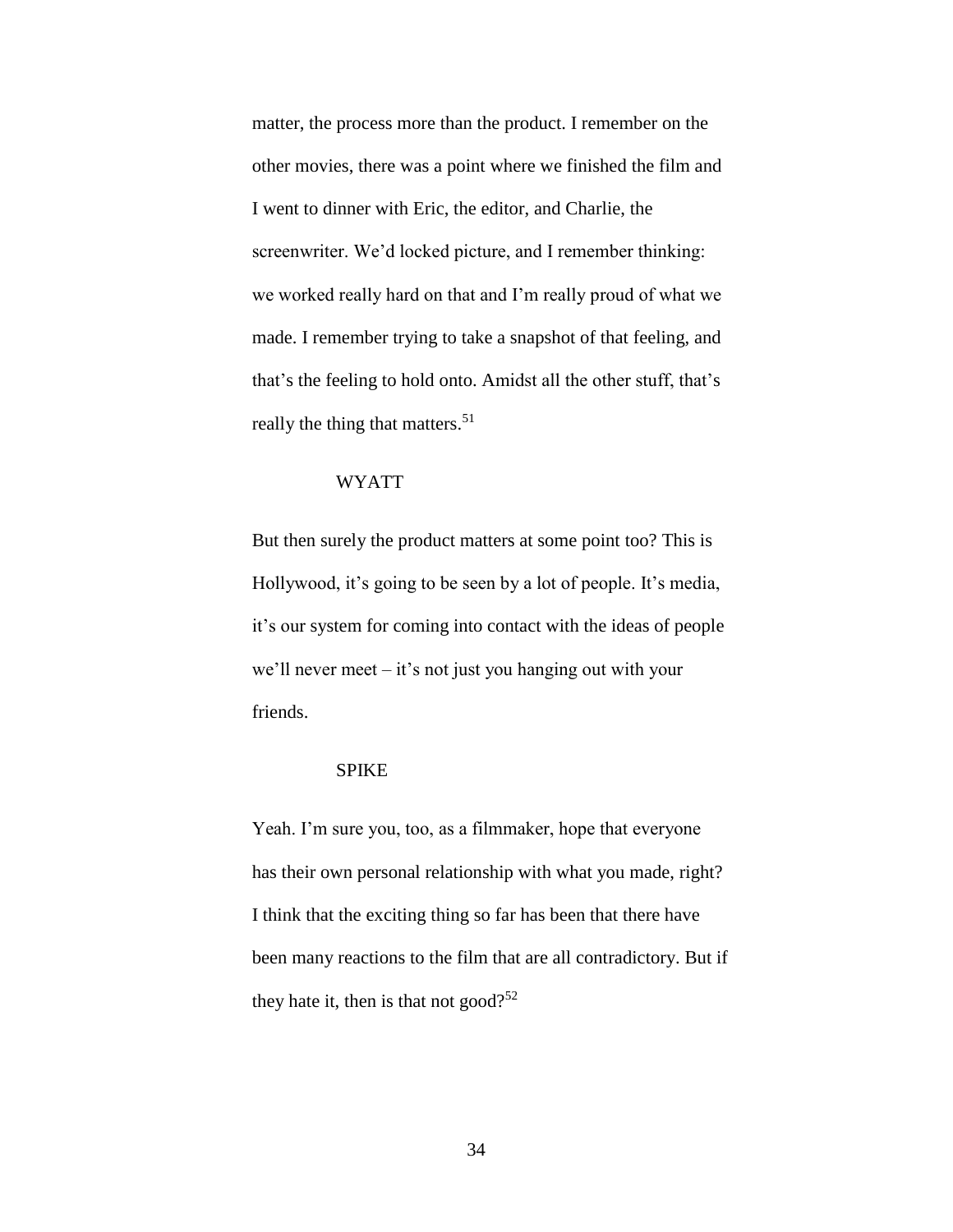I'm a not a filmmaker, I'm something else. But we're all storytellers here – and Catherine, speaking of media and storytelling in which the storyteller is absent, I wanted to ask you, did you feel like your part in the movie in some way replaces the comforting presence of a caregiver who may have read the original story to a child?

## **CATHERINE**

Yes. In Sendak's book the mother is famously absent. The only evidence we have of her existence is in the result of her actions, as if she were a magical elf or else the divine. The film version, by contrast, asserts her central importance every moment she's on screen but seems to confuse this with the adult presence that the story demands psychologically. In essence, it gets things backwards. Max's parent(s) can be absent, but not so the reliable, quick-to-soothe authorial whisper that tells us, the audience, that things will be fine no matter how dark they get.<sup>53</sup>

#### WYATT

So if a film for children needs one, whose voice should be the comforting storyteller's voice? The writer, the director, one of the characters? In an ideal world, we do not expect children to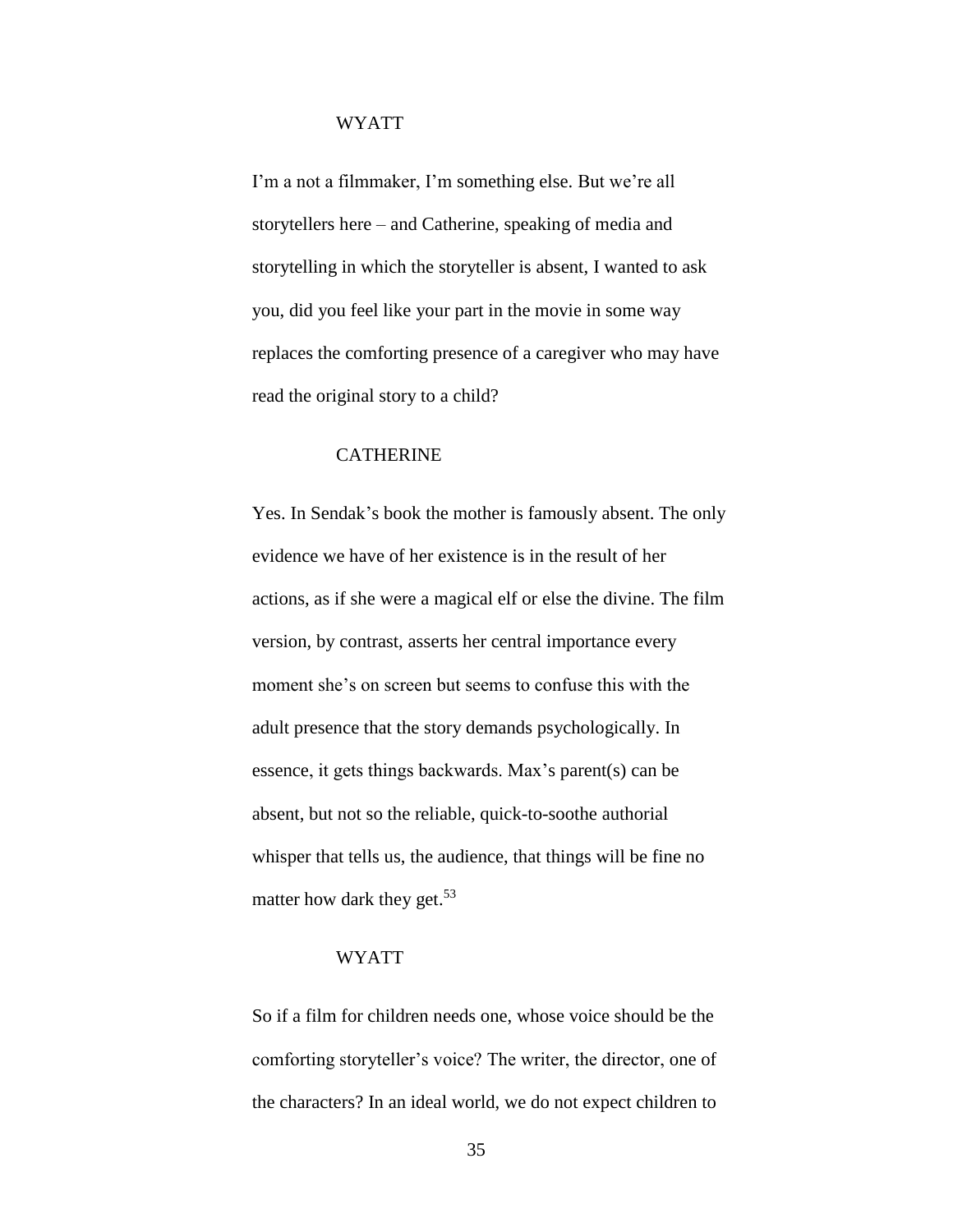simply absorb useful information from screen stories, we expect that comprehension will grow from the conversations we have around those stories – like this one now, only the kids version. Perhaps that is what everyone worries about when children are left alone on a smartphone or an iPad – not just the content itself, not just those bloody endless youtube toy unboxings, but the lack of a guiding conversation around the content, which is the important part of the deal if they're going to become screen literate and navigate a world of media that wants something from them, right? Kids don't understand these things on their own – learning requires effort, and the effort of these conversations about how to use stories, how to interpret the intent behind the screen is what matters.<sup>54</sup> And that conversation, that learning, should not have to end at some determined point of adulthood, where we are no longer susceptible to narrative play. I guess this is the challenge of your picture, Spike?

Spike hesitates.

#### WYATT (CONT'D)

Goddamnit Spike, don't you want to get home! Answer the question!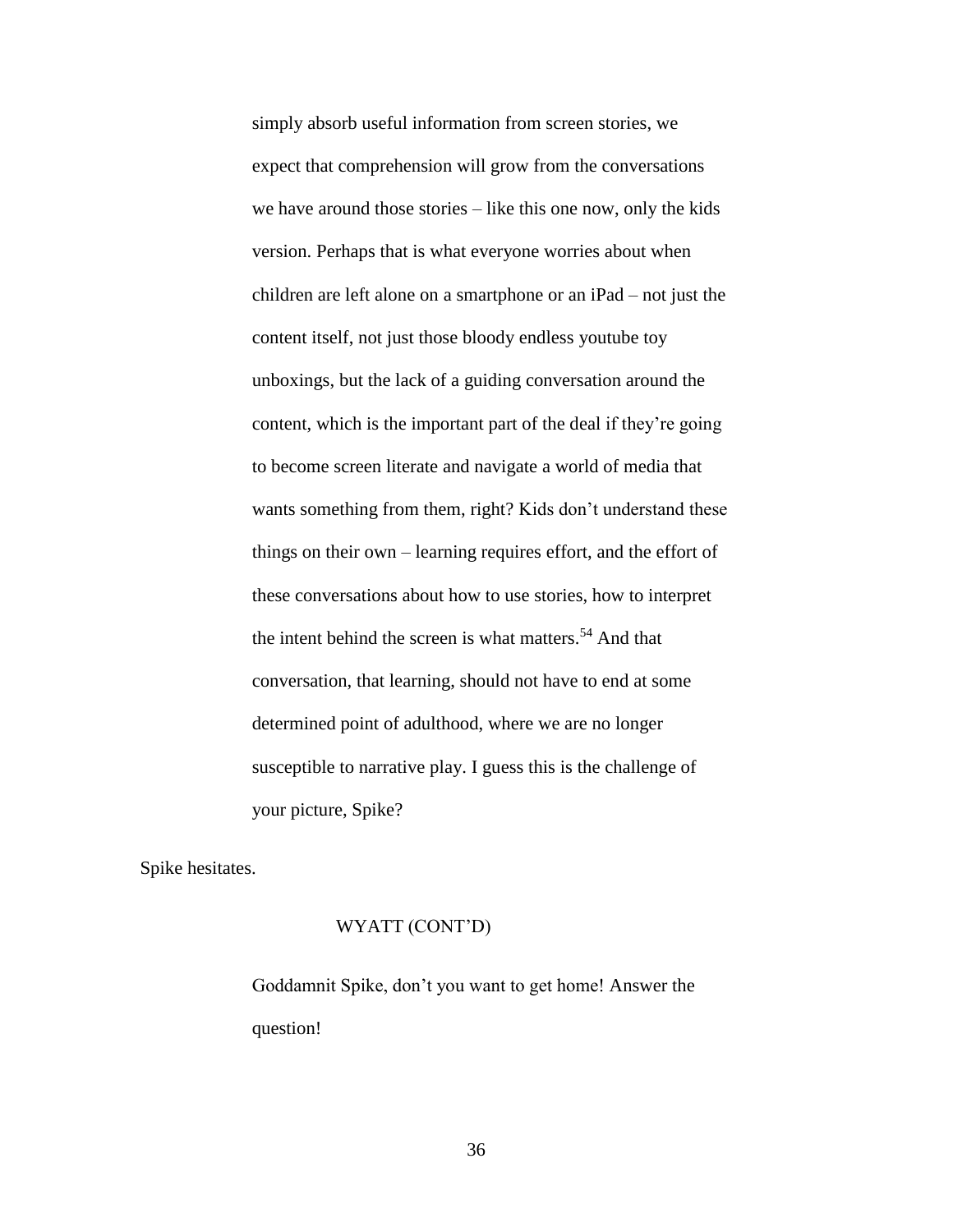#### DAVE

There'll be cake at home.

## WYATT

Cake Spike, goddamnit, *think of the cake*!

#### MAURICE

Hot cake!

## **CATHERINE**

I'll answer this one – for the dudes among us. With adult guidance, it is possible that they can even begin to discern the film's lessons for them about how to use imagination to cope with personal challenges. By the age of thirteen, when these same children have grown into adolescence, they can often unearth these lessons independently.<sup>55</sup> Novel, film and picture book together represent the serious play that imaginative literature can be. Storytelling — in words, pictures, film — is a flexible art in which compelling stories (all our most ancient ones) produce unlimited creative responses that can enchant us, can move or madden us, heal or worry a wound… Serious play is not, and should not be, perfect.<sup>56</sup>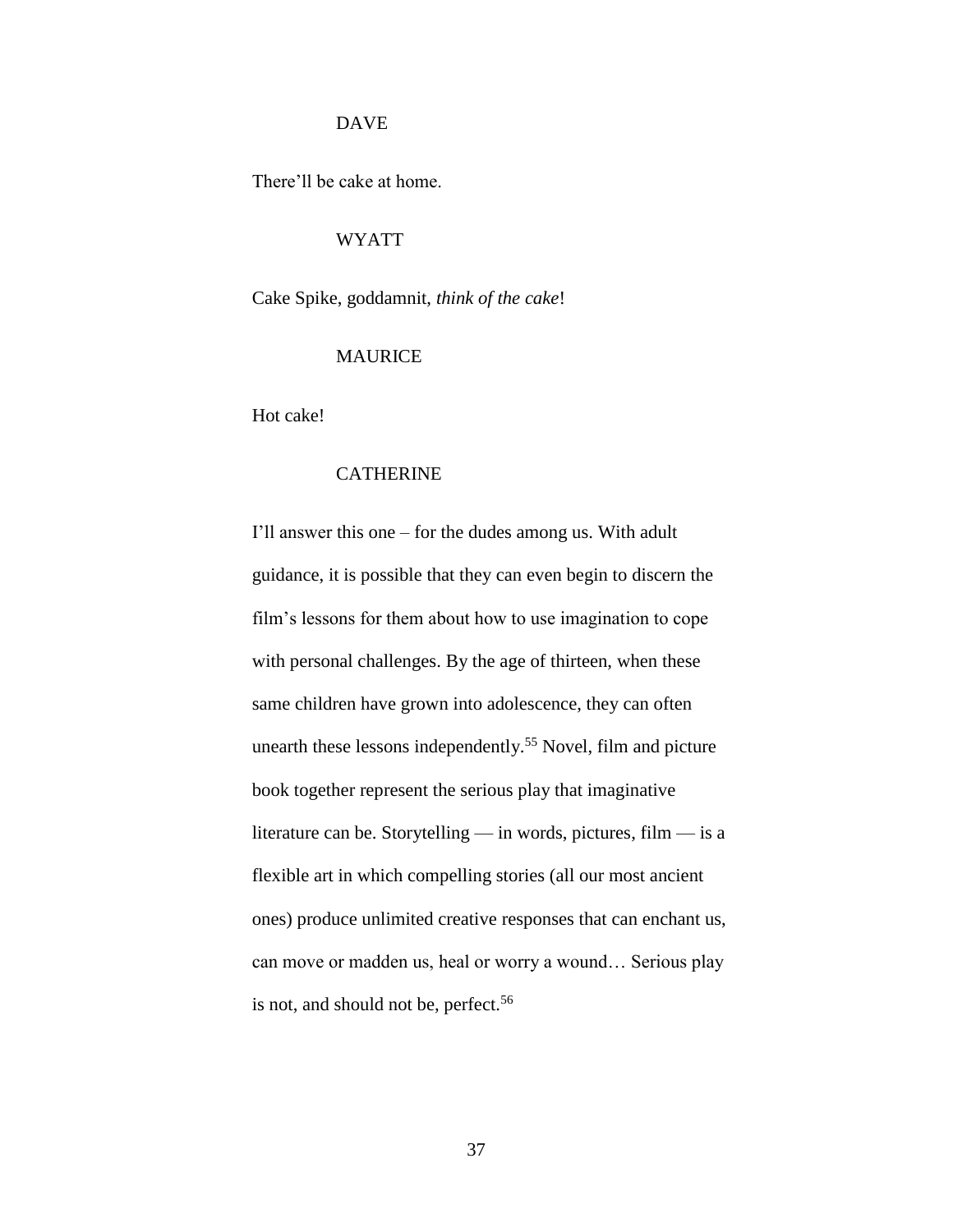*(to Spike)*

Storytelling is like a leisure time that we can take quite seriously, and for you it's a job, do you look at your own writing and editing work as serious play? And how then might you unpack your own perfectionism as a writer?

Spike hesitates again, then speaks.

#### SPIKE

I guess that's a good way of looking at it.

## WYATT

I'm involved in some serious play then right now.

## SPIKE

I didn't say that! You made me say that!

#### WYATT

Well, that's true I guess. Or I edited it. It's possible too that my sister Kim made you say that. No one really knows.

## SPIKE

I didn't say that either – you made me say that too!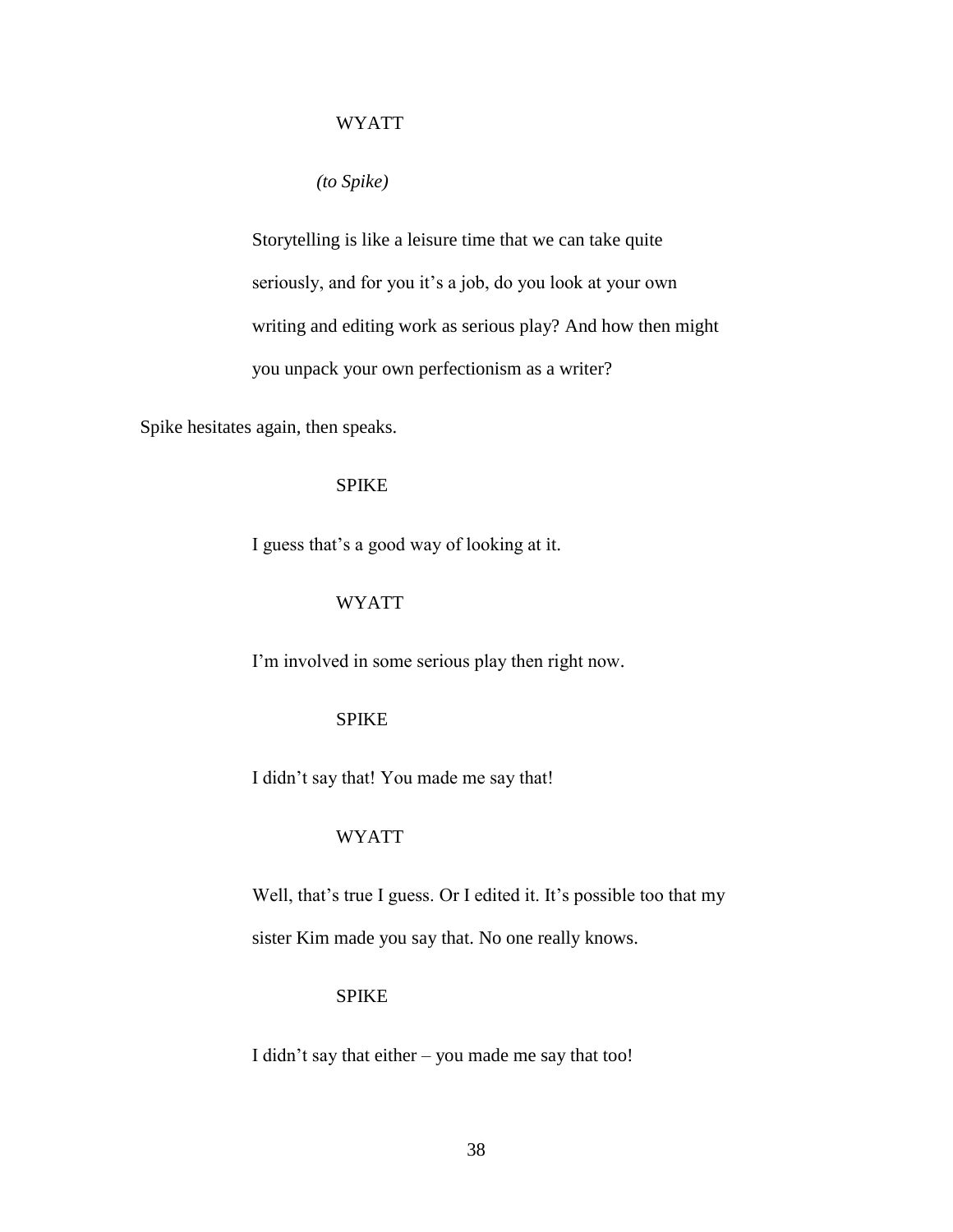I taught this Masters course on Professional Editing once. We looked at all kinds of editing, from academic writing, to songs, to films, even public relations as an editorial practice of "public image"… and the way our online lives involve a perpetual selfediting, now, as we try to develop coherent autobiographical narratives not just for ourselves, but for people we will never meet. If constructing and monitoring the self is a kind of editing practice we are always involved with, how does it change when it becomes continuous with the mediated self?

#### SPIKE

I really don't know and I want to go home.

#### WYATT

But you don't get to make those decisions, here – I do. Those aren't even your own feelings. So after all of the things you've told me about your process, I've arrived at this question: how can we differentiate the processes of writing and editing, creation and curation? The way you put it, they all seem to me to be the same thing.

#### SPIKE

Thanks Wyatt. That sums it all up nicely. *Hey!*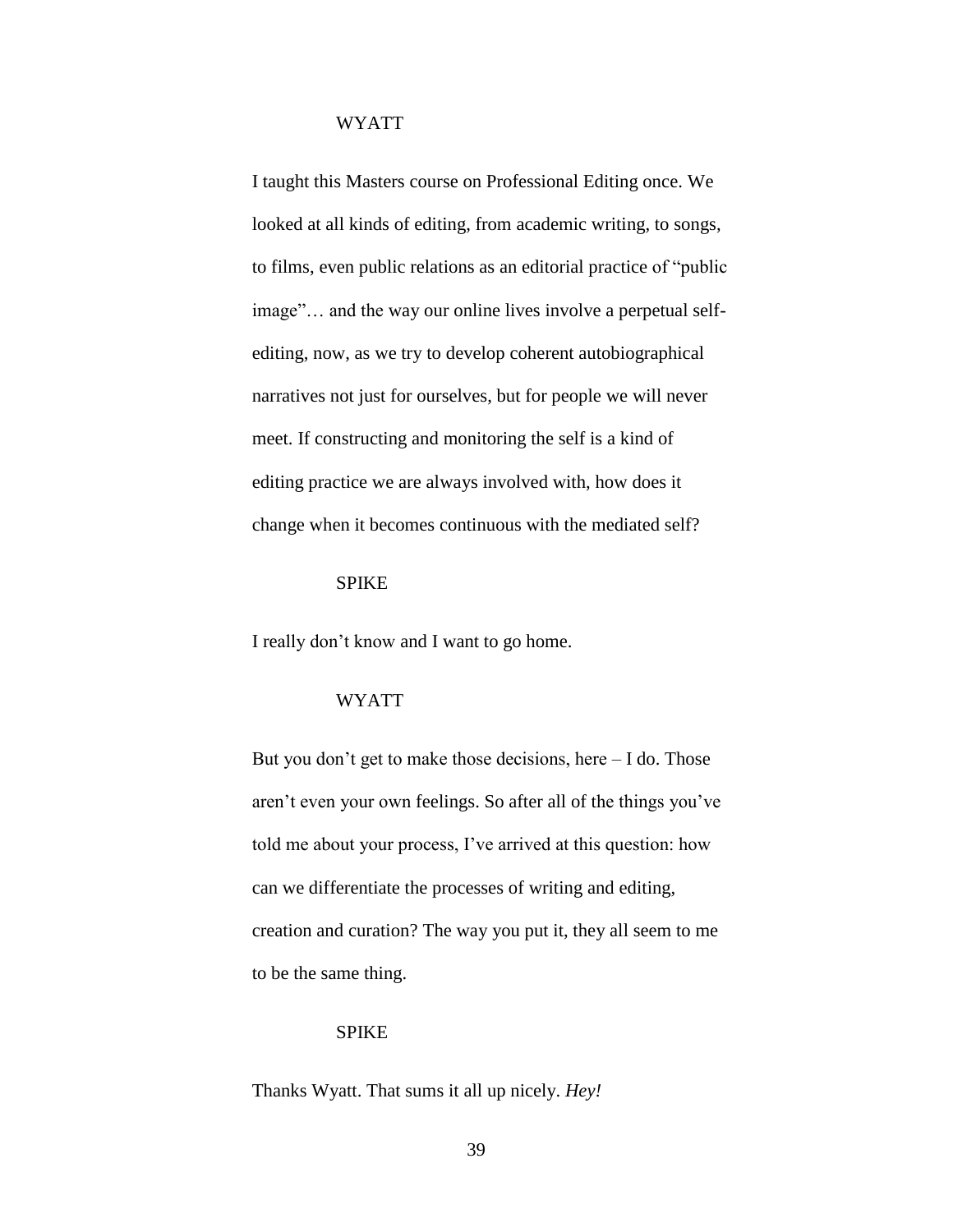Any final words of wisdom for those writing and editing a book on your films?

## SPIKE

I guess I could say it is a common mistake to slight the work of revising—either by trying to conceive and draft an entire text from start to end in a single sitting, without pausing to consider alternate (and perhaps more interesting) ways of developing their ideas, or by worrying so much about issues of editing and correctness that they hardly allow themselves to think about anything else at all. It is only too possible to create a text that is wonderfully designed, phrased, formatted, edited, and proofread—but that says almost nothing.<sup>57</sup> *Stop it!*

#### WYATT

Well we'll try and avoid that then.

Disembodied voices boom around the wilderness from all directions.

## VOICE 1

We'd like to find a common ground that represents Spike's vision but still offers a film that really delivers for a broadbased audience. No one wants to turn this into a bland, sanitized studio movie. 58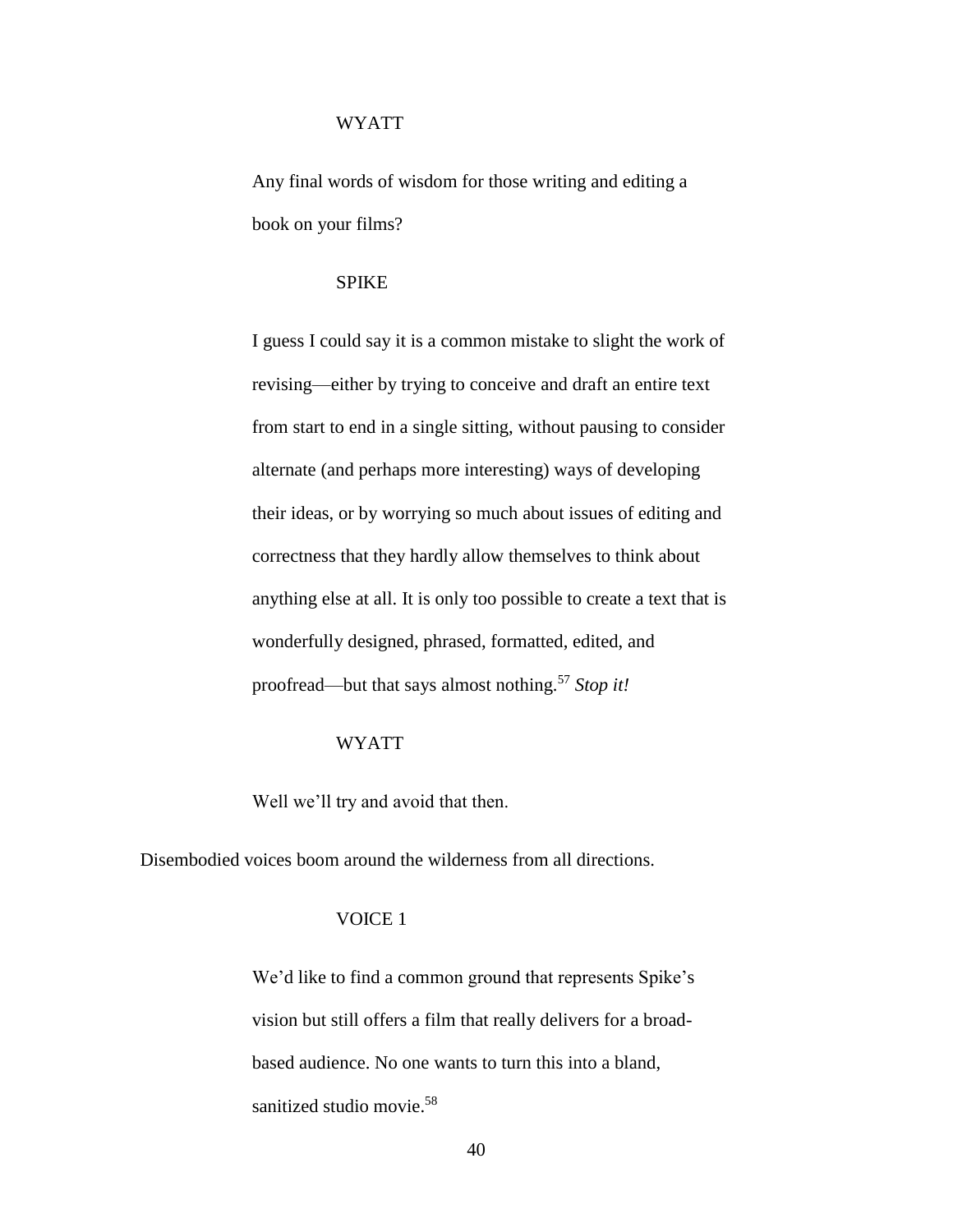## VOICE 2

We support Spike's vision. We're helping him make the vision he wants to make.<sup>59</sup>

## VOICE 3

What a waste it is to lose one's mind. Or not to have a mind is

being very wasteful. How true that is.<sup>60</sup>

Wyatt tugs at Spike's sleeve.

## WYATT

Come on, we gotta get outta here!<sup>61</sup>

## SPIKE

Why?

## WYATT

It's a bio-spatio-temporal paradox. Would you like to visit my surfictional brain? $62$  We might have to take refuge there. I think it is time.

## VOICE 4

Spending that kind of money raises your financiers' anxiety level, and managing other people's anxieties is exhausting.<sup>63</sup>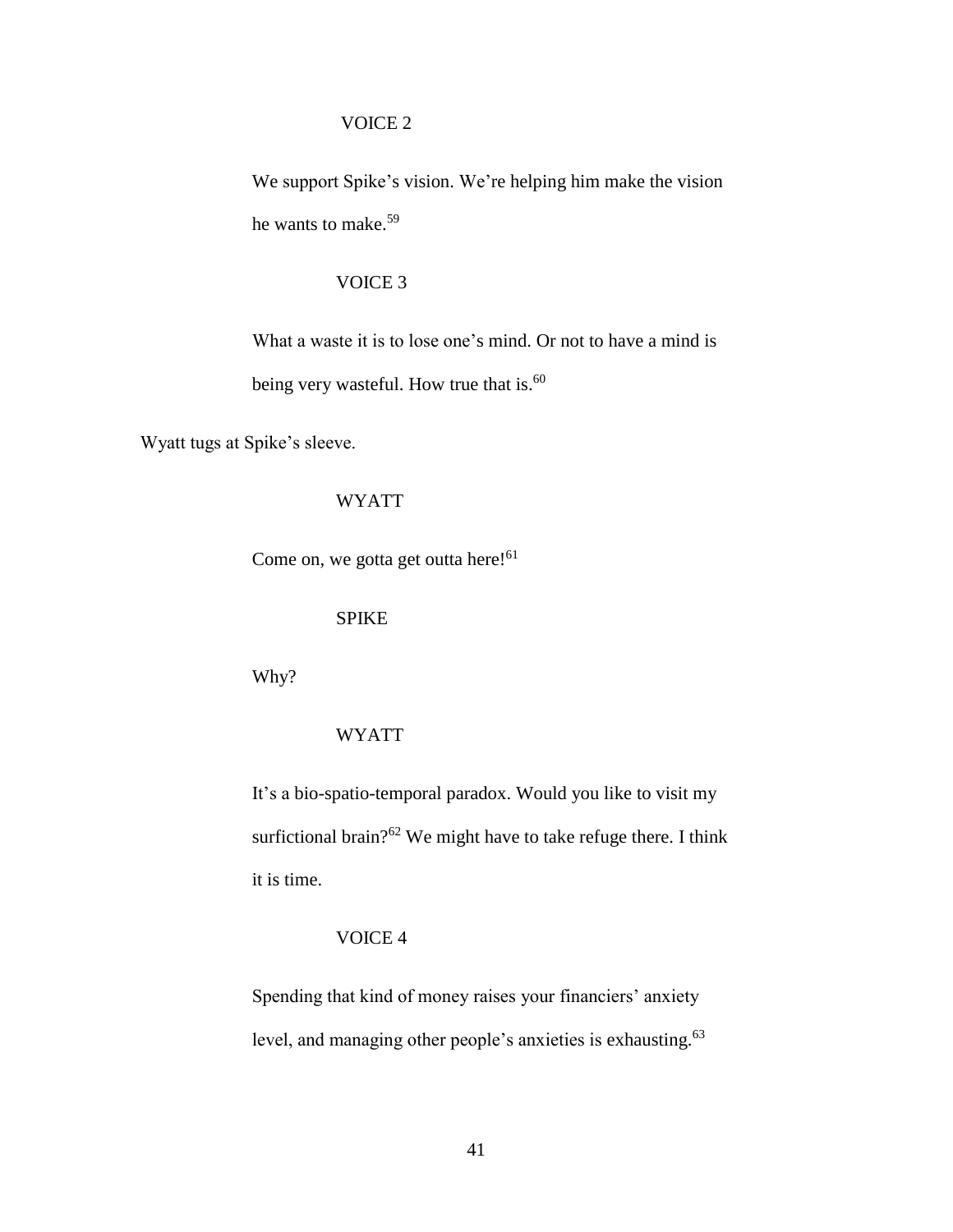#### VOICE 5

Parents who complain the movie isn't for kids didn't do their. $.64$ 

CUT TO:

# INT. WYATT'S HEAD, OR POSSIBLY HIS STOMACH – SUSPENDED IN TIME The voices are cut off, suddenly, and replaced by a throbbing sound. The red, pulsing

walls billow and drip uninvitingly. There is a neatly organized desk nearby, but that is all.

## WYATT

Actually, we are not inside my head, we are inside my stomach. The stomach also has neurons, so it's close enough, and we are not our brains we are embodied systems – I just fear it would be too much to go to the brain, too busy to make sense of, too traumatic. So we've gone to the tummy.

#### **SPIKE**

Spike Jonze.

## WYATT

What's that?

#### SPIKE

I said "this is horrible."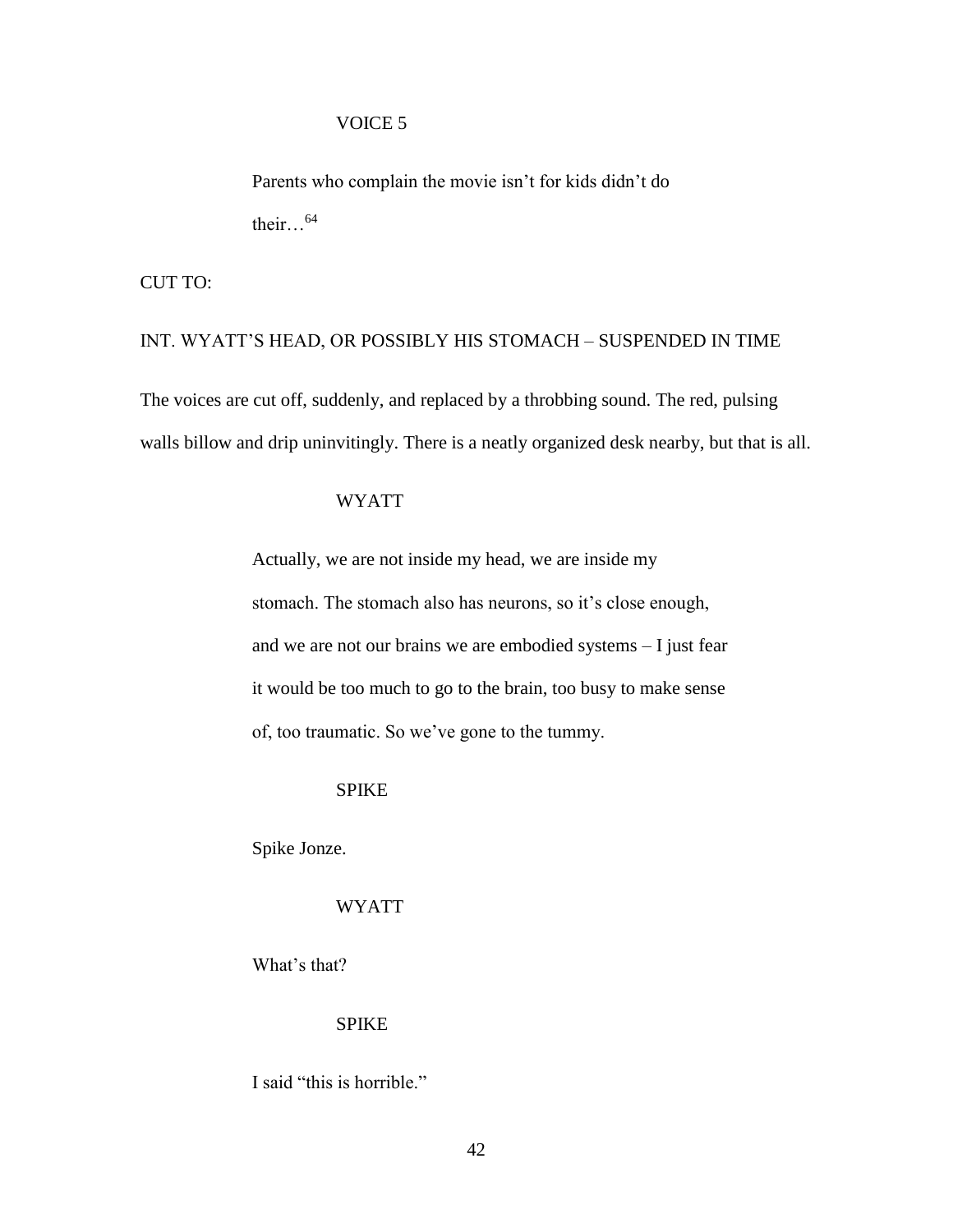Yes, but… I wonder what we can learn here?

Spike is looking at something yellow and gooey dripping from the walls.

## WYATT (CONT'D)

Apart from that breakfast burrito I'm having trouble digesting.

Oh, and my sister Kim is here too.

Kim (early 30s, radiant, pregnant) is revealed leaning against a wall of Wyatt's stomach.

Some of the blood from the walls is seeping into her clothes.

## WYATT (CONT'D)

She's here to comfort you.

## KIM

*(yawning)*

## It'll be alright.

Close on Kim as she chortles sleepily. She is reading what appears to be a copy of this chapter.

#### WYATT

See, just like Samantha was a comfort, or the Wild Things. So I think I'm going to have to leave you here.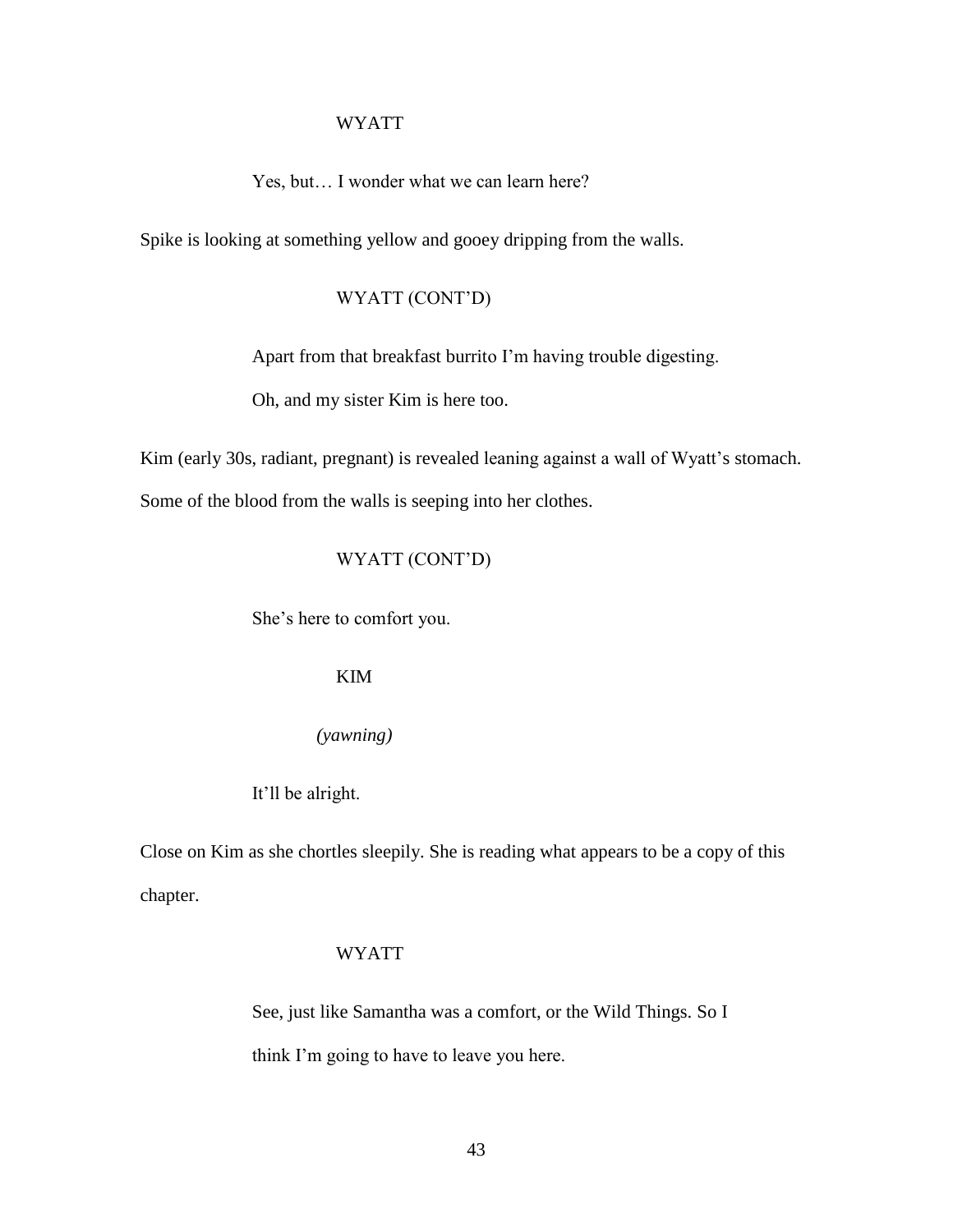## SPIKE

You what?

## WYATT

What was that?

SPIKE

You said…

## WYATT

I said what?

*(beat)*

Oh, I said I'm going to have to leave you here. Well that's true. At least, only this *version* of you. The one that belongs to me, because I edited it. The shifty one, the tired one. I was just wondering: where else could I leave you? And I realized it wasn't up to me, I can't take you out of here, this is your birthplace and to these dusty neurons you shall return. As much as I want to I can't live in your book anymore.<sup>65</sup>

Wyatt is gone. Kim is gone too. Pull back to reveal Spike Jonze standing alone near the desk in Wyatt's stomach. Spike looks around for an exit.

FADE TO WYATT.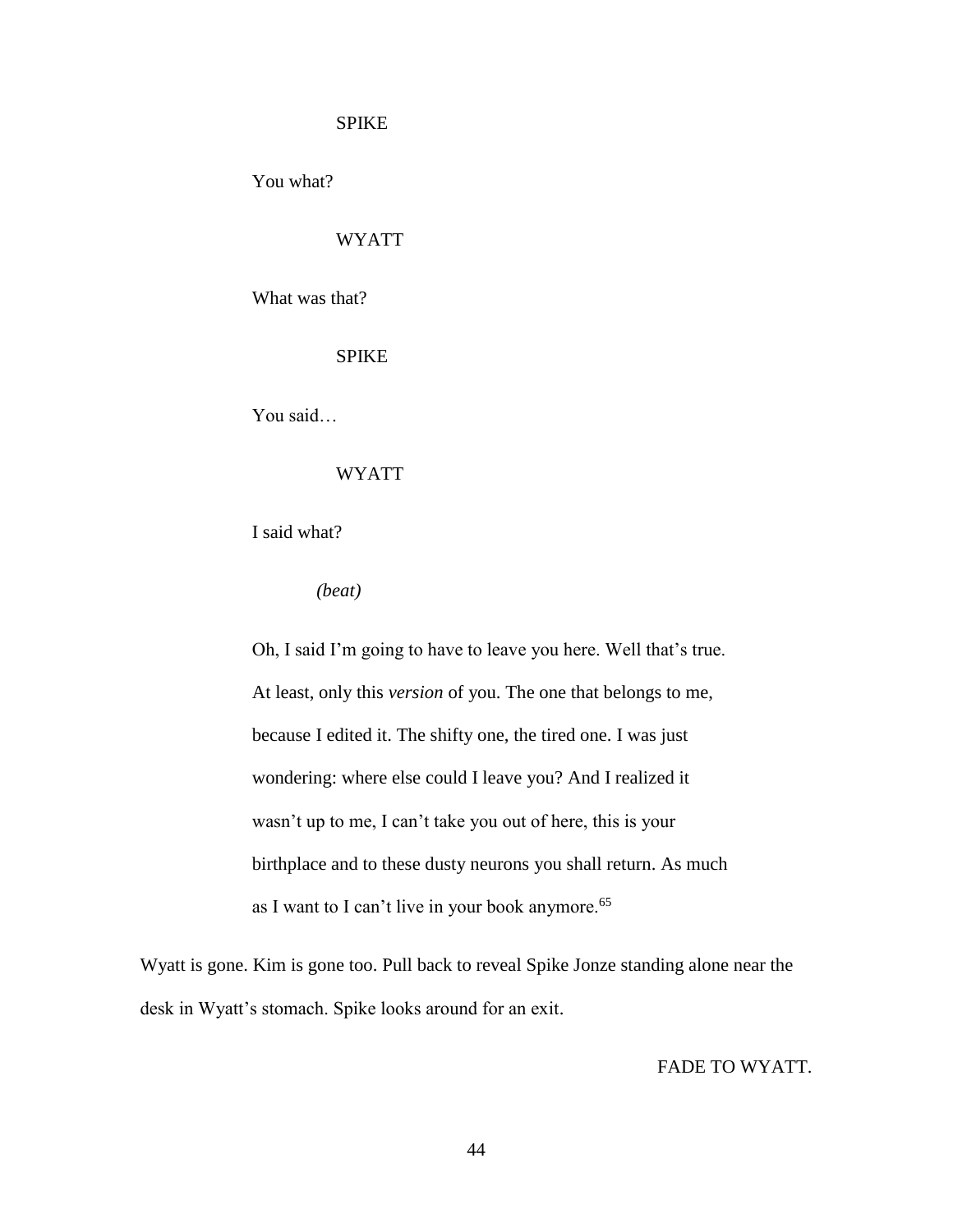INSERT: *Declaration of conflicting interests: The author(s) declared no potential conflict of interests. Acknowledgements: The author would like to thank Dirk Eitzen and Kathryn Millard.*

<sup>1</sup> Spike Jonze, "Long time lurker, first time commenter. Spike Jonze here, ask me anything," *Reddit*, January 25, 2014,

https://www.reddit.com/r/IAmA/comments/1w2j0n/long\_time\_lurker\_first\_time\_comme nter spike jonze/

 Spike Jonze, "Spike Jonze winning Best Original Screenplay for *Her*," (speech, Los Angeles, March 2, 2014), *YouTube*, https://www.youtube.com/watch?v=eDjm4U7jtJo Nicole Holofcener, "Spike Jonze," *Interview Magazine*, December 1, 2013, 141. Spike Jonze, "I try to make everything I make personal," interview by Sophie Monks

Kaufman, *Little White Lies*, February 11, 2014, http://lwlies.com/interviews/spike-jonzeher/

<sup>5</sup> Carolyn Giardina, "How Spike Jonze's Films Come Together in Editing," *The Hollywood Reporter*, August 3, 2014, https://www.hollywoodreporter.com/behindscreen/how-spike-jonzes-films-come-723053

<sup>6</sup> Millard, Kathryn. *Screenwriting in a Digital Era*. Basingstoke, U.K: Palgrave Macmillan, 2014, 12.

<sup>7</sup> Millard, Kathryn. "Writing with Light: The Screenplay and Photography." Journal of Screenwriting 4, no. 2 (2013): 123.

<sup>8</sup> Spike Jonze, "I try to make."

a<br>B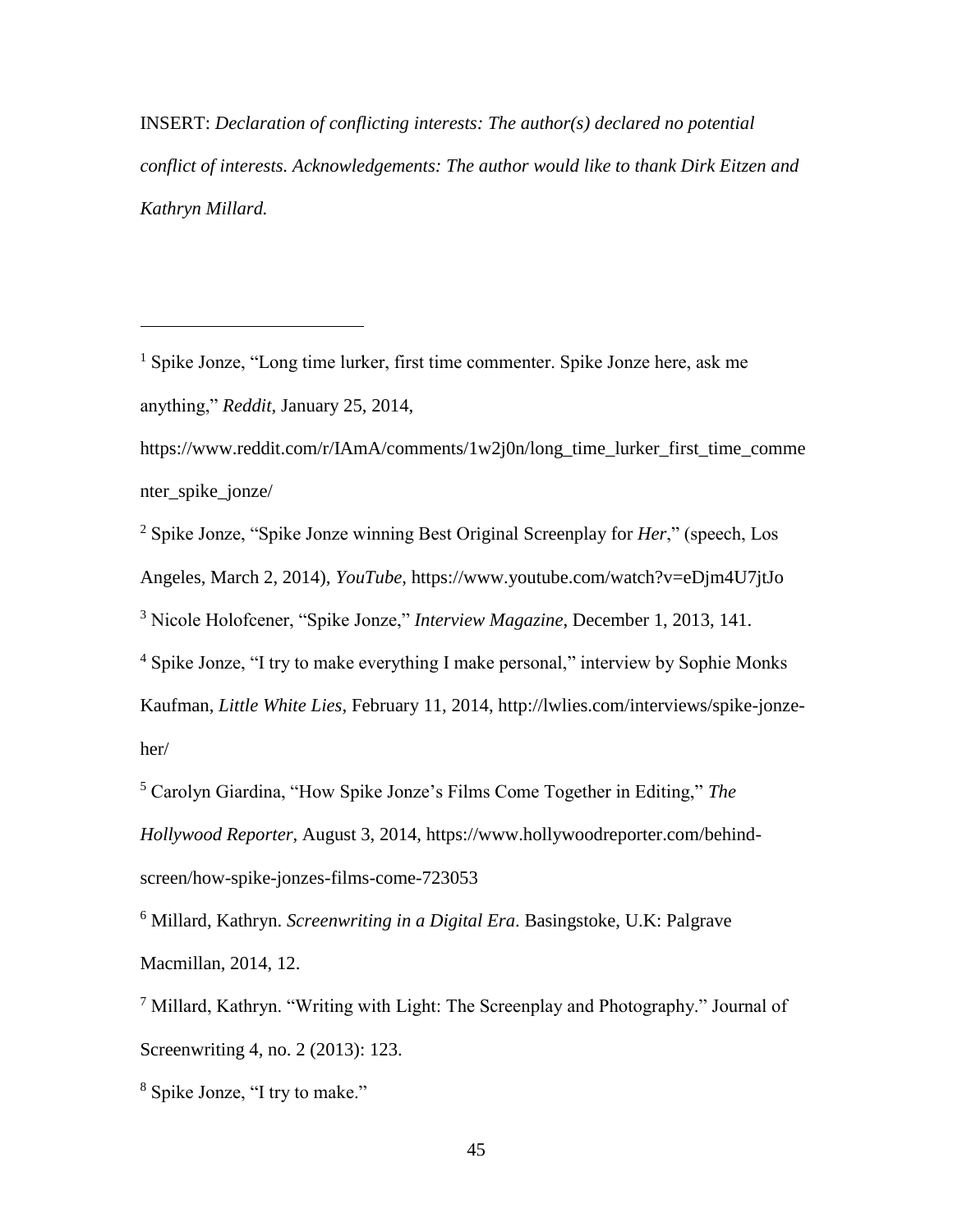<sup>9</sup> Spike Jonze, "*Her*, Joaquin Phoenix, *Expendables 4*," interview by Matt Edwards, February 13, 2014, http://www.denofgeek.com/movies/spike-jonze/28734/spike-jonzeinterview-her-joaquin-phoenix-expendables-4

<sup>10</sup> Alfred Margulies, "Avatars of Desire and the Question of Presence: Virtual and Transitional Spaces Meet their Liminal Edge – from *Pygmalion* to Spike Jonze's *Her*, and Beyond," *The International Journal of Psychoanalysis* 97, no. 6 (2016): 1697.

<sup>11</sup> Logan Hill, "A Prankster and His Films Mature: Spike Jonze Discusses Evolution of *Her*," *The New York Times*, November 1, 2013, AR28.

<sup>12</sup> Pepperell, Robert. *The Posthuman Condition: Consciousness Beyond the Brain* (Bristol: Intellect, 2003).

<sup>13</sup> Helen Barlow, "*Her*: Spike Jonze Interview," *SBS*, 18 November, 2016,

https://www.sbs.com.au/movies/article/2014/01/13/her-spike-jonze-interview

<sup>14</sup> David Malitz, "Spike Jonze: *Her* writer/director Talks Reality and Relationships," *The Washington Post*, December 21, 2013,

https://www.washingtonpost.com/entertainment/movies/spike-jonze-talks-whats-real-

and-whats-a-relationship-with-her/2013/12/19/2253da8c-6745-11e3-ae56-

22de072140a2\_story.html?noredirect=on&utm\_term=.1e5bb5820cdd

<sup>15</sup> Jonze, "Long time lurker."

<sup>16</sup> Jonze, "*Her*, Joaquin."

a<br>B

<sup>17</sup> Tim Robey, "Spike Jonze Interview," *The Telegraph*, February 3, 2014, https://www.telegraph.co.uk/culture/film/starsandstories/10610048/Spike-Jonzeinterview.html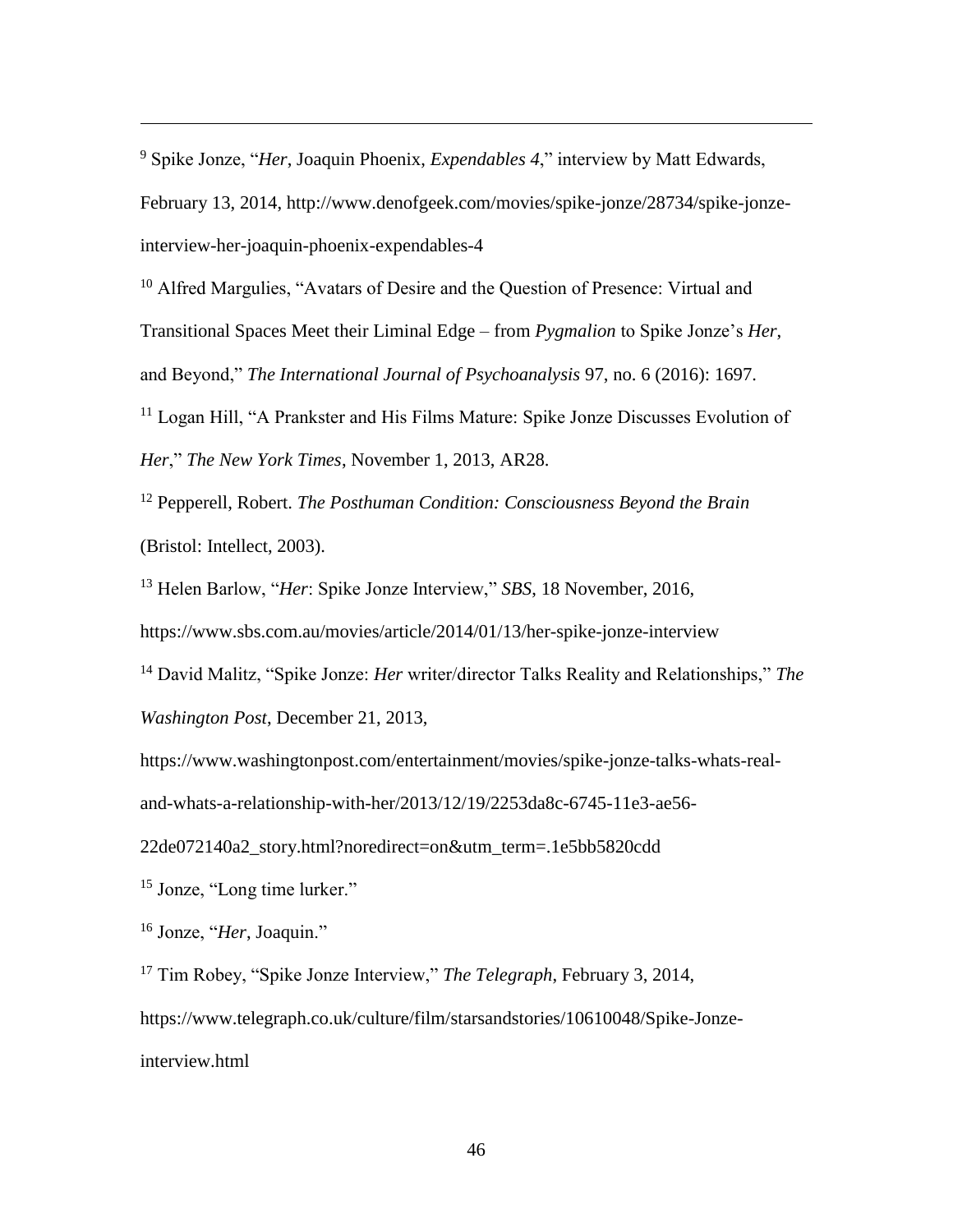<sup>18</sup> Spike Jonze, "Her." Film script, 2011, 51,

http://www.screenplaydb.com/film/scripts/her.pdf

<sup>19</sup> Holofcener, "Spike Jonze," 141, 188.

a<br>B

<sup>20</sup> Spike Jonze, "The Toughest Scene I Wrote: Spike Jonze on *Her*'s Sweet Song," interview by Kyle Buchanan, *Vulture*, January 7, 2014,

http://www.vulture.com/2014/01/toughest-scene-i-wrote-spike-jonze-on-her.html <sup>21</sup> Donna Kornhaber, "From Posthuman to Postcinema: Crises of Subjecthood and

Representation in Her," *Cinema Journal* 56, no. 4 (2017): 5.

<sup>22</sup> Jonze, "Long time lurker."

<sup>23</sup> James Mottram, "Spike Jonze Interview: *Her* is my 'boy meets computer' movie," *Independent*, January 31, 2014, https://www.independent.co.uk/arts-

entertainment/films/features/spike-jonze-interview-her-is-my-boy-meets-computermovie-9096821.html

<sup>24</sup> Laura Petrecca, "*Her* filmmaker Spike Jonze shares creative insights," *USA Today*, June 16, 2014, https://www.usatoday.com/story/money/business/2014/06/16/spike-jones-

on-creativity/10626445/

<sup>25</sup> Joel Stein, "Spike Jonze: Hollywood's Lonely Boy," *Time*, January 10, 2014, passim.

 $26$  Clearly, we see that Lance Acord is also filming the present screenplay.

 $27$  Rather than, say, Craig Batty and Alec McAulay, "The Academic Screenplay: Approaching Screenwriting as a Research Practice," *Writing in Practice* 2 (2016): 1-13. <sup>28</sup> Ted Nannicelli, "Why Can't Screenplays Be Artworks?" *Journal of Aesthetics and Art Criticism* 69, no. 4 (2011): 405-414; Ted Nannicelli, *A Philosophy of the Screenplay* (New York and London: Routledge, 2013).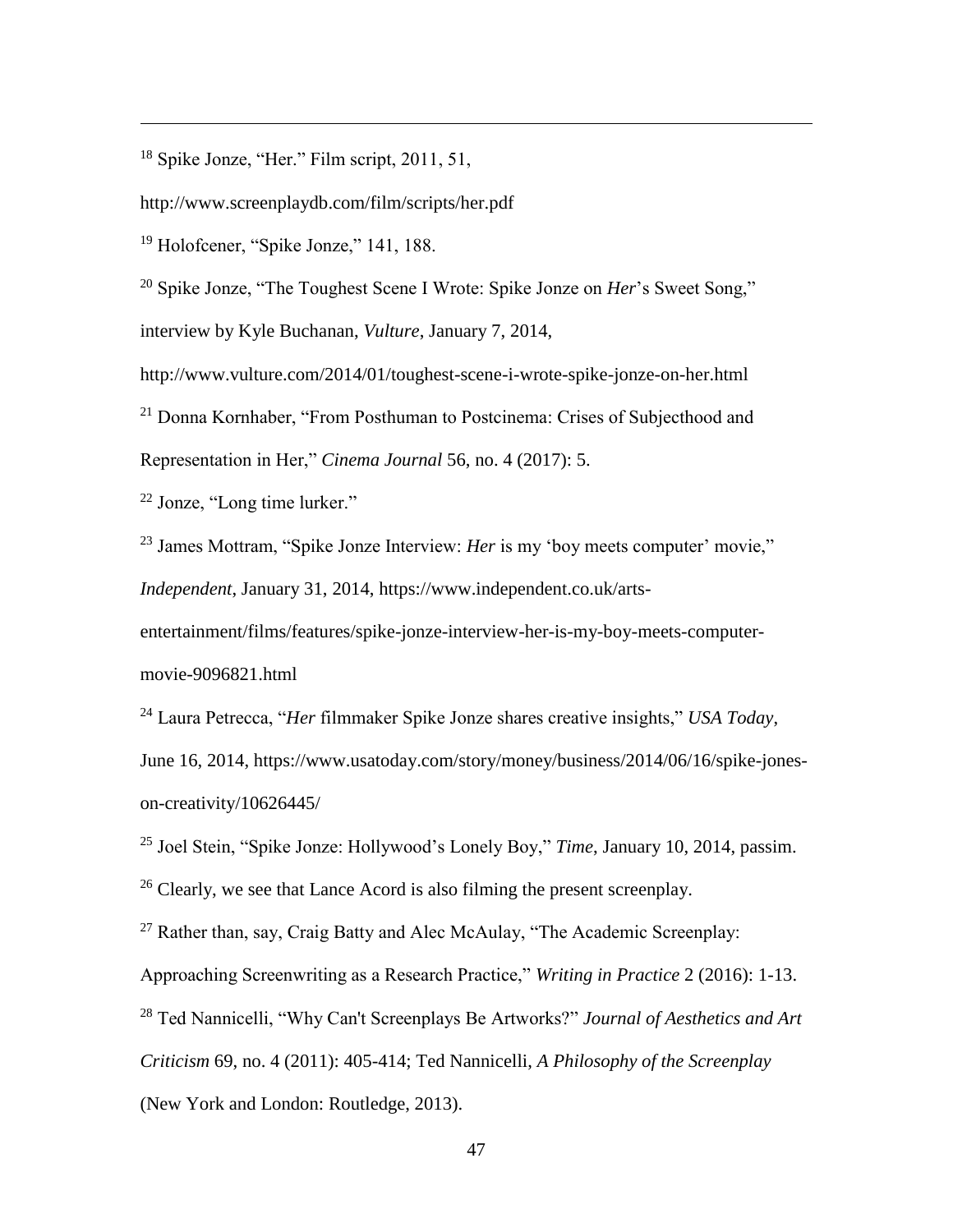<sup>29</sup> Ian Macdonald, *Screenwriting Poetics and the Screen Idea* (Basingstoke: Palgrave Macmillan, 2013), 188, n13.

<sup>30</sup> Margulies, "Avatars," 1705.

a<br>B

<sup>31</sup> Spike Jonze, "A Brief Taped Interview with Spike Jonze," *MoMA*, no date, https://www.moma.org/multimedia/video/71/441

<sup>32</sup> Steven Price, *A History of the Screenplay* (Basingstoke: Palgrave Macmillan, 2013), 215.

<sup>33</sup> Lissa Weinstein and Banu Seckin, "The Perverse Cosmos of *Being John Malkovich*: Forms and Transformations of Narcissism in a Celebrity Culture," *Projections* 2, no. 1 (2008): 36-37.

<sup>34</sup> Ibid. 37-39.

<sup>35</sup> Alex Billington, "*Where the Wild Things Are* Director Spike Jonze!" *First Showing*, October 15, 2009, http://www.firstshowing.net/2009/interview-where-the-wild-thingsare-director-spike-jonze/

<sup>36</sup> *Tell Them Anything You Want: A Portrait of Maurice Sendak*. Film. United States: Lance Bangs and Spike Jonze, 2009.

<sup>37</sup> Setoodeh, Ramin, and Andrew Romano. "'Where the Wild Things Are'." Newsweek, 19 Oct. 2009, p. 50.

<sup>38</sup> Quint, Michelle, ed. *Heads On and We Shoot: The Making of Where the Wild Things Are* (New York: Harper Collins 2009), 23.

 $39$  Ibid.

 $40$  Ibid.

 $41$  Ibid.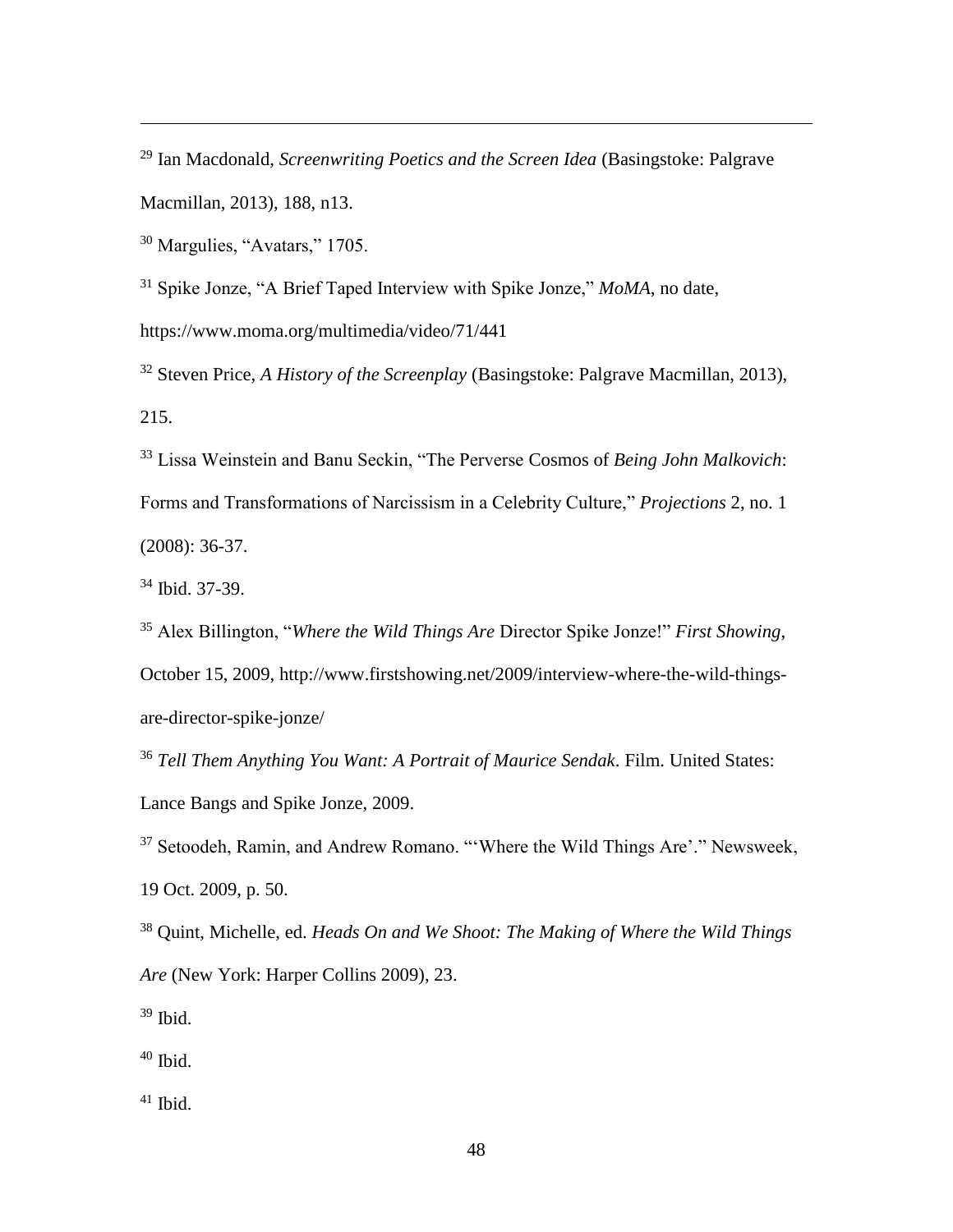<sup>42</sup> *Tell Them Anything*.

 $43$  Ibid.

a<br>B

<sup>44</sup> Ibid.

<sup>45</sup> Dave Eggers, *Your Fathers, Where Are They? And the Prophets, Do They Live Forever?* (London: Hamish Hamilton, 2014), 211.

<sup>46</sup> Mark Harris, "Him and *Her*: How Spike Jonze Made the Weirdest, Most Timely Romance of the Year," *Vulture*, October 6, 2013, http://www.vulture.com/2013/10/spikejonze-on-making-her.html

<sup>47</sup> Holofcener, "Spike Jonze," 141.

<sup>48</sup> Dave Eggers, *The Wild Things* (San Francisco: McSweeney's Books, 2009), 208.

<sup>49</sup> C.f. Alec McAulay, "Based on a True Story: Negotiating Collaboration, Compromise and Authorship in the Script Development Process," in *Screenwriters and Screenwriting: Putting Practice into Context*, ed. Craig Batty (Basingstoke: Palgrave Macmillan, 2014), 189.

<sup>50</sup> Harris, "Him and *Her*."

<sup>51</sup> Jenelle Riley, "Mr. Jonze's 'Wild' Ride," *Back Stage - National Edition*, October 15, 2009, 8-9.

<sup>52</sup> Holofcener, "Spike Jonze," 140.

<sup>53</sup> Peter Gutiérrez, "*Where the Wild Things Are* and the concept of the 'kids' movie," *Screen Education* 56 (2010), 12.

<sup>54</sup> C.f. Darcia Narvaez, "Does Reading Moral Stories Build Character?" *Educational Psychology Review* 14, no. 2 (2002): 155-171.